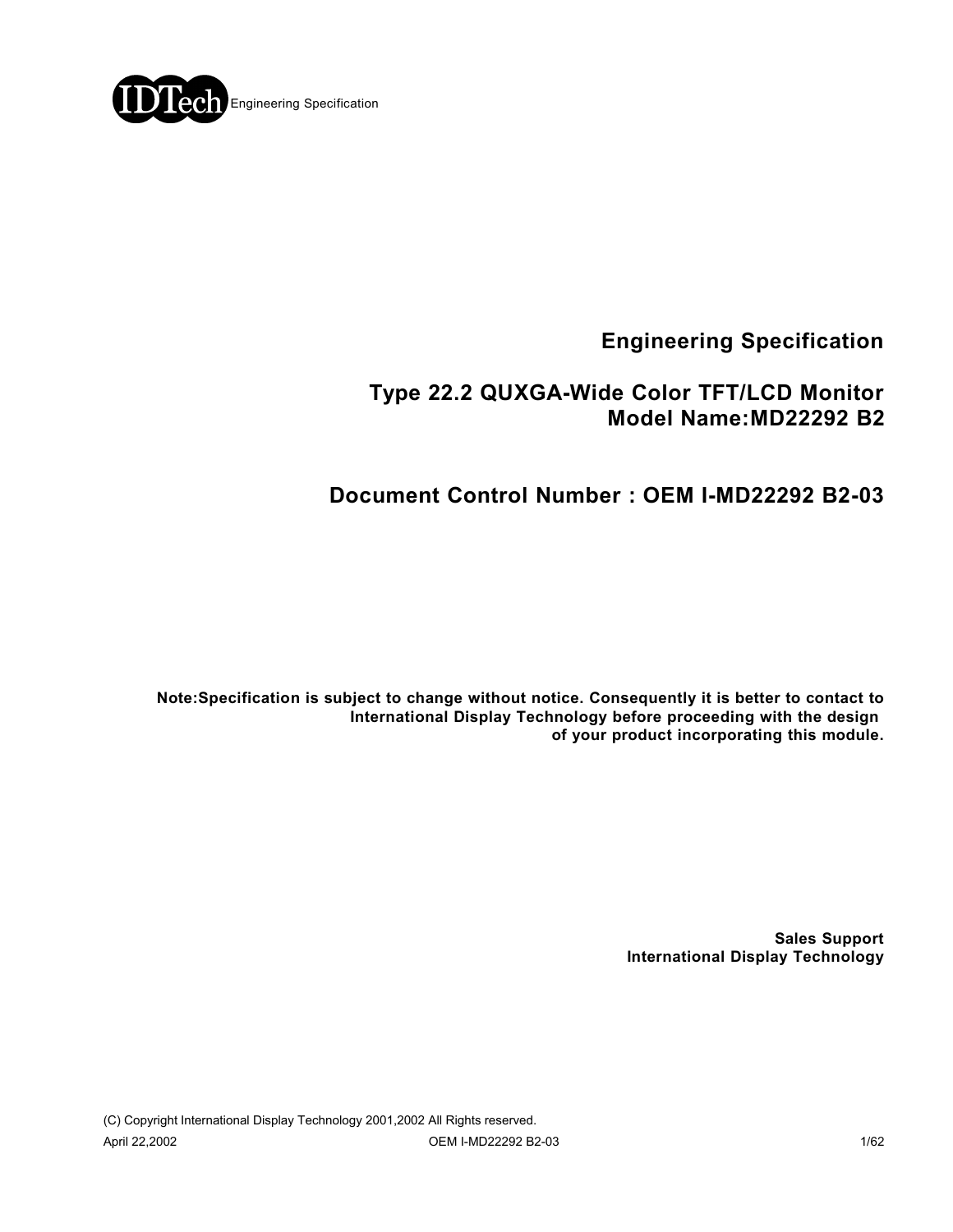

# **i Contents**

- **Contents**
- ii Record of Revision
- **1.0 Handling Precautions**
- **2.0 General Description**
- 2.1 Monitor Characteristics
- 2.2 Functional Block Diagram
- 2.2.1 Supported Video I/F Cables
- 2.3 Deliverables
- 2.4 Protection of Customer Investment
- 2.4.1 Application Programs
- 2.4.2 Hardware And Operating System

#### **3.0 Function Elements Descriptions**

- 3.1 Color TFT-LCD Module
- 3.1.1 Summary of Type 22.2 QUXGA-Wide Module
- 3.1.2 Test Conditions
- 3.1.3 Image Stabilizing Time
- 3.2 Monitor Interface Card
- 3.2.1 Summary of the Monitor Interface Card Functions
- 3.2.2 Geometry Conversion Control
- 3.2.3 Scan Conversion
- 3.2.4 Scaling
- 3.2.5 LED Status Indicator
- 3.2.6 Debug switch
- 3.2.7 Power management
- 3.3 AC/DC Adapter Unit
- 3.3.1 AC Input
- 3.3.2 Input Power Harmonic Distortion Content
- 3.3.3 Input Frequency
- 3.3.4 DC output
- 3.4 Switch Card
- 3.5 Tilt Stand

#### **4.0 Mechanical Characteristics**

- 4.1 Mechanical Drawing
- 4.2 Weight
- 4.3 Protective Front Filter
- 4.3.1 Rigidity
- 4.3.2 Panel Breakage Test
- 4.3.3 Non-Glare
- 4.4 Display Area
- 4.4.1 Active Area

### 4.4.2 Pixel Dimension

- **5.0 System Interface**
- 5.1 Physical Interface
- 5.1.1 Digital Video Signal Connector
- 5.1.2 EEDID Data
- 5.1.3 DC-IN Connector
- 5.1.4 Connector Location
- 5.2 Electrical Interface Requirements
- 5.3 Interface Timings (each DVI input)
- 5.4 Input Powers

(C) Copyright International Display Technology 2001,2002 All Rights reserved.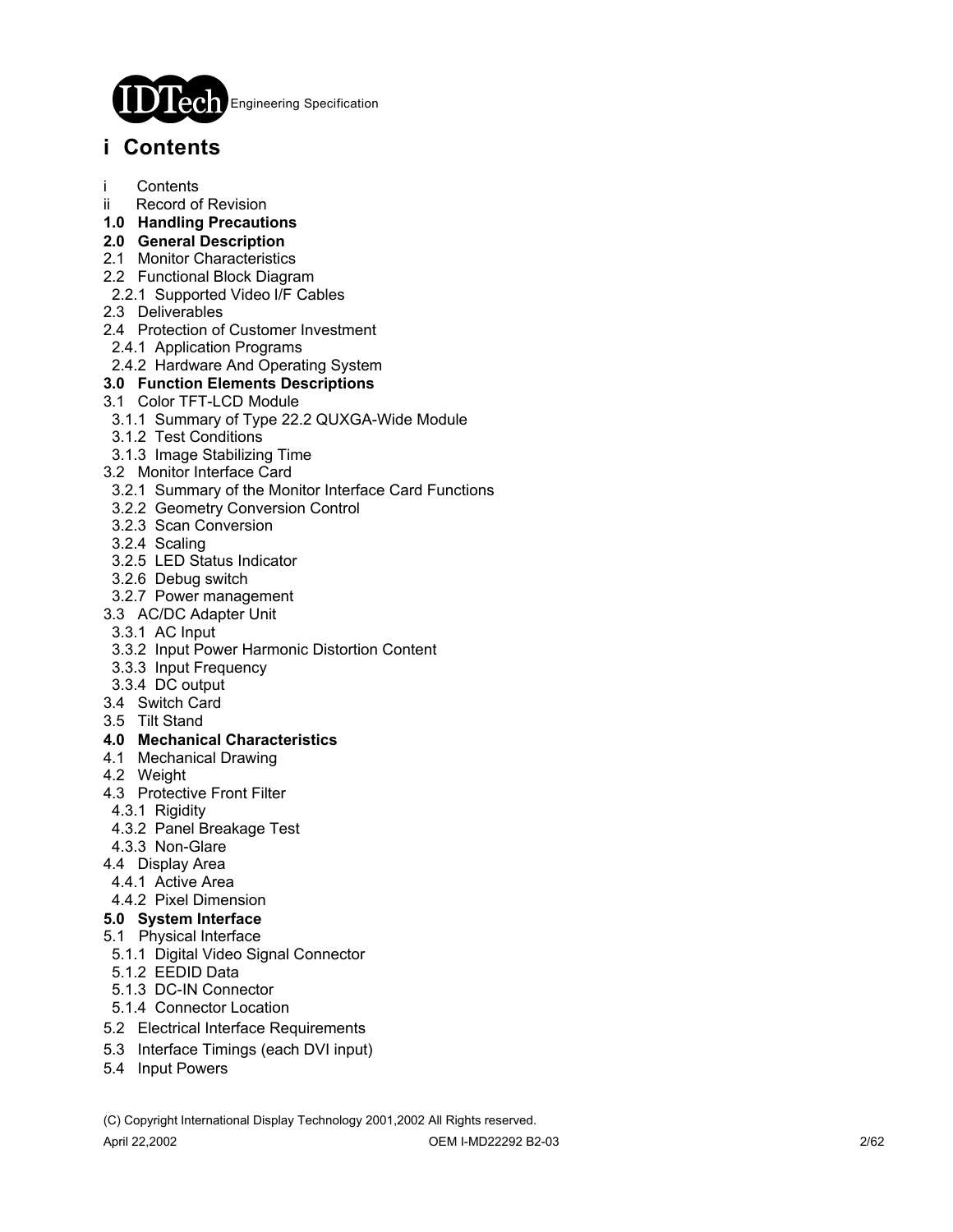

5.4.1 Power Specifications

#### **6.0 Front of Screen Performance**

- 6.1 General
- 6.2 White Luminance
- 6.2.1 White Luminance Specifications
- 6.3 Color
- 6.3.1 Chromaticity
- 6.3.2 White Balance
- 6.4 Finger Pressue Distortion
- 6.5 Gray Scale
- 6.6 Optical Response Time
- 6.6.1 Definition
- 6.6.2 Characteristics

#### **7.0 EMC Requirements**

- 7.1 EMI Performance
- 7.2 Very/Extra Low Frequency Magnetic Field
- 7.3 Very/Extra Low Frequency Electric Field

#### **8.0 Environment**

- 8.1 Temperature and Humidity
- 8.1.1 Operating Conditions
- 8.1.2 Shipping Conditions
- 8.2 Atmospheric Pressue
- **9.0 Industry Standards (IEEE, ISO, IEC, and so on)**
- **10.0 Backlight Life**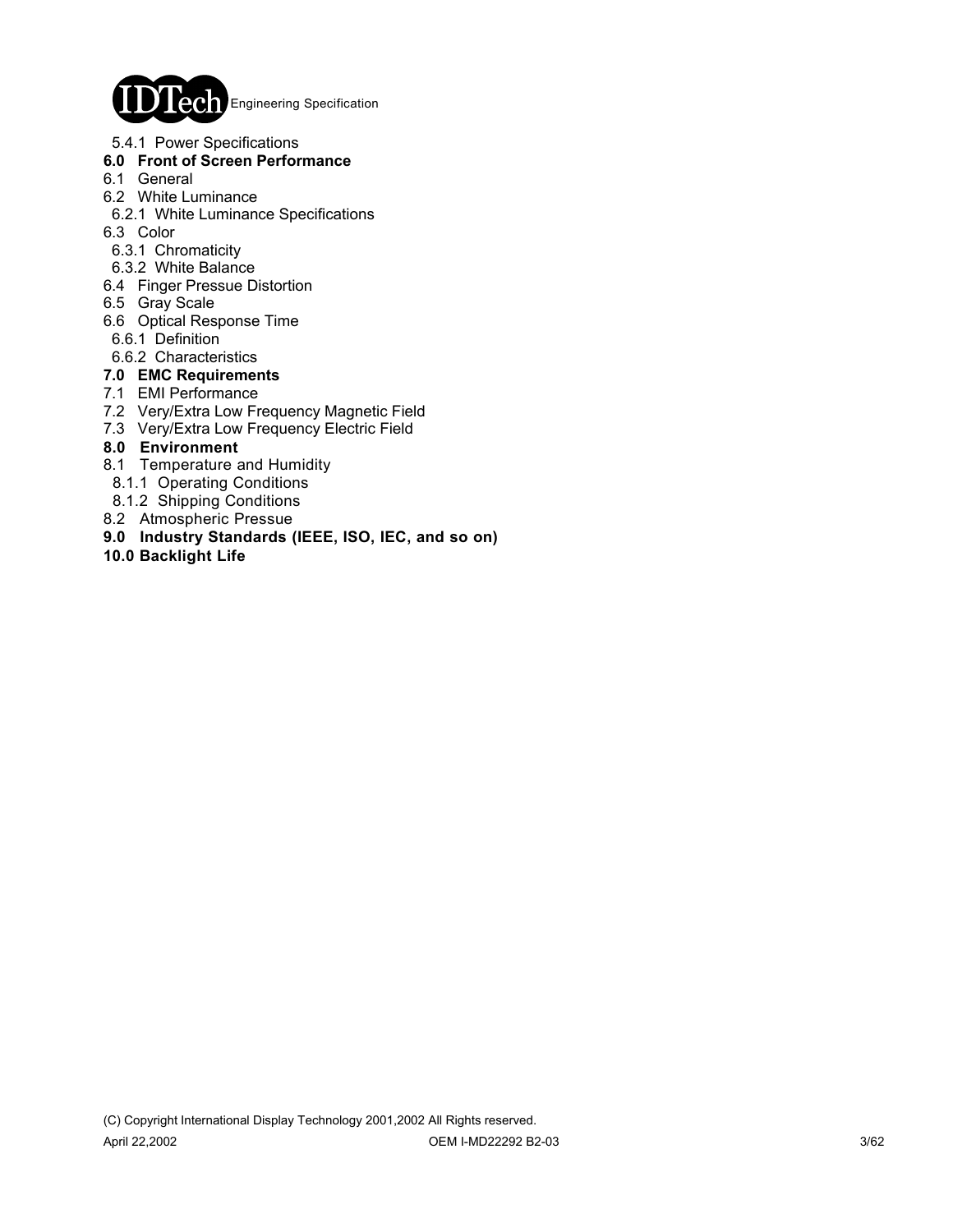

# **ii Record of Revision**

| Date             | <b>Document Revision</b> | Page                                                                                                                  | Summary                                                                                                                                                                                                                                                                                                                                                                                                                                                                                                                                                                                                                                  |
|------------------|--------------------------|-----------------------------------------------------------------------------------------------------------------------|------------------------------------------------------------------------------------------------------------------------------------------------------------------------------------------------------------------------------------------------------------------------------------------------------------------------------------------------------------------------------------------------------------------------------------------------------------------------------------------------------------------------------------------------------------------------------------------------------------------------------------------|
| November 15,2001 | OEM I-MD22292B2-01       | All                                                                                                                   | <b>First Edition for customer</b><br>Based on Internal Spec. Rev.1.20 as of<br>September 28,2001.<br>MD22292B0:<br>TFT-LCD Color Display Unit with;<br>• Tilt Stand<br>• AC/DC Adapter Unit<br>• AC Line Cord (Selective)<br>MD22292B1:<br>TFT-LCD Color Display Unit with;<br>• Tilt Stand<br>• AC/DC Adapter Unit<br>• Interface cables for Matrox G200MMS (x2)<br>· Video adapter card Matrox G200MMS<br>custom version<br>• AC Line Cord (Selective)<br>MD22292B2 :<br>TFT-LCD Color Display Unit with;<br>• Tilt Stand<br>• AC/DC Adapter Unit<br>• Interface cables for DVI (such as ATI<br>FireGL4)<br>• AC Line Cord (Selective) |
| April 2,2002     | OEM I-MD22292 B2-02      | $\overline{7}$<br>9<br>10<br>12<br>13<br>14<br>17,18<br>19<br>$21 - 23$<br>24,25<br>26<br>$31 - 55$<br>58<br>59<br>62 | Based on Internal Spec. as of March 18,2002.<br>To update following items.<br>• Weight and Physical Size<br>• Supported Video I/F Cables<br>· Supported input video format<br>· Scan Conversion<br>· Scaling<br>• Debug switch<br>• Mechanical Drawing<br>• Weight<br>· Signal Connector Pin Assignment<br>• EEDID Data<br>• EEDID Law Data for Reference<br>• Interface Timings (each DVI input)<br>• Chromaticity<br>• Description for Gray scale<br>• Industry Standards                                                                                                                                                              |
| April 22,2002    | OEM I-MD22292 B2-03      | $\overline{7}$<br>9<br>10                                                                                             | To update Video Interface.<br>To update Deliverables.<br>To update Hardware And Operating System.                                                                                                                                                                                                                                                                                                                                                                                                                                                                                                                                        |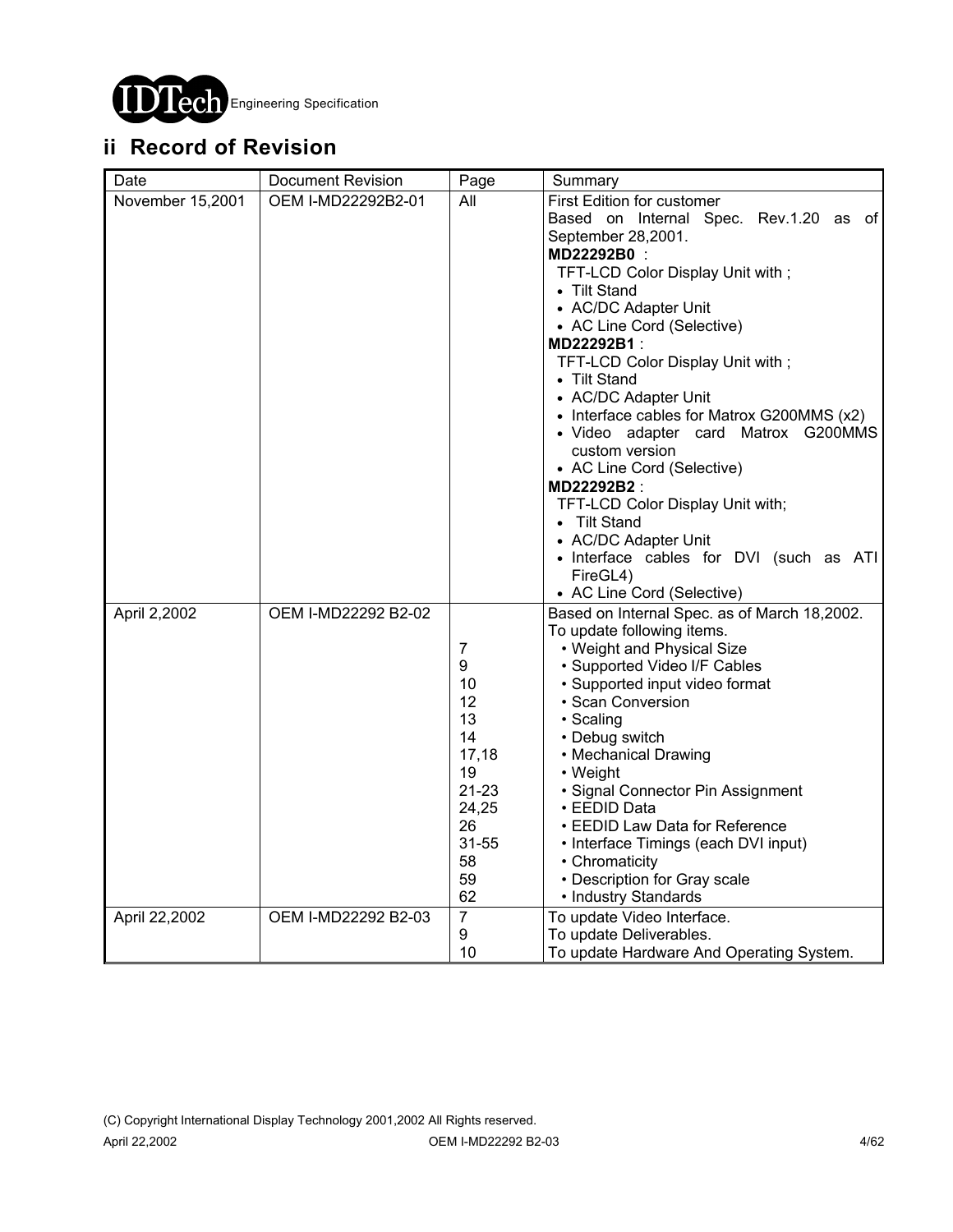

# **1.0 Handling Precautions**

- ! Do not exert strong pressure to the surface of the monitor screen. You may break the LCD panel.
- ! Do not place heavy objects on top of this product. They may damage the monitor.
- ! Do not touch the monitor screen with your fingers. Fingerprints and oil stains may remain on the screen surface. They are difficult to wipe off.
- The monitor is heavy. Ask the help of others if you cannot carry it by yourself.
- When leaving your office for a long vacation, always unplug the power cords from the main outlet.
- ! The liquid crystals in the display panel contain several irritants. If the panel is damaged or broken, do not let the liquid come in contact with your skin, eyes, or mouth. If you do come in contact with the liquid, flush the affected part with running water for at least 15 minutes. If any symptom remains, consult a doctor.
- ! The fluorescent lamp in the liquid crystal display (LCD) contains mercury (50 mg. (0.002 oz.) maximum). Do not place in trash that is disposed of in landfills. Dispose of it as required by local ordinances or regulations.
- The front polarizer can be easily damaged. Take care not to scratch the front surface with any hard or abrasive material. Dust, finger marks, grease etc. can be removed with a soft damp cloth (a small amount of mild detergent can be used on the damp cloth). Do not apply water or detergent directly to the front surface as this may cause staining or damage the electronic components.
- Never use any solvent on the front polarizer or module as this may cause permanent damage.
- ! Do not open or modify the monitor assembly.
- Continuous operation of the monitor with the same screen content may result in some image sticking. Over 10 hours operation with the same content is not recommended.
- Wipe off water drop immediately. Long contact with water may cause discoloration or spots.
- When the panel surface is soiled, wipe it with absorbent cotton or other soft cloth.
	- The information contained herein is presented only as a guide for the applications of our products. No responsibility is assumed by International Display Technology for any infringements of patents or other right of the third partied which may result from its use. No license is granted by implication or otherwise under any patent or patent rights of International Display Technology or others. .
	- The information contained herein may be changed without prior notice. It is therefore advisable to contact International Display Technology before proceeding with the design of equipment incorporating this product. .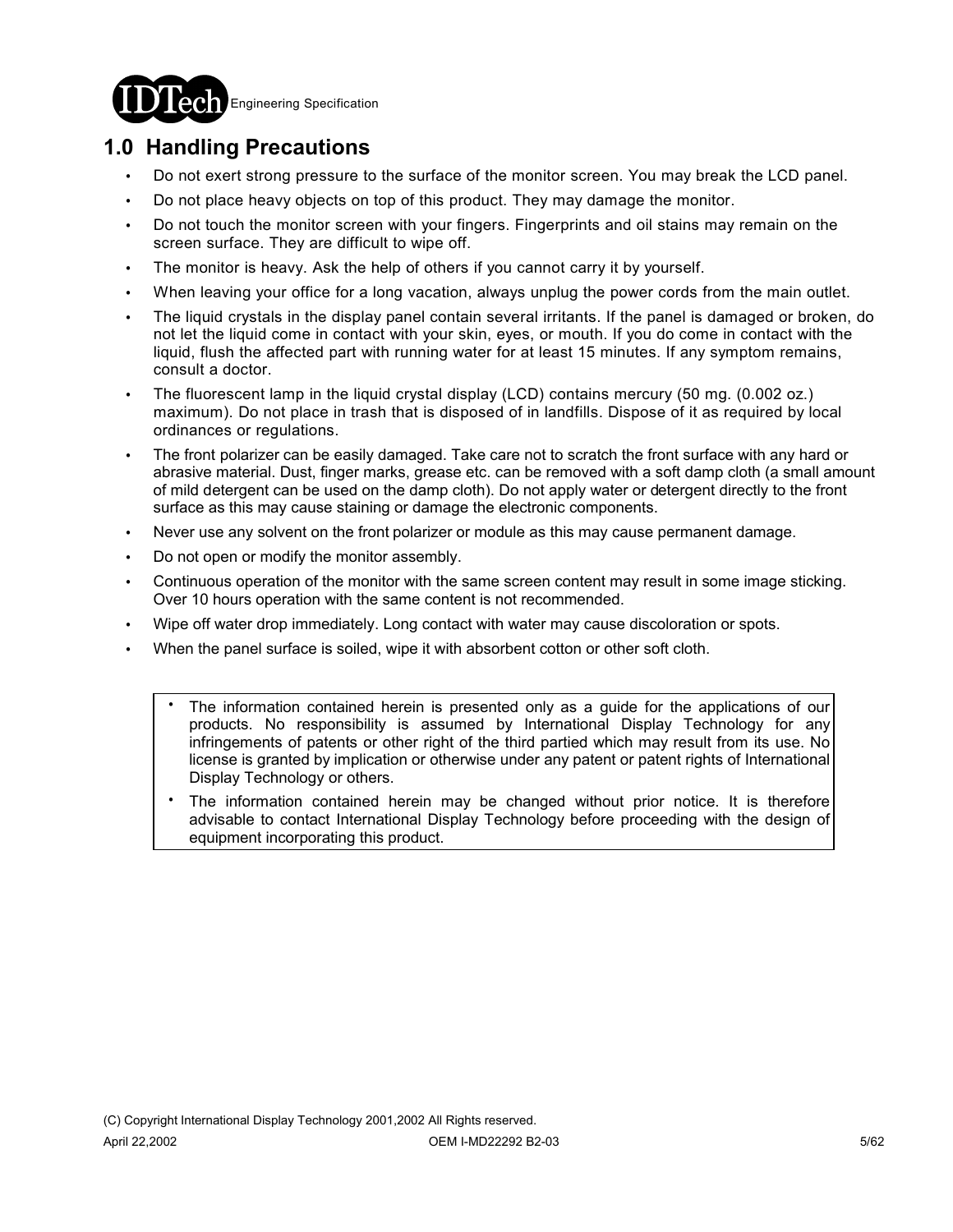

# **2.0 General Description**

This is a desktop monitor which uses 56.4 cm (22.2" Type) high resolution color TFT-LCD technology as the display device.

The screen format and electrical interface are intended to support the QUXGA-Wide (3840(H) x 2400(V), 16:10 aspect) screen.

Supported colors are native 16M colors(RGB 8-bit data driver).

Video input signals are DVI x4 (TMDS x4), DVI x2 (TMDS x2), or DVI x1 (TMDS x1) interface compatible.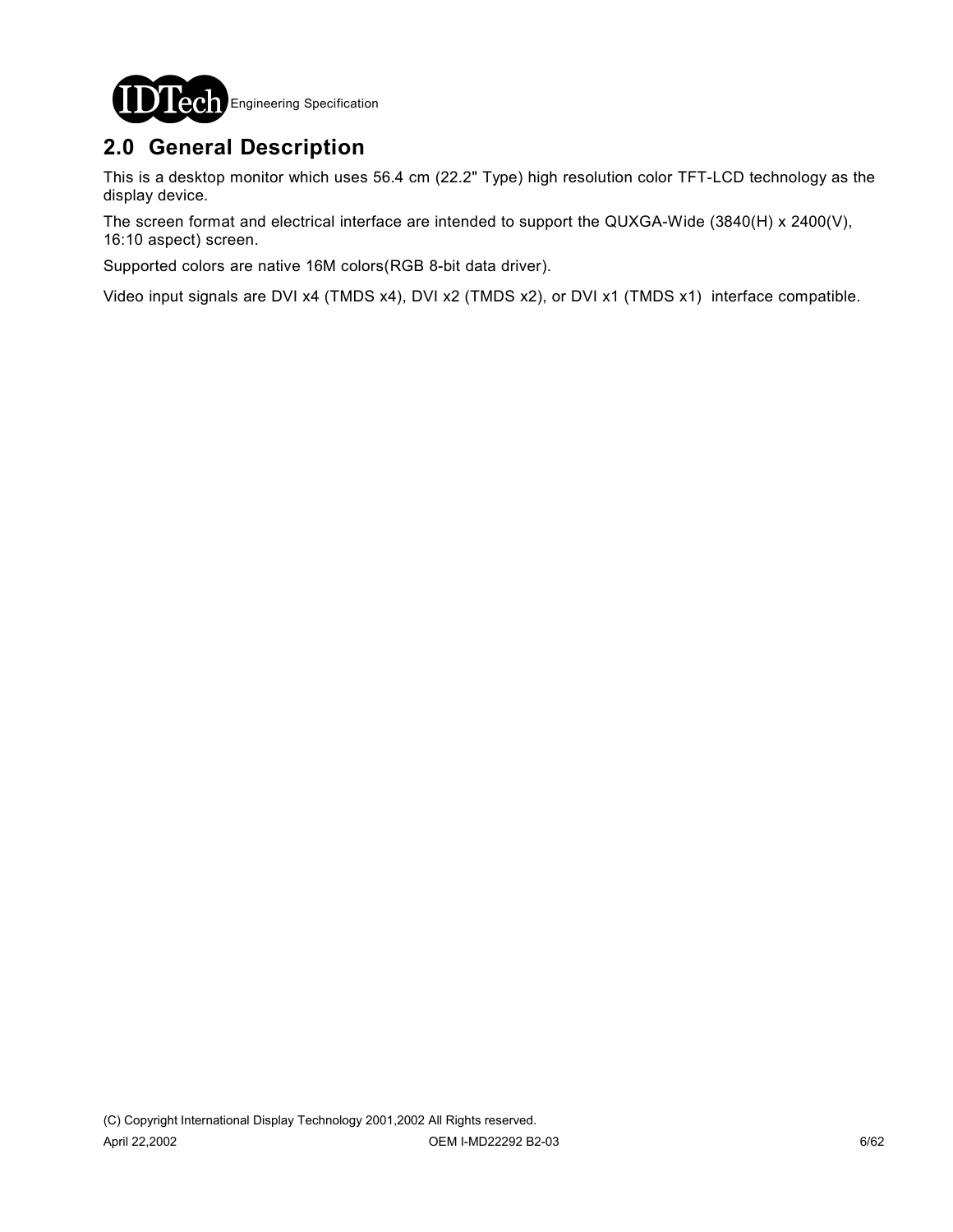

### **2.1 Monitor Characteristics**

The following items are characteristics summary on the table under 25 degree C condition:

| <b>CHARACTERISTICS ITEMS</b>                                    | <b>SPECIFICATIONS</b>                                                                                                |
|-----------------------------------------------------------------|----------------------------------------------------------------------------------------------------------------------|
| Screen Diagonal [cm]                                            | 56.4 (22.2 inch)                                                                                                     |
| Pixels H x V                                                    | 3840(H) x 2400(V)                                                                                                    |
| Screen Active Area [mm]                                         | 478.1(H) x 298.8(V)                                                                                                  |
| Pixel Pitch [mm]                                                | 0.1245 (per one triad) x 0.1245                                                                                      |
| <b>Pixel Arrangement</b>                                        | R, G, B Vertical Stripe                                                                                              |
| Weight [Kg]                                                     | 11.4 typ. (with stand)<br>8.82 typ. (without stand)                                                                  |
| Physical Size [mm]                                              | 547(W) x 399(H) x 76(D) (without stand)<br>547(W) x 439(H) x 196(D) (with stand)                                     |
| Display Mode                                                    | Dual domain IPS, Normally Black                                                                                      |
| <b>Supported Color</b>                                          | 16M (RGB 8-bit data)                                                                                                 |
| White Luminance $[cd/m^2]$                                      | 235 typ.                                                                                                             |
| <b>Contrast Ratio</b>                                           | 400 : 1 typ. (in the dark room)                                                                                      |
| Optical Rise Time [msec]                                        | 25 typ.                                                                                                              |
| Optical Fall Time [msec]                                        | 25 typ.                                                                                                              |
| White Point (x, y)                                              | 0.313, 0.329 Typ.                                                                                                    |
| Viewing Angle Range[deg]                                        | +/- 85 Typ. (Horizontal, Vertical) (15:1 Contrast Ratio)<br>+/- 85 Min. (Horizontal, Vertical) (10:1 Contrast Ratio) |
| Input Voltage [V DC]                                            | $+16$ (15.5 to 16.8)                                                                                                 |
| Power Consumption [W]                                           | 150 max, 135 typ.                                                                                                    |
| Video Interface                                                 | DVI 4 Channels with Two Cables<br>DVI 2 Channels with One Cable<br>DVI 1 Channel with One Cable                      |
| Temperature Range [degree C]<br>Operating<br>Storage (Shipping) | 0 to $+35$<br>$-20$ to $+60$                                                                                         |
| Humidity [%RH]                                                  | 8 to 80 (Operating / Non-Operating)<br>Max wet bulb temp. 23deg.C, No condensation                                   |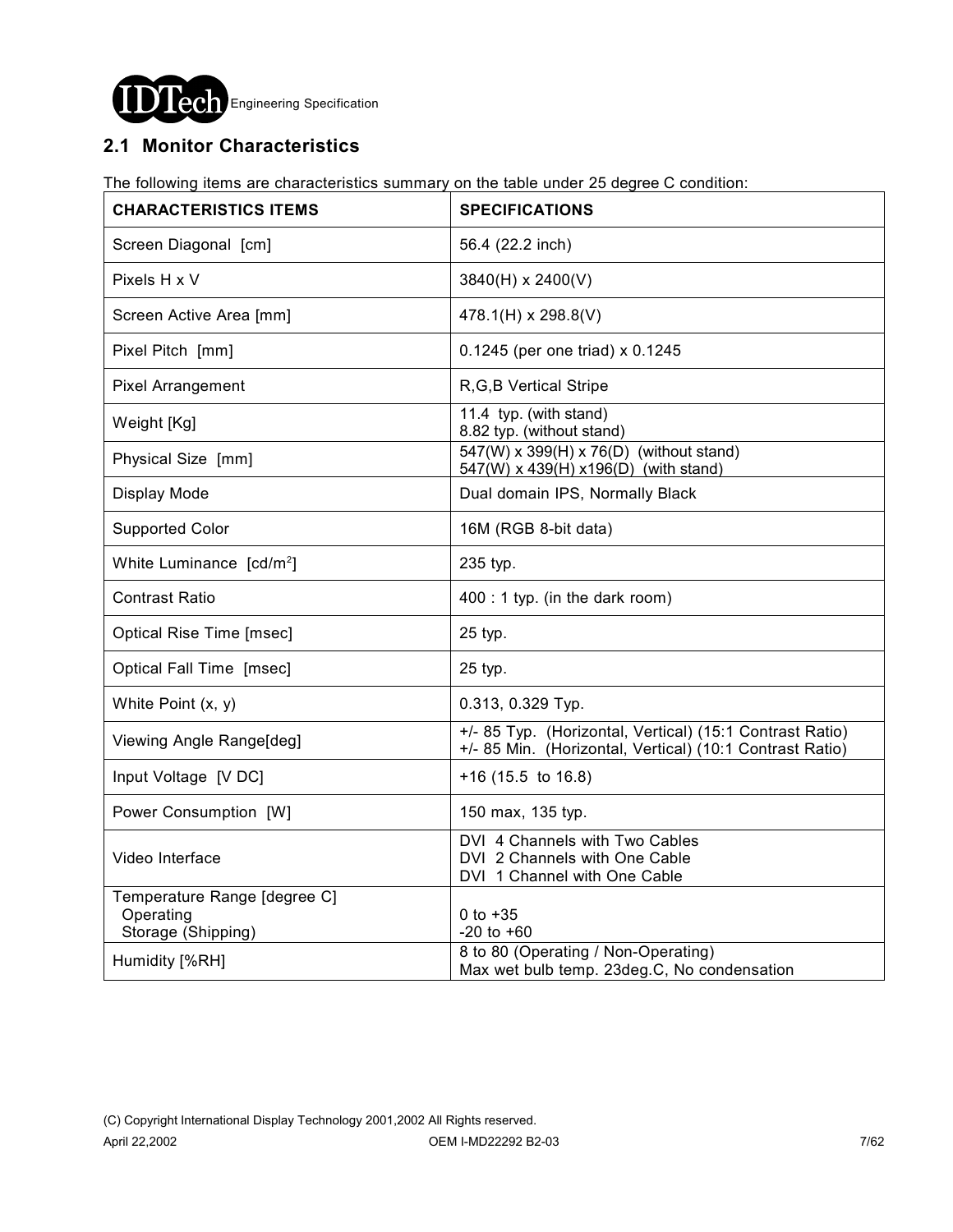

### **2.2 Functional Block Diagram**

The following diagram shows the functional block of monitor 56.4 cm(Type 22.2) Color TFT-LCD Monitor.

#### Functional Block Diagram

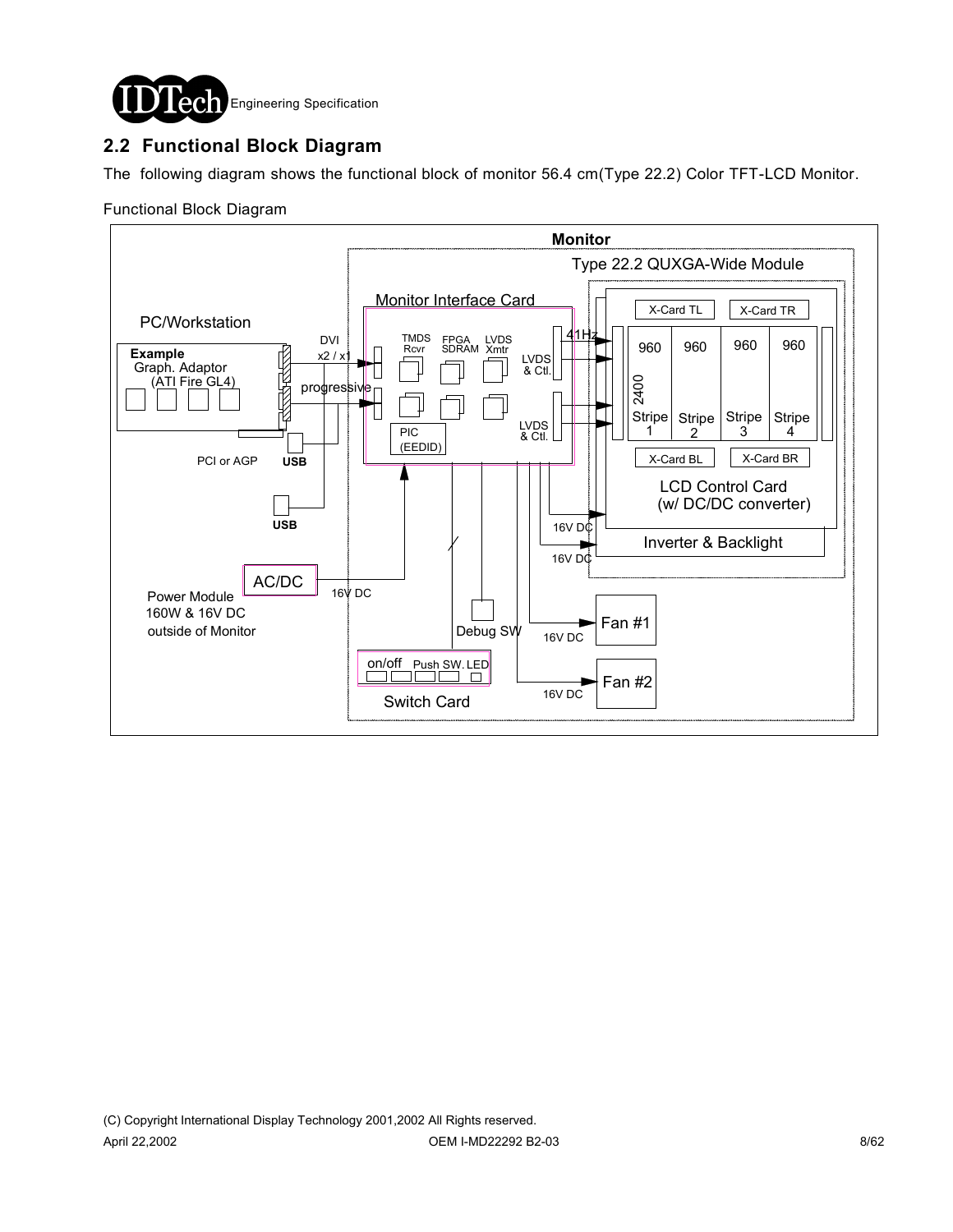

### **2.2.1 Supported Video I/F Cables**



**[Note]** The USB interface is not activated for the initial announced version, and is initially referred to as a 'service interface'. For the current version, it is used to update the monitor firmware. It is also used for transferring the setting parameters from the host PC to the monitor for the monitor built-in Color Adjustment (White Point and Gamma Ramp correction) function.

### **2.3 Deliverables**

TFT-LCD Color Display Unit with;

- ▶ Tilt Stand
- ▶ AC/DC Adapter Unit
- ▶ Interface Cables for DVI (such as ATI FireGL4)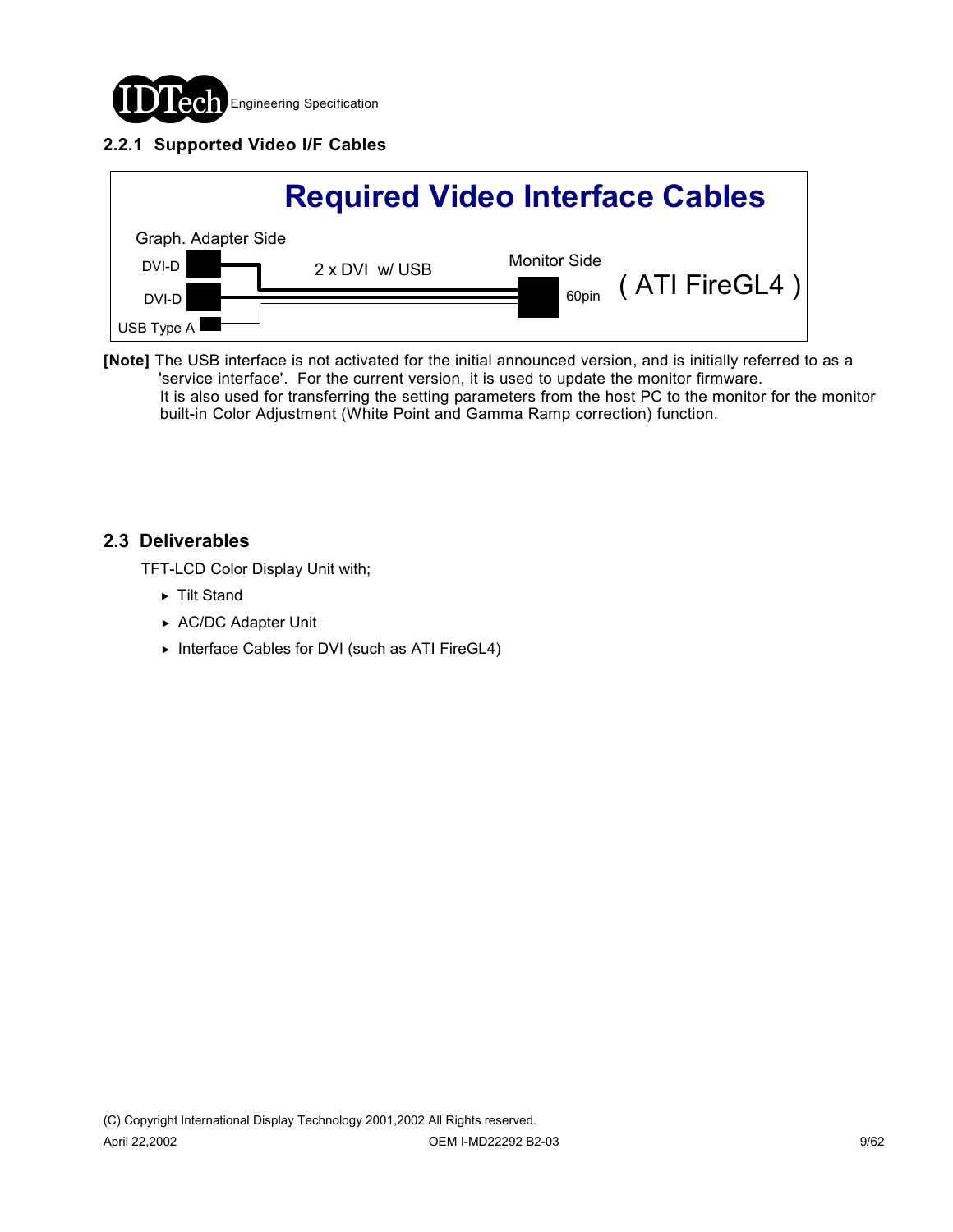

### **2.4 Protection of Customer Investment 2.4.1 Application Programs**

Existing programs which conform to published interfaces will continue to run without change.

### **2.4.2 Hardware And Operating System**

Graphics Adapter / Video Interface : ATI FireGL4 Video Graphics Card, 2 x DVI w/USB Cable (refer to 2.2.1 Supported Video I/F Cables.)

O/S : Windows 2000, Linux

#### **Supported input video format**

|                          | Addressability | <b>DVI Input</b> | <b>Horizontal</b><br><b>Frequency</b><br>(KHz) | <b>Vertical</b><br><b>Frequency</b><br>(Hz) | <b>Dot Clock</b><br><b>Frequency</b><br>(MHz) | <b>Actual</b><br><b>Display</b><br><b>Resolution</b> |
|--------------------------|----------------|------------------|------------------------------------------------|---------------------------------------------|-----------------------------------------------|------------------------------------------------------|
|                          | 640x400        | ch <sub>1</sub>  | 31.5 (N,P)                                     | 59.9(N,P)                                   | 25.2                                          | 3200x2000                                            |
|                          | 640x480        | ch <sub>1</sub>  | 37.9 (N,P)                                     | 72.8 (N,P)                                  | 31.5                                          | 3200x2400                                            |
| <b>VGA</b>               | 640x480        | ch1              | 37.5 (N,P)                                     | 75.0 (N.P)                                  | 31.5                                          | 3200x2400                                            |
|                          | 640x480        | ch <sub>1</sub>  | 43.3 (N,P)                                     | 85.0(N,P)                                   | 36.0                                          | 3200x2400                                            |
|                          | 800x600        | ch1              | 35.2 (P,N)                                     | 56.3(P,N)                                   | 36.0                                          | 3200x2400                                            |
|                          | 800x600        | ch1              | 37.9(P,N)                                      | 60.3(P,N)                                   | 40.0                                          | 3200x2400                                            |
| <b>SVGA</b>              | 800x600        | ch <sub>1</sub>  | 48.1 (P,N)                                     | 72.2 (P,N)                                  | 50.0                                          | 3200x2400                                            |
|                          | 800x600        | ch1              | 46.9(P,N)                                      | 75.0 (P,N)                                  | 49.5                                          | 3200x2400                                            |
|                          | 800x600        | ch1              | 53.7 (P,N)                                     | 85.1 (P,N)                                  | 56.3                                          | 3200x2400                                            |
| <b>Matrox VGA</b>        | 960x1200       | ch <sub>1</sub>  | 67.3 (P,N)                                     | 55.7(P,N)                                   | 71.0                                          | 1920x2400                                            |
|                          | 1024x768       | ch1              | 48.4 (N,P)                                     | 60.0 (N, P)                                 | 65.0                                          | 3072x2304                                            |
|                          | 1024x768       | ch <sub>1</sub>  | 56.5 (N.P)                                     | 70.1 (N.P)                                  | 75.0                                          | 3072x2304                                            |
| <b>XGA</b>               | 1024x768       | ch <sub>1</sub>  | 60.0 (P,N)                                     | 75.0(P,N)                                   | 78.8                                          | 3072x2304                                            |
|                          | 1024x768       | ch <sub>1</sub>  | 68.7 (P,N)                                     | 85.0 (P,N)                                  | 94.5                                          | 3072x2304                                            |
|                          | 1280x1024      | ch <sub>1</sub>  | 64.0 (P,N)                                     | 60.0(P,N)                                   | 108.0                                         | 2560x2048                                            |
| <b>SXGA</b>              | 1280x1024      | ch <sub>1</sub>  | 80.0 (P,N)                                     | 75.0(P,N)                                   | 135.0                                         | 2560x2048                                            |
| <b>UXGA</b>              | 1600x1200      | ch1              | 75.0 (P,N)                                     | 60.0(P,N)                                   | 162.0                                         | 3200x2400                                            |
| UXGA-Wide                | 1920x1200      | ch <sub>1</sub>  | 50.3 (N,P)                                     | 40.9 $(P,N)$                                | 127.2                                         | 3200x2400                                            |
|                          | 960x2400)x4    | ch1,ch2,ch3,ch4  | 99.2 (P,N)                                     | 40.9(P,N)                                   | 104.8                                         | 3840x2400                                            |
| QUXGA-Wide (1920x2400)x2 | (1920x1200)x4  | ch1,ch2,ch3,ch4  | 49.6(P,N)                                      | 40.9(P,N)                                   | 104.8                                         | 3840x2400                                            |
|                          | (1920x2400)x2  | $ch1$ , $ch2$    | 61.2 (P,N)                                     | 25.1 (P,N)                                  | 125.0                                         | 3840x2400                                            |
|                          |                | ch1, ch2         | 58.7(P,N)                                      | 24.1 (P,N)                                  | 120.0                                         | 3840x2400                                            |
|                          | (1920x2400)x2  | $ch1$ , $ch2$    | 48.9 (P,N)                                     | 20.1 (P,N)                                  | 100.0                                         | 3840x2400                                            |
|                          | 3840x2400      | ch <sub>1</sub>  | $31.5$ (P,N)                                   | 13.0(P,N)                                   | 129.0                                         | 3840x2400                                            |
|                          | 3840x2400      | ch1              | 30.73 (N,P)                                    | $12.66$ (P,N)                               | 148.0                                         | 3840x2400                                            |

( in case of max. frequency, refer to 5.3 )

[Note] : P, N stands for "Positive", "Negative" polarity of incoming timing respectively.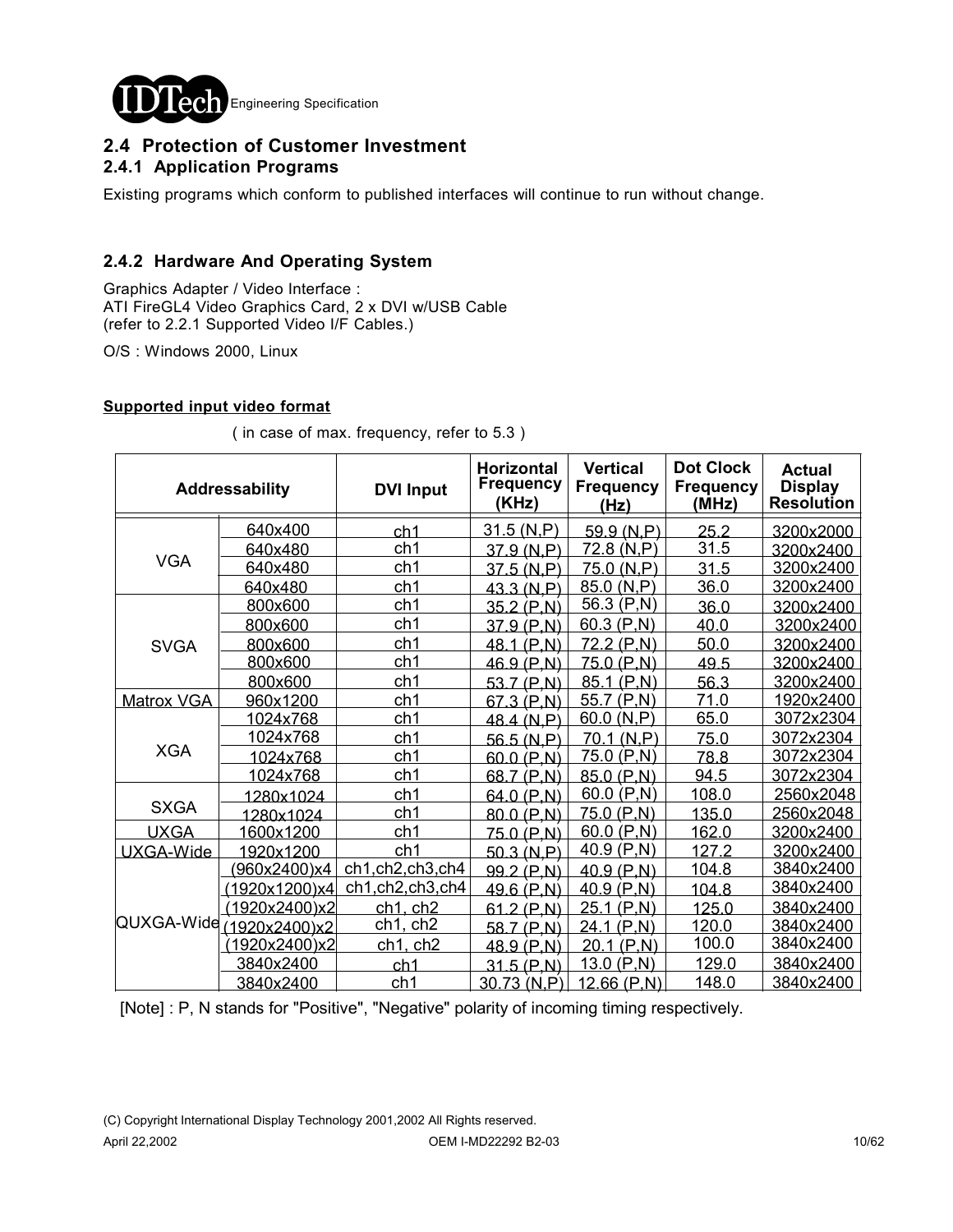

# **3.0 Function Elements Descriptions**

### **3.1 Color TFT-LCD Module**

The summary of Front of Screen specification of the complete system is shown below.

### **3.1.1 Summary of Type 22.2 QUXGA-Wide Module**

| Screen Diagonal [cm]          | 56.4 (22.2 inch)                             |
|-------------------------------|----------------------------------------------|
| Pixels H x V                  | 3840(H) x 2400(V)                            |
| Active Area [mm]              | 478.1(H) x 298.8(V)                          |
| Pixel Pitch [mm]              | $0.1245 \times 0.1245$                       |
| <b>Pixel Arrangement</b>      | R, G, B Sub-pixel Vertical Stripe            |
| Display Mode                  | Dual Domain IPS, Normally Black              |
| Supported Color               | 16M (RGB 8-bit each)                         |
| White Luminance [cd/m2]       | 235 typ.                                     |
| <b>Contrast Ratio</b>         | 400 : 1 typ.(In the Dark room)               |
| Optical Rise+Fall Time [msec] | 50 typ.                                      |
| Color Point $(x, y)$          | 0.313, 0.329                                 |
| Viewing Angle Range[degree]   | +/- 85 typ. (Horizontal, Vertical) (10:1 CR) |

### **3.1.2 Test Conditions**

- 1. The backlight on, the brightness control set to maximum.
- 2. In a dark room
- 3. At 25 +/- 3 degree C
- 4. At a nominal input voltage
- 5. A photometer shall measure an area at the center of LCD that is larger than a single pixel. Viewing direction is normal to the surface of the LCD.
- 6. Input signal timing listed in typical of "5.3,Interface Timings" .

### **3.1.3 Image Stabilizing Time**

The image will begin to be visible within 3 seconds of application of power and input signals. The image will be stabilized within 10 seconds of application of power and input signals. "stabilized" means that using the unaided eyes, no significant change will occur in terms of the image quality specifications, such as luminance, uniformity, color, and so on. The light output will meet the brightness specifications after 60 minutes of the application of power and input signals.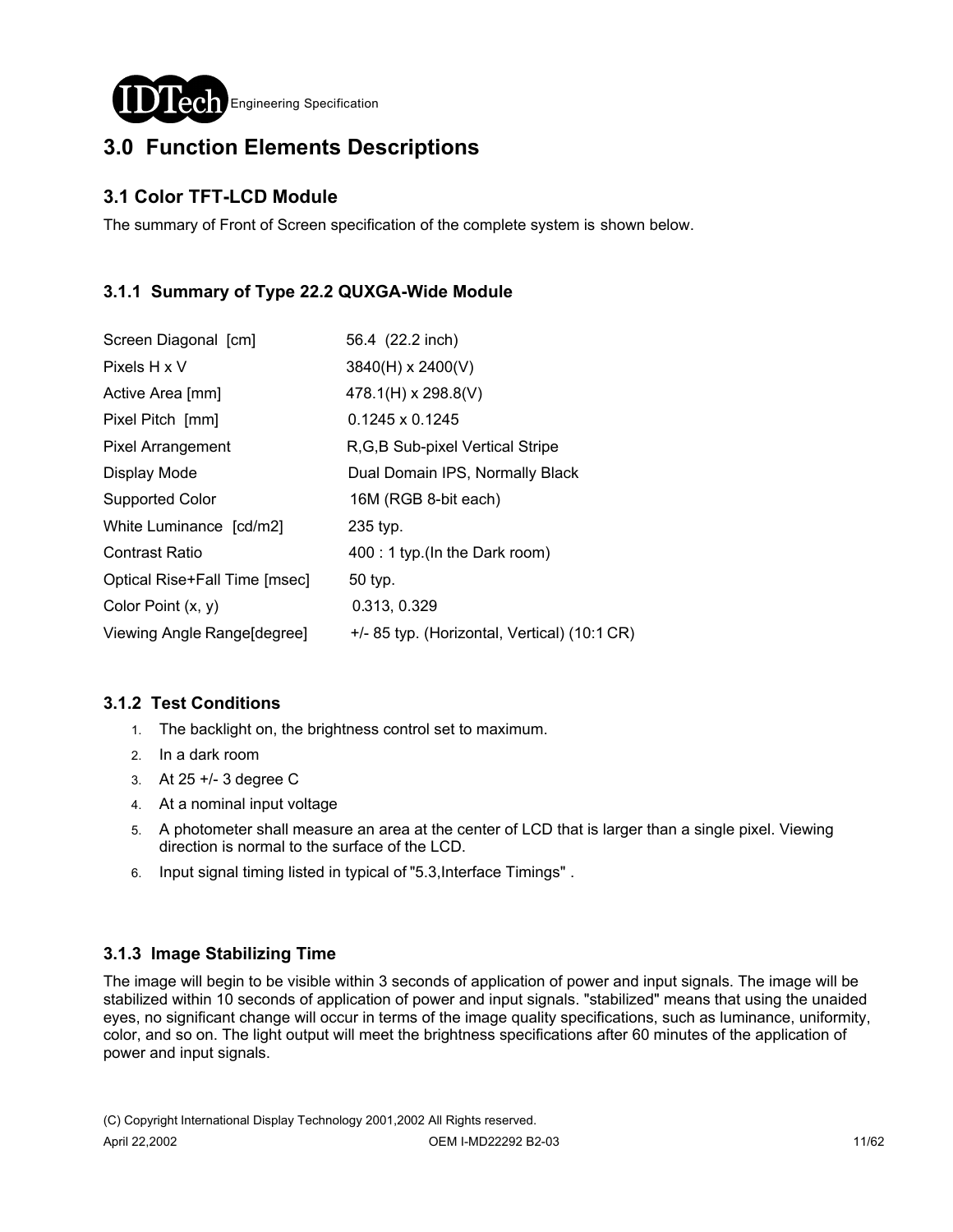

### **3.2 Monitor Interface Card**

The monitor interface card converts TMDS video signals in DVI x4 or DVI x2 interfaces to 8 sets (even/odd x 4) of LVDS signals with image processing for TFT-LCD module.

Two digital video interface connectors are mounted on the monitor interface card and each connector accommodates two DVI video signal sets.

The monitor interface card has an interface to the Switch Card.

#### **3.2.1 Summary of the Monitor Interface Card Functions**

- 1. Conversion of data from TMDS to LVDS
- 2. Geometry conversion
- 3. Scan conversion
- 4. Scaling
- 5. On Screen Display (OSD)
- 6. LED control ( power and standby )
- 7. Debug switch support
- 8. Power management
- 9. Fan control
- 10. DDC interface

#### **3.2.2 Geometry Conversion Control**

The monitor interface card converts following geometry into four 960 x 2400 vertical stripes for TFT-LCD module.

- I. Single image
- II. Two Vertical Stripe images
- III. Four Vertical Stripe images
- IV.Four Tile images

#### **3.2.3 Scan Conversion**

Since, maximum scan rate of the TFT-LCD is up to 41 Hz, the monitor interface card converts various range of input frequencies into the 41Hz. The monitor interface card also support 20.5Hz to 41Hz up conversion to reduce flicker effect under slow refresh mode.

- I. Down conversion:  $56 \sim 85$  Hz to 41Hz
- II. Up conversion: 12.7, 13.0 Hz, 20.1, 24.1 Hz, 25.1 Hz, to 41Hz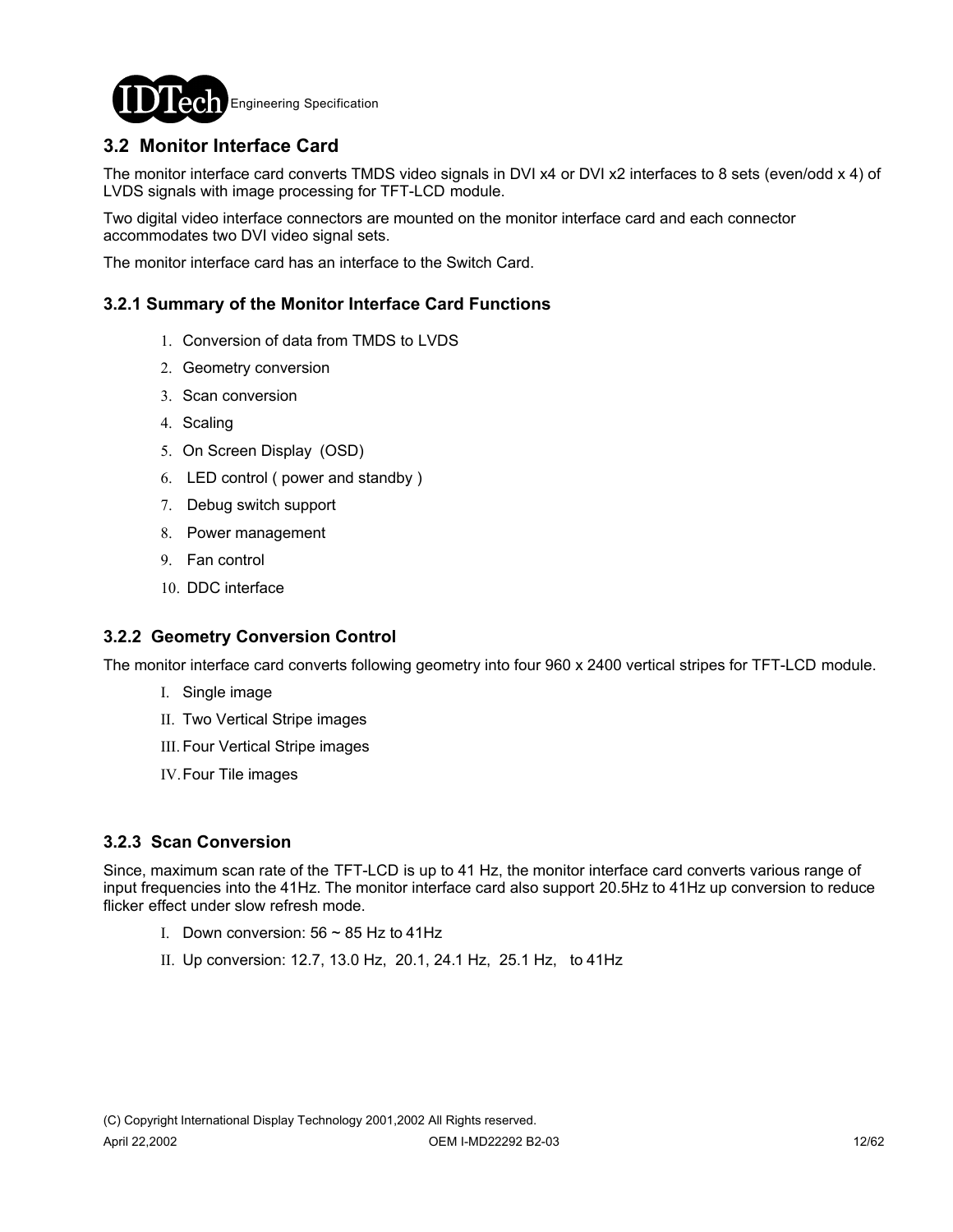

### **3.2.4 Scaling**

|                  | <b>Scaling</b> |                | <b>After Scaling</b> |             |
|------------------|----------------|----------------|----------------------|-------------|
|                  | Addressability |                |                      |             |
| VGA              | 640 x 480      | $\times 5$     | x 5                  | 3200 x 2400 |
| <b>SVGA</b>      | 800 x 600      | x 4            | $\times 4$           | 3200 x 2400 |
| XGA              | 1024 x 768     | x <sub>3</sub> | x <sub>3</sub>       | 3072 x 2304 |
| <b>SXGA</b>      | 1280 x 1024    | x <sub>2</sub> | x <sub>2</sub>       | 2560 x 2048 |
| <b>UXGA</b>      | 1600 x 1200    | x <sub>2</sub> | x <sub>2</sub>       | 3200 x 2400 |
| <b>UXGA-Wide</b> | 1920 x 1200    | x <sub>2</sub> | x <sub>2</sub>       | 3840 x 2400 |
| QUXGA-Wide       | 3840 x 2400    | x 1            | x 1                  | 3840 x 2400 |

The monitor interface card provides a scaling function to fit nonnative resolution images to the screen.

#### **3.2.5 LED Status Indicator**

Indication of states with two LEDs in one LED package.

| Power<br>I FD | Standby<br>I FD | Color *1 | <b>Status</b>                           | Backlight FAN |     |
|---------------|-----------------|----------|-----------------------------------------|---------------|-----|
| Off           | Off             |          | Monitor power off                       | Off           | Off |
| On            | Off             | Green    | Normal operation mode                   | On            | On  |
| Off           | On.             | Orange   | Standby mode (no signal)                | Off           | Off |
| Off           | Flash           |          | Orange(flash-1Hz) Unsupported signal *2 | Off           | Off |
| Off           | Flash           |          | Orange(flash-4Hz) Caution(FAN stops)    | Off           | Off |

**Note \*1**: Color of indicator.

When power LED is ON --> Color will be GREEN

When standby LED is ON --> Color will be ORANGE

 **Note \*2**: Display appears black pattern. Please check Interface timing with tolerance.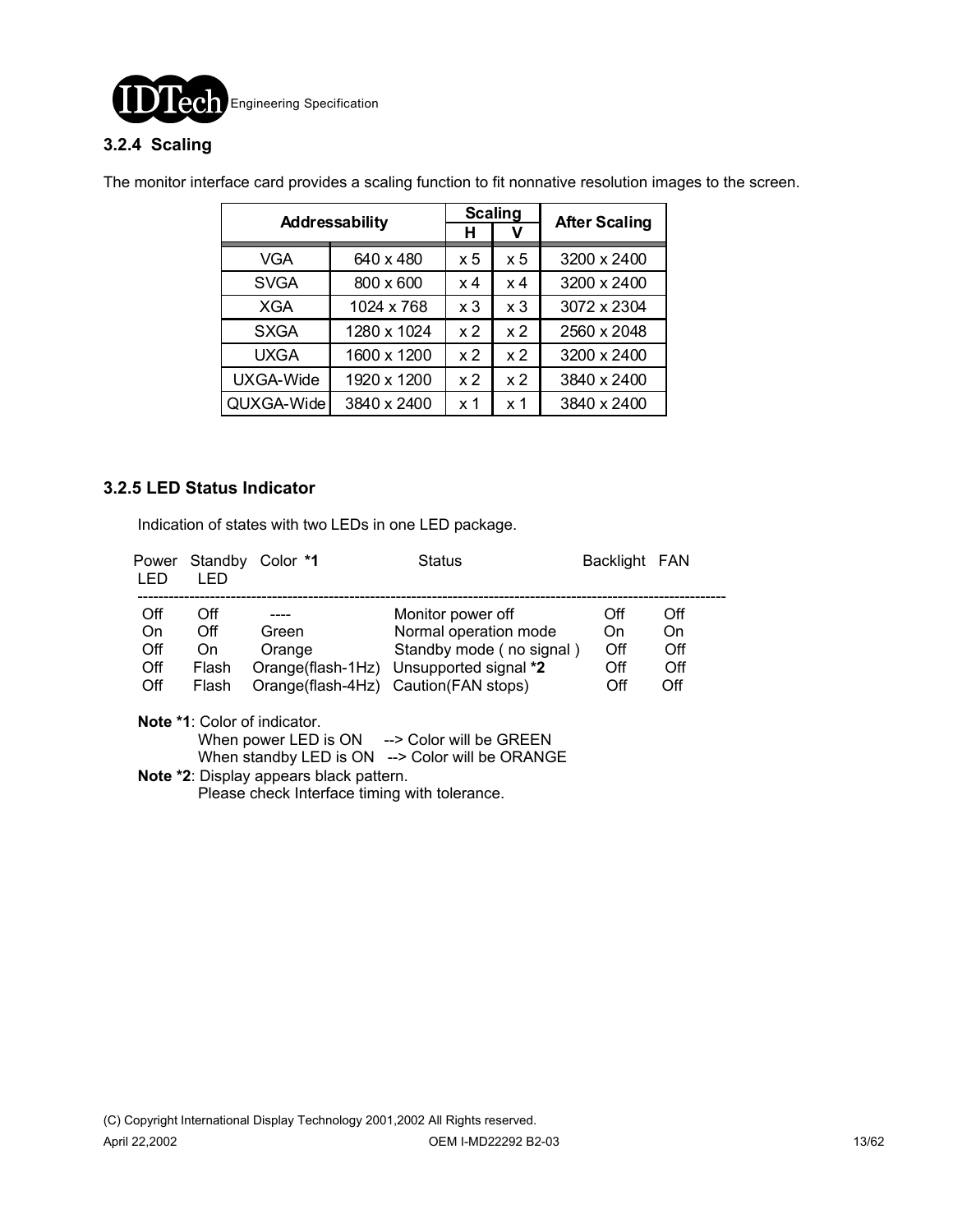

### **3.2.6 Debug switch**

 Monitor has a debug switch. Once this switch is pressed, the backlight will be on in any cases until power is off by pressing main power switch. This is not for users but for problem determination purpose.

 Pressing this switch for more than 5 seconds make Monitor enter the debug mode. In the debug mode, Monitor displays some debug patterns.

#### **3.2.7 Power management**

Monitor incorporates a Power Management Function on the connector card to reduce power consumption. Power consumption in power saving mode(no sync.) is

- Less than 15 watts (incl. AC adapter loss)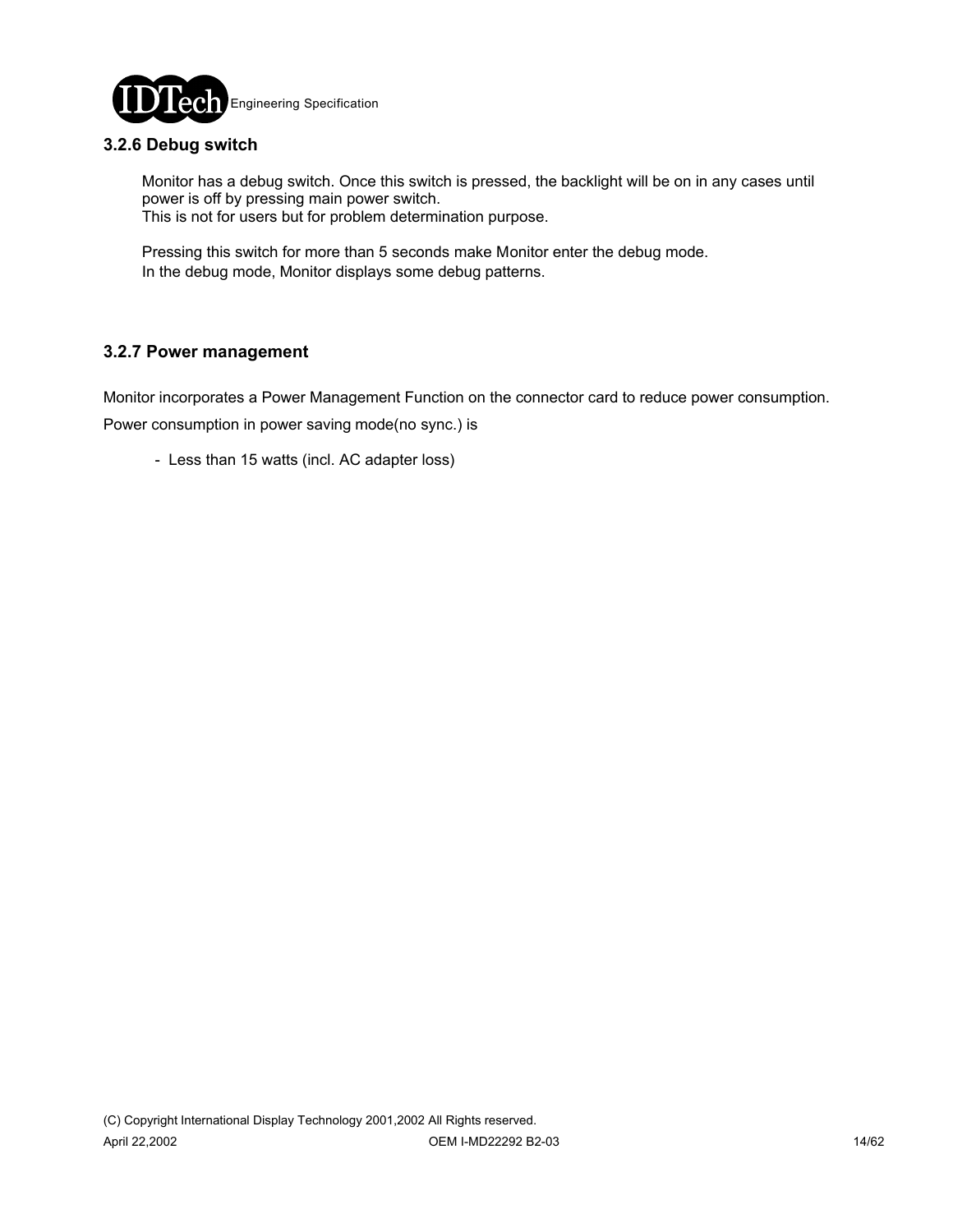

### **3.3 AC/DC Adapter Unit**

The AC/DC Adapter units(P/N 07N2277) provide +16 V DC for the monitor assembly.

Single AC/DC Adapters are required for the monitor.

The AC/DC Adapter has 3 prong, and also PFC(Power Factor Correction) function for Power Line Harmonics.

### **3.3.1 AC Input**

The adapter operates over the entire input voltage range (100 - 240V AC) or automatically selects an appropriate voltage range without manual intervention.

AC input

|            | Minimum  | Maximum  | Nominal(Rating) |
|------------|----------|----------|-----------------|
| Low Range  | 90 V AC  | 137 V AC | 100 - 127 V AC  |
| High Range | 180 V AC | 265 V AC | 200 - 240 V AC  |

#### **3.3.2 Input Power Harmonic Distortion Content**

The harmonic distortion content of the input AC voltage shall not exceed 5 %.

#### **3.3.3 Input Frequency**

The input frequency range shall be 50 +/- 3Hz, 60 +/- 3Hz.

### **3.3.4 DC output**

DC output

| Connector Pin | Output    | <b>Regulation Tolerance</b><br>(From Nominal) | Pin Maximum Current |
|---------------|-----------|-----------------------------------------------|---------------------|
| Pin 4,5,6     | $+16.0V$  | $+0.8$ V / - 0.5 V                            | 10.5A               |
| Pin $1,2,3$   | DC Return | -                                             | 10.5A               |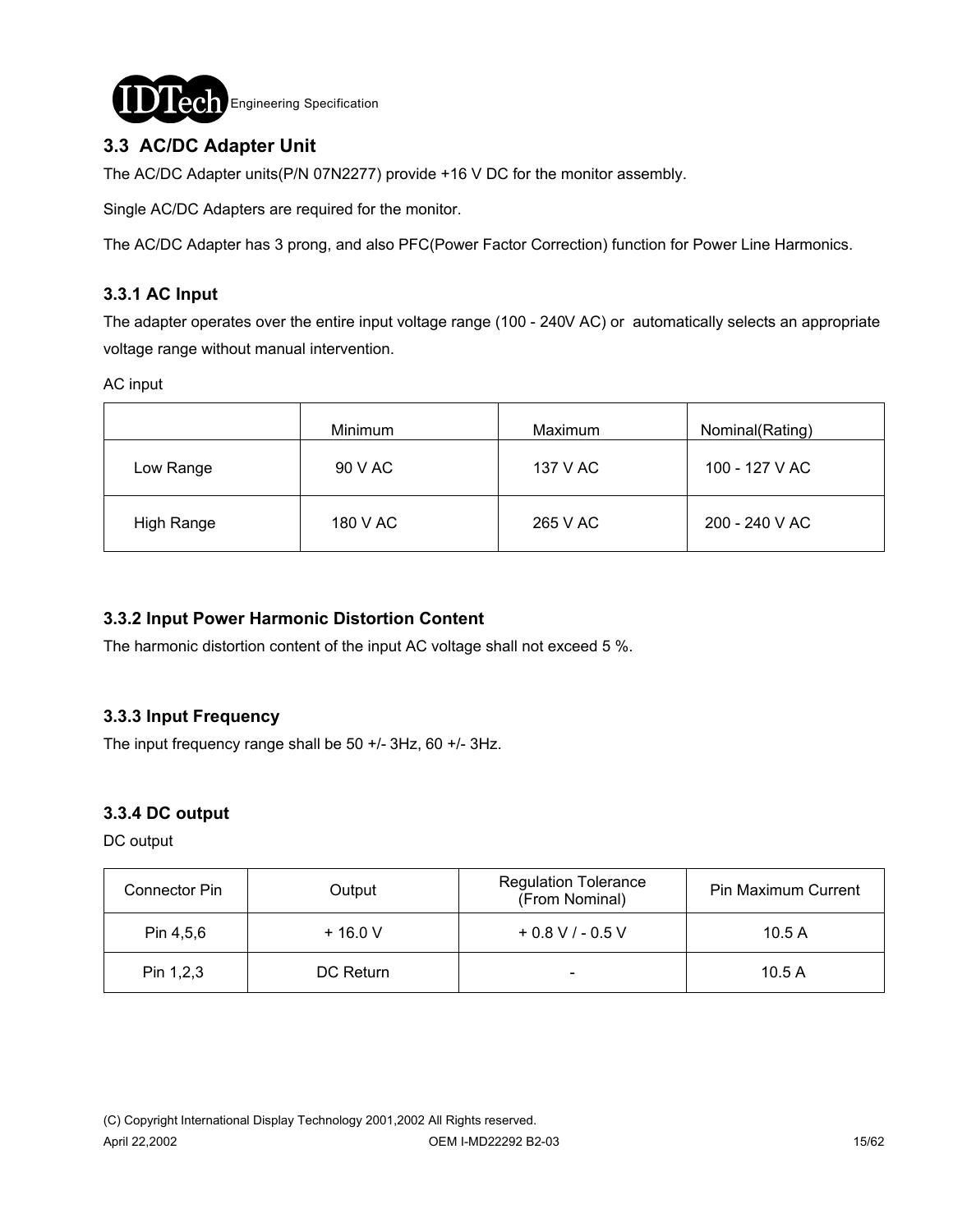

### **3.4 Switch Card**

The following external controls are provided with Switch Card on Monitor.

- **Monitor power on/off**
- **Brightness up/down**
- **Enter the Menu of OSD**
- **EXECT** for indication of Power on/off, Power saving mode, Malfunction.

### **3.5 Tilt Stand**

A Tilt Stand is supplied to allow this monitor to be positioned for optimum viewing.

Tilt Range : 30 Degrees Backwards, 5 Degrees Forward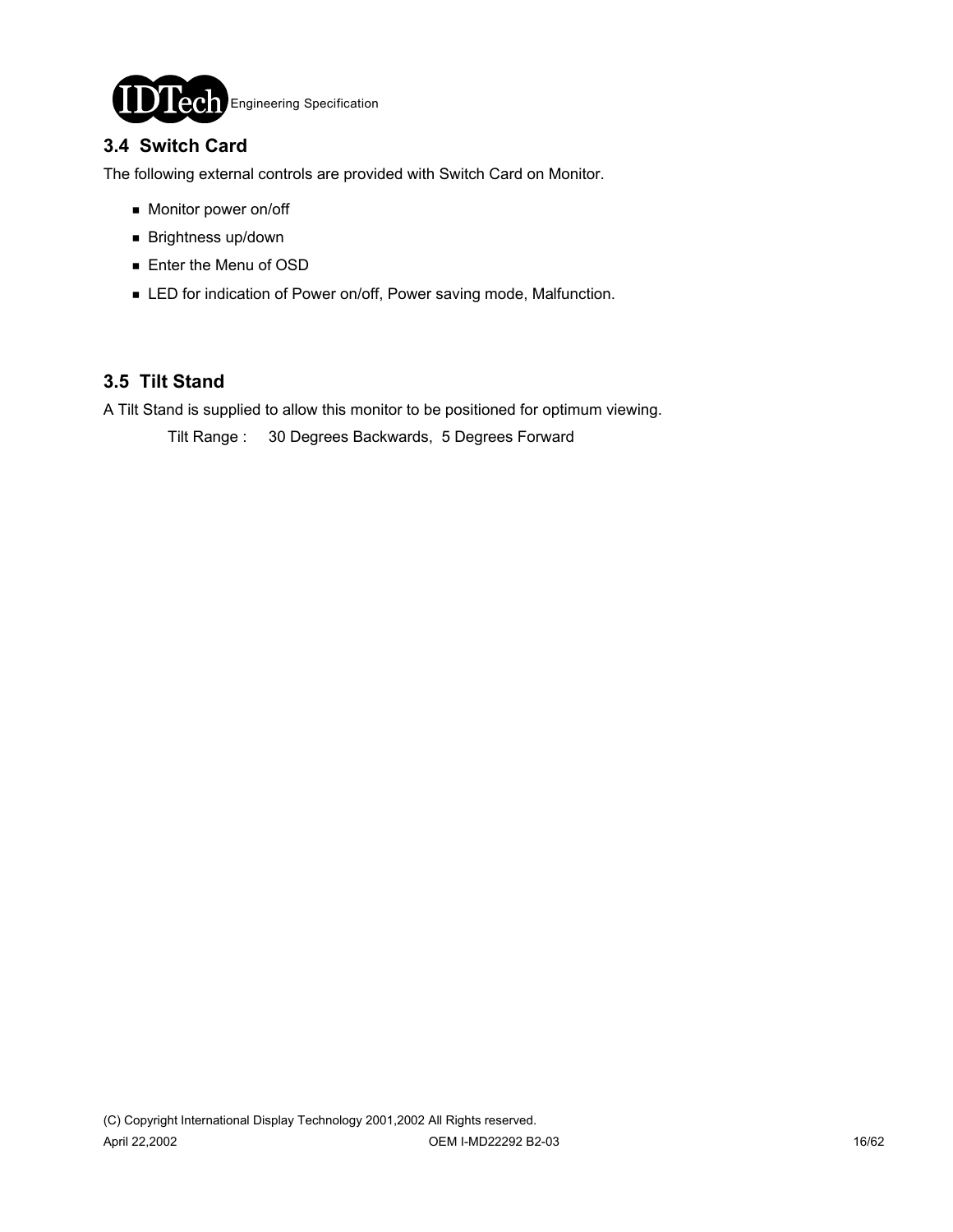

# **4.0 Mechanical Characteristics**

# **4.1 Mechanical Drawing**



(C) Copyright International Display Technology 2001,2002 All Rights reserved. April 22,2002 **OEM I-MD22292 B2-03 OEM I-MD22292 B2-03** 17/62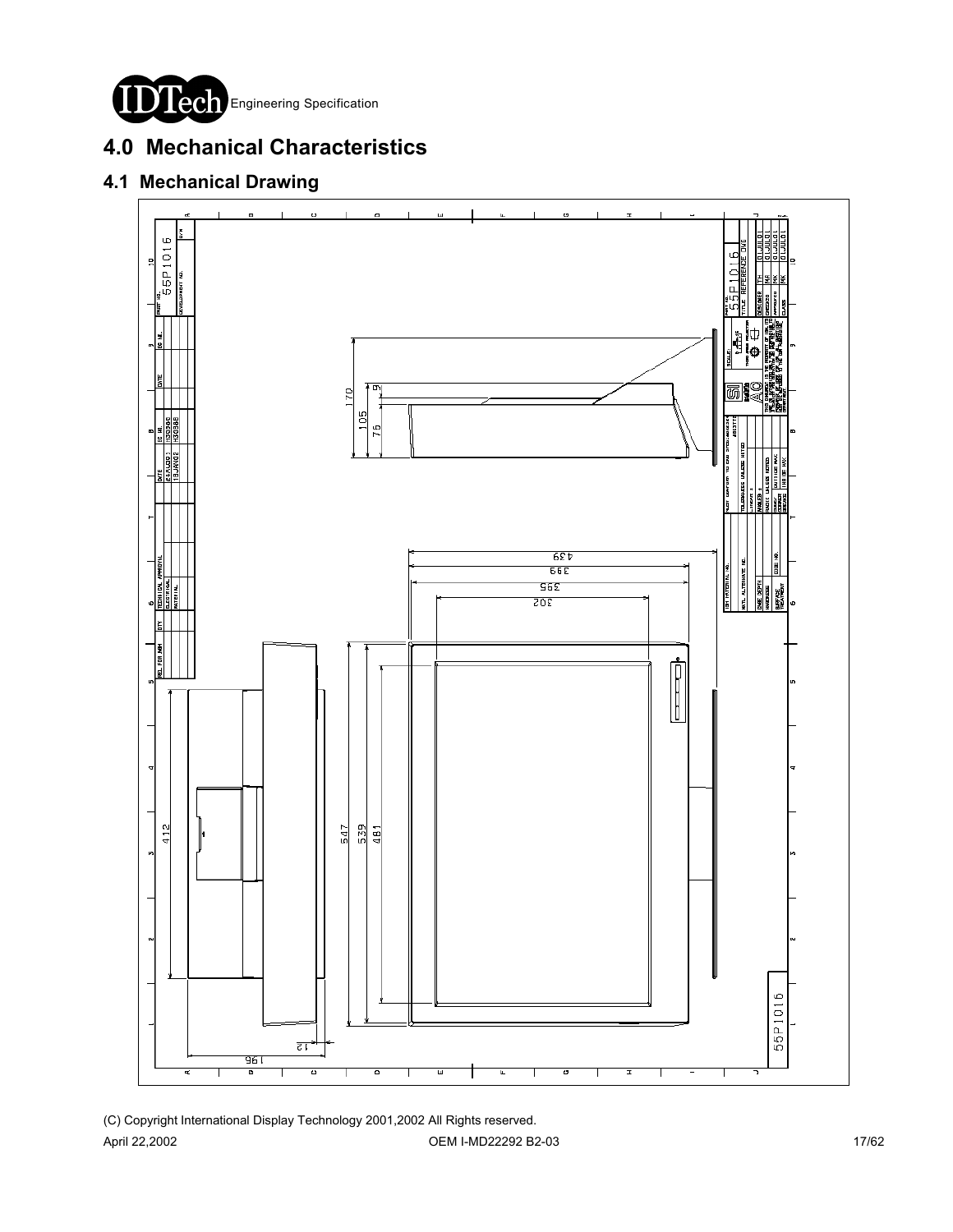



(C) Copyright International Display Technology 2001,2002 All Rights reserved. April 22,2002 **OEM I-MD22292 B2-03 OEM I-MD22292 B2-03** 18/62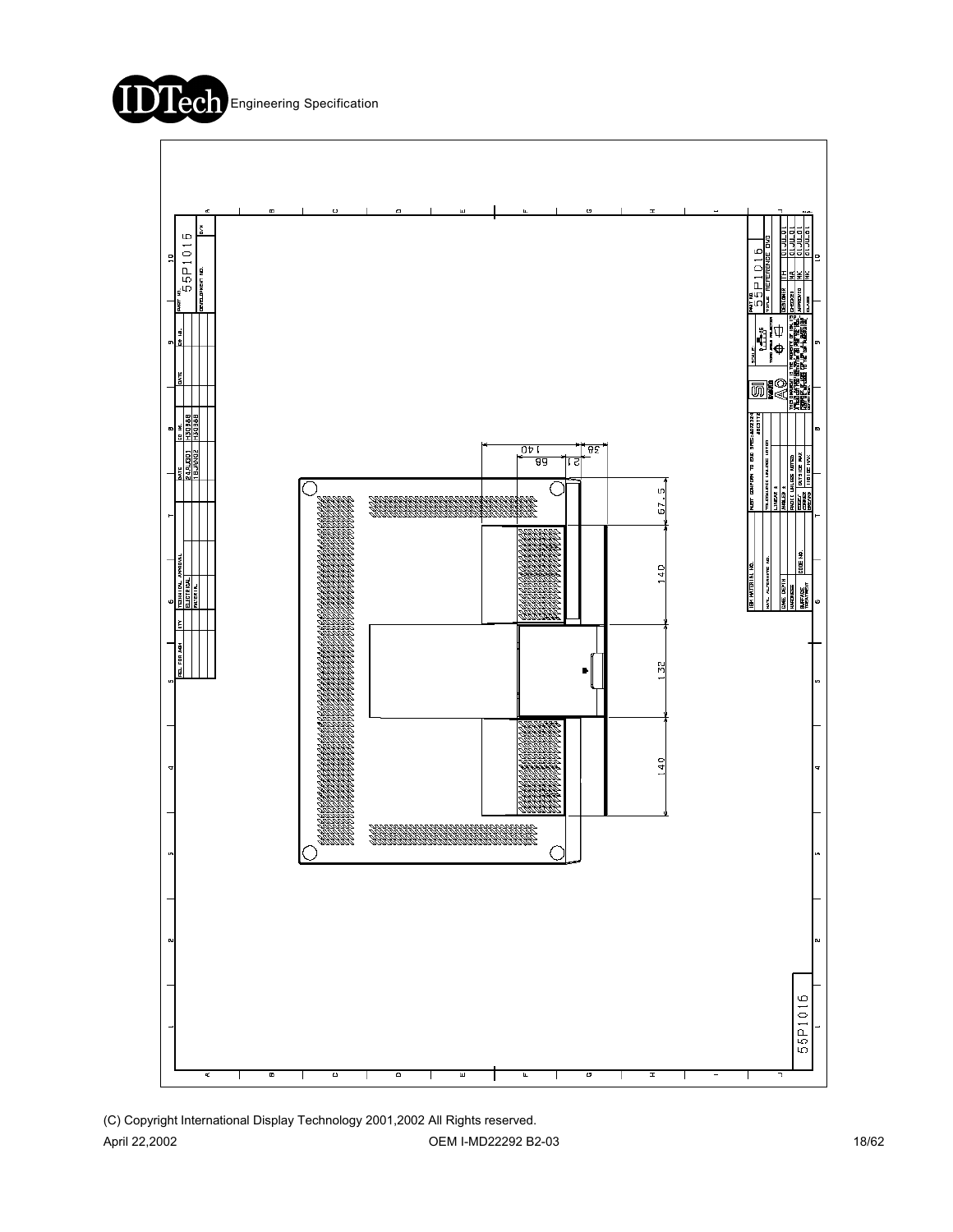

### **4.2 Weight**

The weight of monitor is as follows, respectively.

 8.82 Kg +/- 5% (without stand) 11.4 Kg +/- 5% (with stand)

### **4.3 Protective Front Filter**

The front filter described in this section is included in the LCD module. The film is adhered to the LCD surface to minimize optical interference.

The objective of the filter is:

- to protect the display from impact and prevent any glass from breaking into pieces and scattering.
- to provide good control of glare.

#### **4.3.1 Rigidity**

The film filter may not be rigid enough to protect the LCD from breakage but it will prevent pieces of the glass from scattering when it is broken. The screen hardness is 3H or greater.

**NOTE:** Refer to JIS Standard K5400 (Method of Rockwell Hardness Test for Plastic).

#### **4.3.2 Panel Breakage Test**

The module shall pass the following breakage test :

A single impact of 6.8 joules (5 foot-pounds) at the center of the viewing area. The impact shall be from a solid steel sphere with a 50 mm diameter and weighing 535 grams.

The module is deemed acceptable if :

- 1. There is no exposure of sharp edges of glass.
- 2. All glass particles are retained by the anti-glare protective panel and do not scatter. Small glass particles (i.e. powder) in the area where the steel ball impacts the panel are excluded from this requirement.

#### **4.3.3 Non-Glare**

To minimize glare, the black matrix is made of anti glare material. In addition, the film has anti glare treatment. The LCD has a maximum measure of 80 gloss units, measured at 60 degrees' angle of incidence with a VG-2PD Glossmeter(Nippon Denshoku), or equivalent.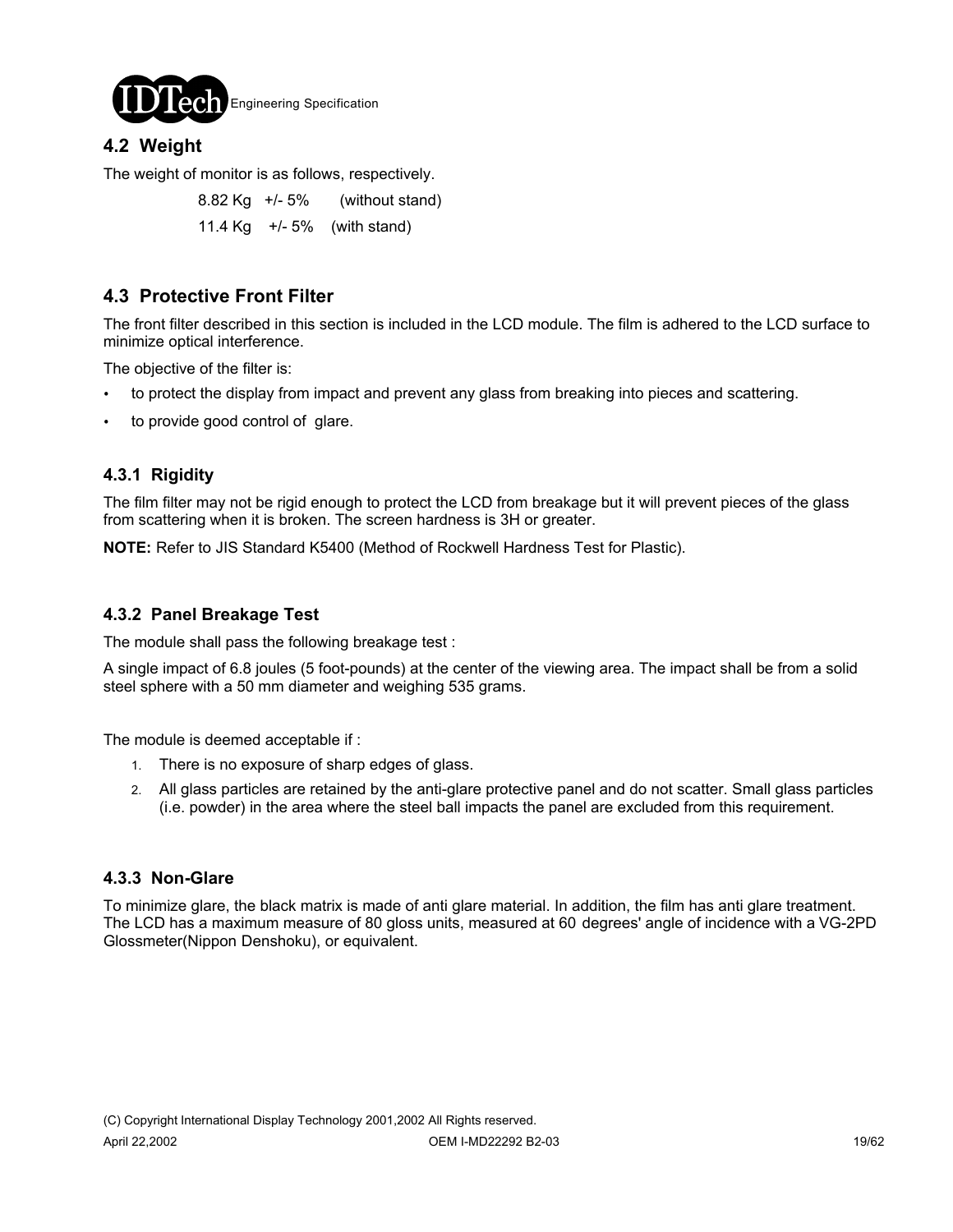

### **4.4 Display Area**

### **4.4.1 Active Area**

Active Area

| $\vert$ Height | 298.8 [mm] |
|----------------|------------|
| Width          | 478.1 [mm] |

### **4.4.2 Pixel Dimension**

Pixel Dimension

|           | Height        | Width         |
|-----------|---------------|---------------|
| Pixel     | $0.1245$ [mm] | $0.1245$ [mm] |
| Sub-pixel | $0.1245$ [mm] | $0.0415$ [mm] |

Following figure shows the relationship of the input signals and LCD pixel format image. Odd and even pair of RGB data are sampled at a time.

#### Color Arrangement

|             | Even<br>$\mathbf 0$               | Odd<br>1                                      |        | Even<br>3838                                  | Odd<br>3839                                   |
|-------------|-----------------------------------|-----------------------------------------------|--------|-----------------------------------------------|-----------------------------------------------|
| 0th Line    | $\, {\bf B}$<br>$\mathsf{R}$<br>G | $\mathsf R$<br>G<br>B                         | $\sim$ | G<br>$\mathsf{R}$<br>B                        | G<br>R<br>B                                   |
|             |                                   |                                               |        |                                               |                                               |
|             |                                   |                                               |        |                                               |                                               |
|             |                                   |                                               |        |                                               |                                               |
|             |                                   |                                               |        |                                               |                                               |
| 2399th Line | ${\sf R}$<br>G<br>$\sf B$         | $\mathsf{R}$<br>${\mathsf G}$<br>$\, {\bf B}$ |        | ${\mathsf G}$<br>$\mathsf{R}$<br>$\, {\bf B}$ | $\mathsf{R}$<br>${\mathsf G}$<br>$\, {\bf B}$ |

(C) Copyright International Display Technology 2001,2002 All Rights reserved. April 22,2002 20/62 20:00 20:00 20:00 20:00 20:00 DEM I-MD22292 B2-03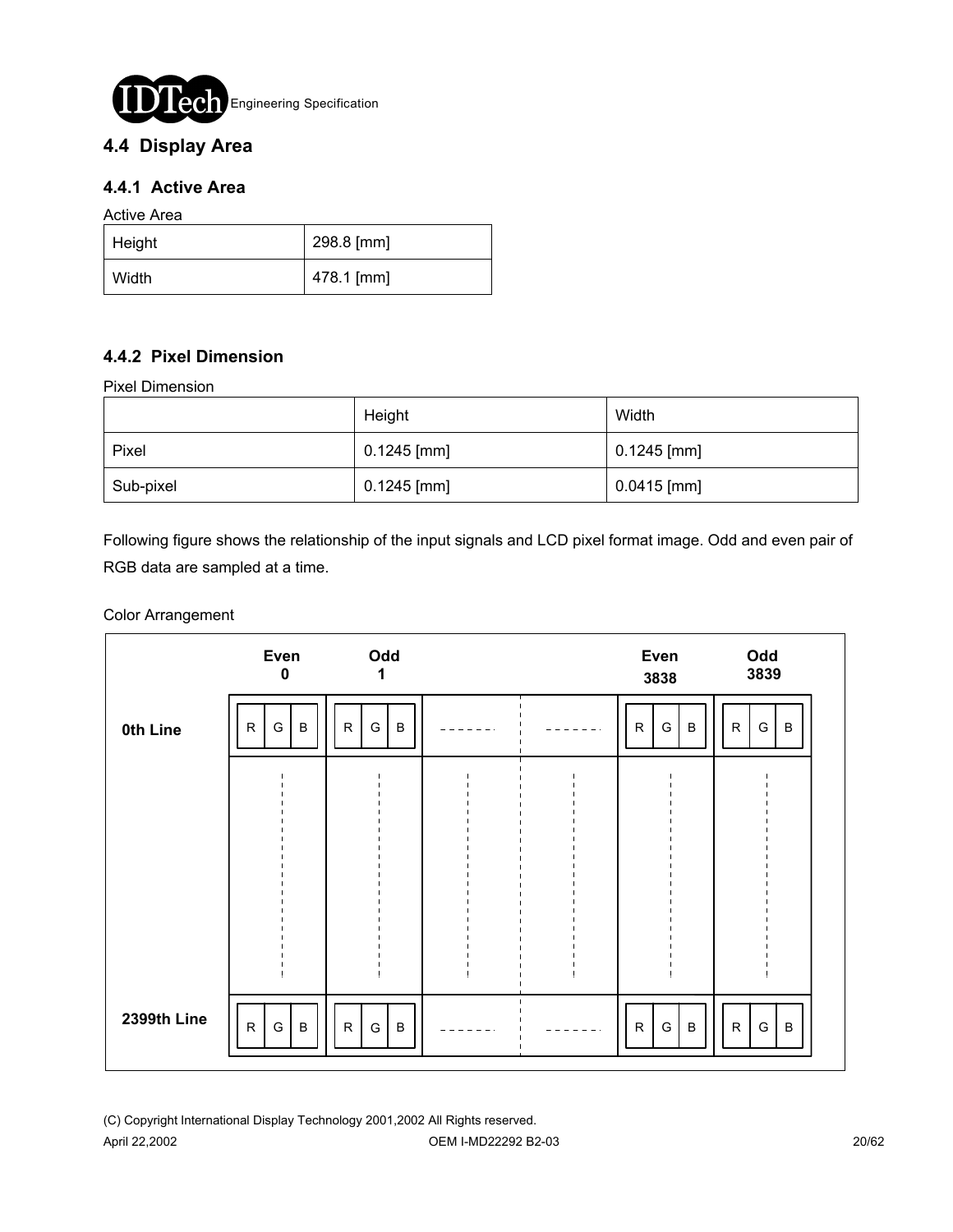

# **5.0 System Interface**

### **5.1 Physical Interface**

Physical interface is described as for the connector on monitor.

These connectors are capable of accommodating the following signals and will be following components.

### **5.1.1 Digital Video Signal Connector**

Signal Connector A, B

| <b>Connector Name / Designation</b> | <b>Signal Connector</b> |
|-------------------------------------|-------------------------|
| <b>Manufacturer</b>                 | MOLEX                   |
| <b>Type / Part Number</b>           | 70928-2000              |
| <b>Mating Type / Part Number</b>    | MOLEX 70929-2000        |

#### Signal Connector A Pin Assignment

| PIN#           | <b>SIGNAL NAME</b>                 | PIN# | <b>SIGNAL NAME</b>                     |
|----------------|------------------------------------|------|----------------------------------------|
| 1              | Ground                             | 31   | Left TMDS Data 1+ (twisted pair)       |
| 2              | Not connected                      | 32   | Left TMDS Data 1 - (twisted pair)      |
| 3              | Not connected                      | 33   | Left TMDS Clock data+ (twisted pair)   |
| 4              | Ground                             | 34   | Left TMDS Clock data - (twisted pair)  |
| 5              | + 5V Power input (MAX 1A)          | 35   | +16V Power output                      |
| 6              | Left SCL (DDC)                     | 36   | Hot plug detection                     |
| $\overline{7}$ | Left SDA (DDC)                     | 37   | Not connected                          |
| 8              | Not connected                      | 38   | Ground                                 |
| 9              | Right SDA (DDC)                    | 39   | Not connected                          |
| 10             | Right SCL (DDC)                    | 40   | Hot plug detection                     |
| 11             | + 5V Power input (MAX 1A)          | 41   | Not connected                          |
| 12             | Ground                             | 42   | Right TMDS Clock data - (twisted pair) |
| 13             | Not connected                      | 43   | Right TMDS Clock data+ (twisted pair)  |
| 14             | Not connected                      | 44   | Right TMDS Data 1 - (twisted pair)     |
| 15             | Ground                             | 45   | Right TMDS Data 1+ (twisted pair)      |
| 16             | Right TMDS Data 0+ (twisted pair)  | 46   | Ground                                 |
| 17             | Right TMDS Data 0 - (twisted pair) | 47   | Not connected                          |

(C) Copyright International Display Technology 2001,2002 All Rights reserved.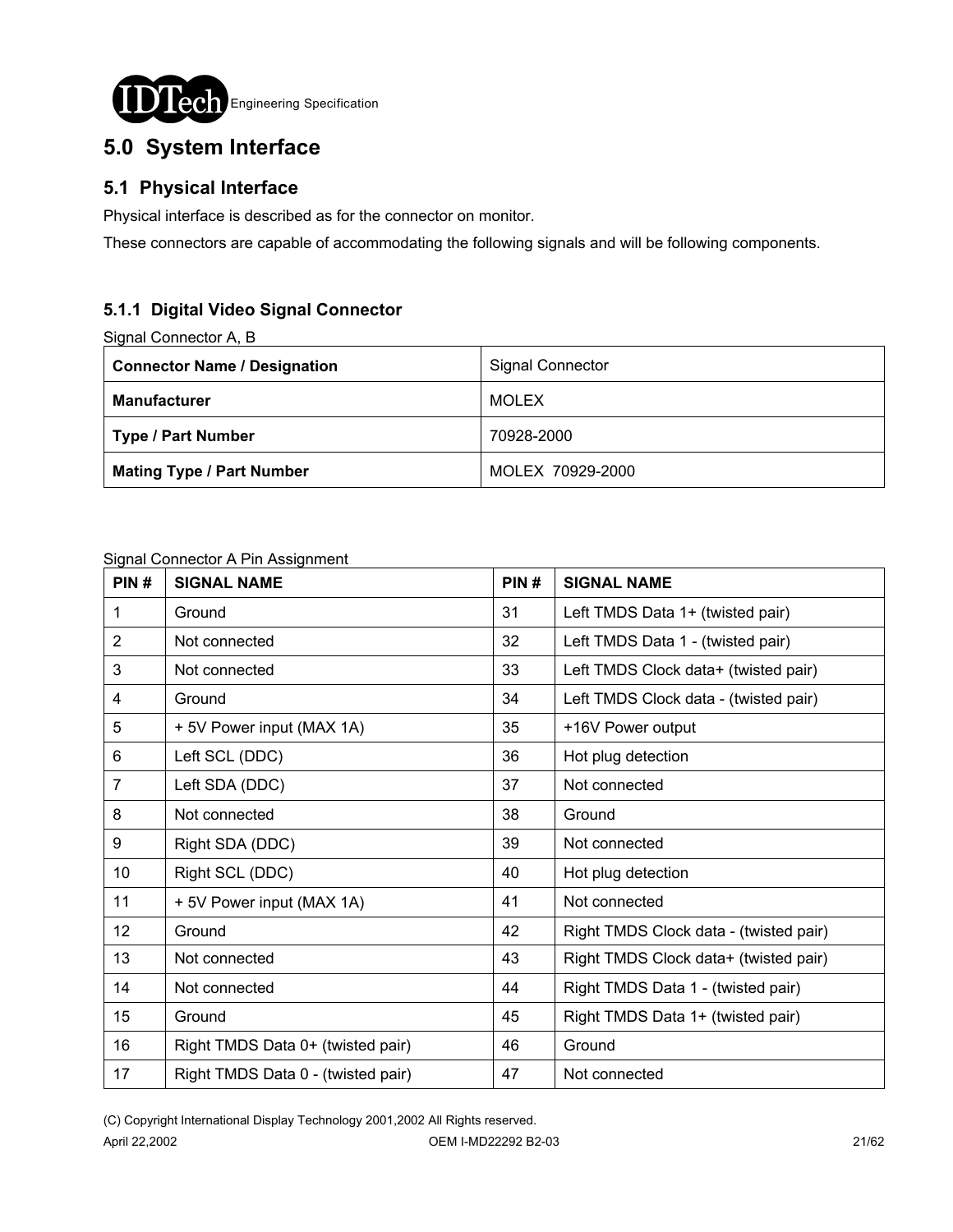# Engineering Specification

| 18 | Right TMDS Data 2+ (twisted pair)  | 48 | Ground        |
|----|------------------------------------|----|---------------|
| 19 | Right TMDS Data 2 - (twisted pair) | 49 | Ground        |
| 20 | +16V Power output                  | 50 | Not connected |
| 21 | USB-                               | 51 | Not connected |
| 22 | Not connected                      | 52 | Ground        |
| 23 | Not connected                      | 53 | Not connected |
| 24 | Not connected                      | 54 | Ground        |
| 25 | $USB +$                            | 55 | Not connected |
| 26 | Ground                             | 56 | Not connected |
| 27 | Left TMDS Data 2 - (twisted pair)  | 57 | Ground        |
| 28 | Left TMDS Data 2+ (twisted pair)   | 58 | Ground        |
| 29 | Left TMDS Data 0 - (twisted pair)  | 59 | Not connected |
| 30 | Left TMDS Data 0+ (twisted pair)   | 60 | Ground        |

#### **[Note]**

The signals whose name starts with "Left" are used for displaying on Ch-a quarter block in case of Four Vertical Stripe mode or Four Tile mode, or used for displaying on Ch-a half block in case of Two Stripe mode. On the other hand, the signals whose name starts with "Right" are used for displaying on Ch-b quarter block in case of Four Vertical Stripe mode or Four Tile mode, or used for displaying on Ch-b half block in case of Two Stripe mode. (refer to 5.2 for the Electrical Interface Requirement)

| PIN#           | <b>SIGNAL NAME</b>        | PIN# | <b>SIGNAL NAME</b>                    |
|----------------|---------------------------|------|---------------------------------------|
| 1              | Ground                    | 31   | Left TMDS Data 1+ (twisted pair)      |
| $\overline{2}$ | Not connected             | 32   | Left TMDS Data 1 - (twisted pair)     |
| 3              | Not connected             | 33   | Left TMDS Clock data+ (twisted pair)  |
| 4              | Ground                    | 34   | Left TMDS Clock data - (twisted pair) |
| 5              | + 5V Power input (MAX 1A) | 35   | +16V Power output                     |
| 6              | Left SCL (DDC)            | 36   | Hot plug detection                    |
| 7              | Left SDA (DDC)            | 37   | Not connected                         |
| 8              | Ground                    | 38   | Ground                                |
| 9              | Right SDA (DDC)           | 39   | Not connected                         |
| 10             | Right SCL (DDC)           | 40   | Hot plug detection                    |
| 11             | + 5V Power input (MAX 1A) | 41   | Ground                                |

#### Signal Connector B Pin Assignment

(C) Copyright International Display Technology 2001,2002 All Rights reserved.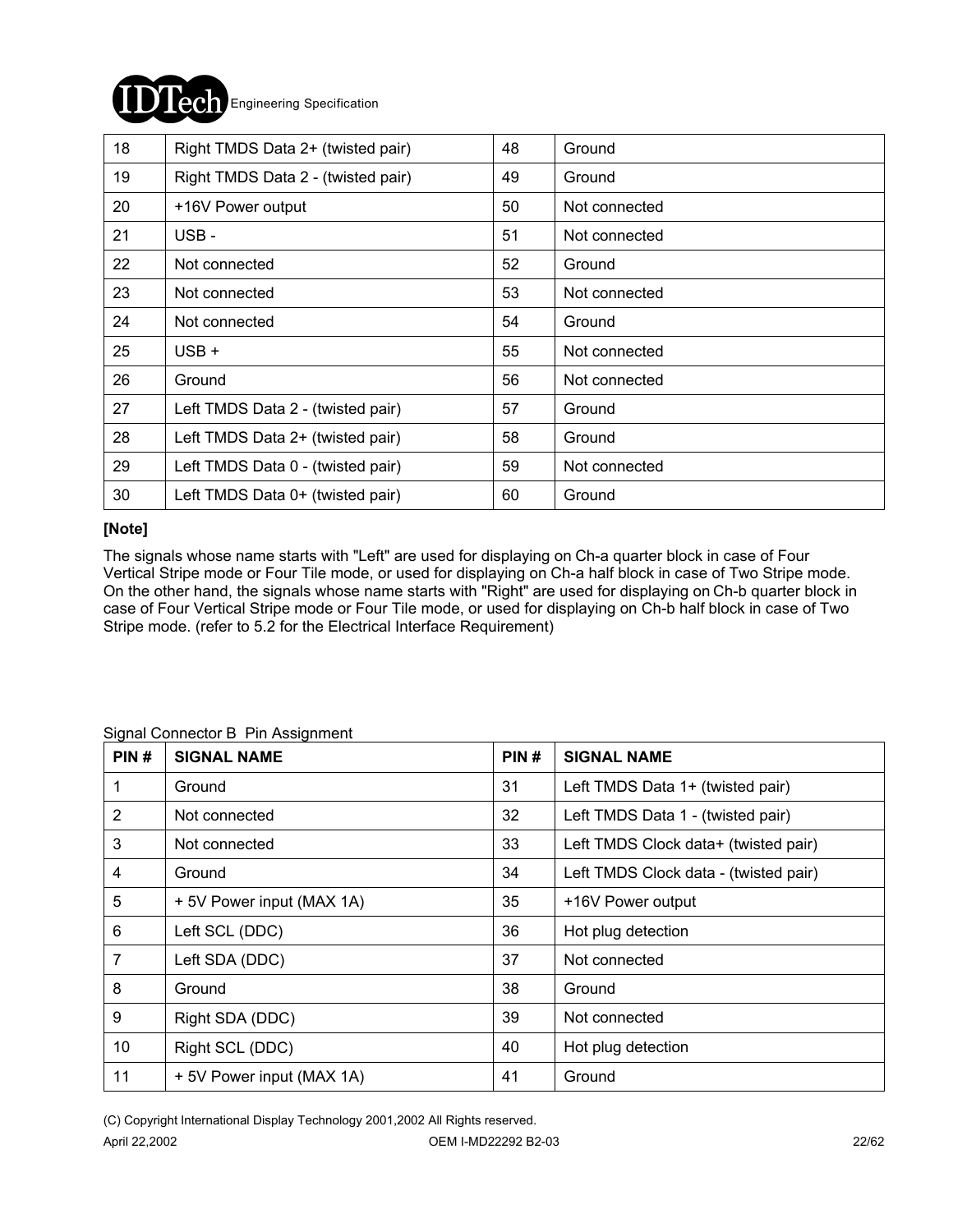

| 12 <sup>2</sup> | Ground                             | 42 | Right TMDS Clock data - (twisted pair) |
|-----------------|------------------------------------|----|----------------------------------------|
| 13              | Not connected                      | 43 | Right TMDS Clock data+ (twisted pair)  |
| 14              | Not connected                      | 44 | Right TMDS Data 1 - (twisted pair)     |
| 15              | Ground                             | 45 | Right TMDS Data 1+ (twisted pair)      |
| 16              | Right TMDS Data 0+ (twisted pair)  | 46 | Ground                                 |
| 17              | Right TMDS Data 0 - (twisted pair) | 47 | Not connected                          |
| 18              | Right TMDS Data 2+ (twisted pair)  | 48 | Not connected                          |
| 19              | Right TMDS Data 2 - (twisted pair) | 49 | Ground                                 |
| 20              | +16V Power output                  | 50 | Not connected                          |
| 21              | Not connected                      | 51 | Not connected                          |
| 22              | Not connected                      | 52 | Ground                                 |
| 23              | Not connected                      | 53 | Not connected                          |
| 24              | Not connected                      | 54 | Ground                                 |
| 25              | Not connected                      | 55 | Not connected                          |
| 26              | Ground                             | 56 | Not connected                          |
| 27              | Left TMDS Data 2 - (twisted pair)  | 57 | Ground                                 |
| 28              | Left TMDS Data 2+ (twisted pair)   | 58 | Not connected                          |
| 29              | Left TMDS Data 0 - (twisted pair)  | 59 | Not connected                          |
| 30              | Left TMDS Data 0+ (twisted pair)   | 60 | Ground                                 |

#### **[Note]**

 The signals whose name starts with "Left" are used for displaying on Ch-c quarter block only in case of Four Vertical Stripe mode or Four Tile mode. On the other hand, the signals whose name starts with "Right" are used for displaying on Ch-d quarter block only in case of Four Vertical Stripe mode or Four Tile mode . (refer to 5.2 for the Electrical Interface Requirements)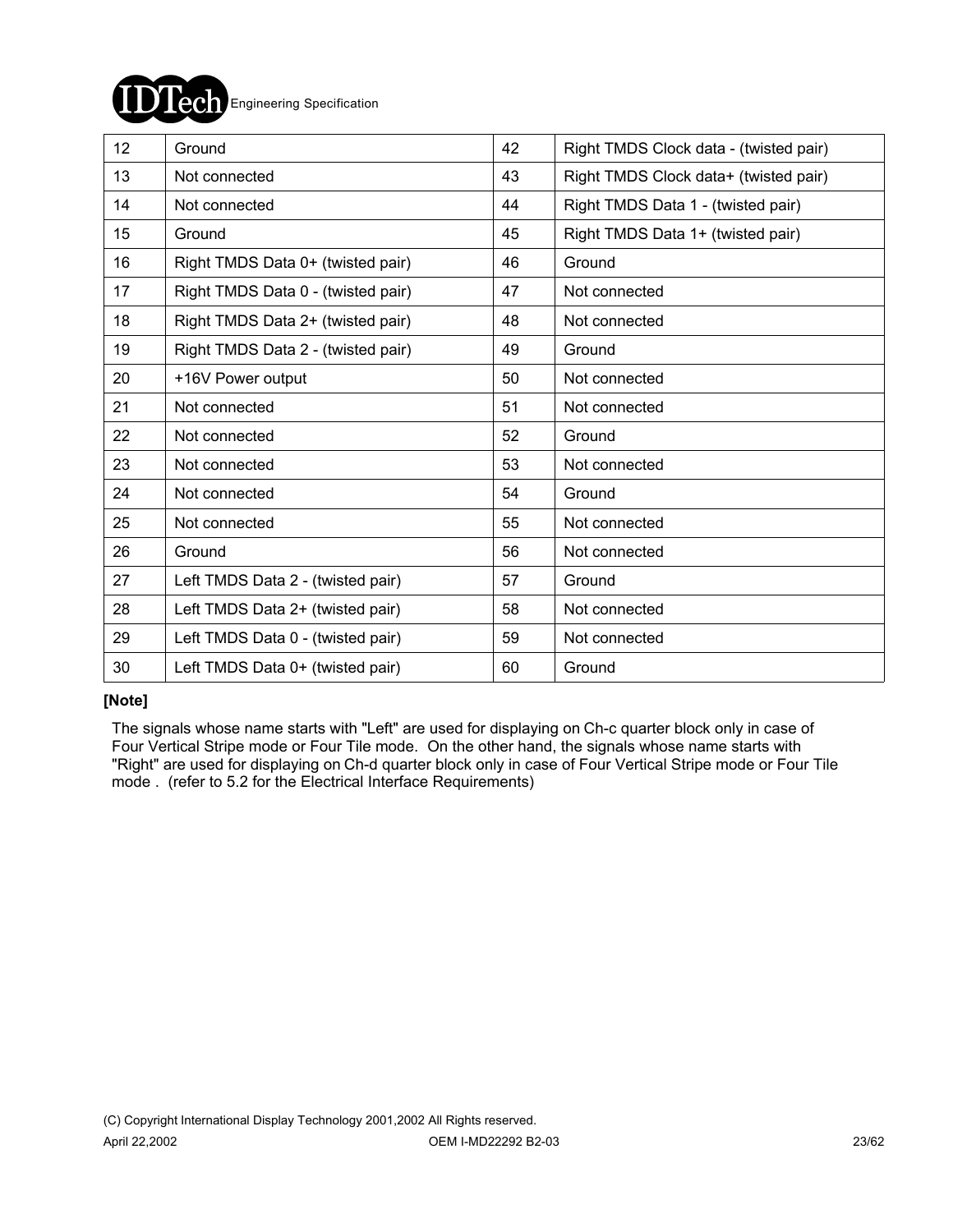

### **5.1.2 EEDID Data**

|                                                | Value          |       |             | Ref. |               |
|------------------------------------------------|----------------|-------|-------------|------|---------------|
| Item                                           | (BIN)          | (HEX) | (DEC)       |      | <b>Remark</b> |
| EISA Manufacture code (IBM=0x24)               |                | 24    |             |      |               |
| EISA Manufacture code, ASCII (IBM=0x4D)        |                | 4D    |             |      |               |
| <b>Product Code</b>                            |                |       | 9503        |      |               |
| 32bit serial number (1st 8bit)                 |                | 01    |             |      |               |
| 32bit serial number (2nd 8bit)                 |                | 01    |             |      |               |
| 32bit serial number (3rd 8bit)                 |                | 01    |             |      |               |
| 32bit serial number (4th 8bit)                 |                | 01    |             |      |               |
| Week of manufacture                            |                |       | 1           |      |               |
| Year of manufacture                            |                |       | 2001        |      |               |
| <b>EDID Version</b>                            |                |       | 1           |      |               |
| <b>EDID Revision</b>                           |                |       | 3           |      |               |
| Video Input: Analog=0, Degital=1               | 1              |       | 1           |      |               |
| Video Input: Signal Level                      | $\pmb{0}$      |       | $\mathbf 0$ |      |               |
| Video Input: Setup                             | $\mathbf 0$    |       | 0           |      |               |
| Video Input: Sync. Input Supported             | 0000           |       | $\mathbf 0$ |      |               |
| Max. Horizontal Image Size (cm)                |                |       | 12          |      |               |
| Max. Vertical Image Size(cm)                   |                |       | 30          |      |               |
| Gamma Value                                    |                |       | 2.2         |      |               |
| Feature Support: Stand-By (Supported=1)        | 1              |       | 1           |      |               |
| Feature Support: Suspend                       | 1              |       | 1           |      |               |
| Feature Support: Active Off                    | 1              |       | 1           |      |               |
| Feature Support: Display Type (01=RGB Monitor) | 01             |       | 1           |      |               |
| Feature Support: Standard Default Color Space  | $\mathbf 0$    |       | 0           |      |               |
| Feature Support: Preferred Timing Mode         | $\mathbf 0$    |       | 0           |      |               |
| Feature Support: GTF supported                 | $\mathbf{0}$   |       | 0           |      |               |
| Color Characteristics : Red x                  |                |       | 638         |      |               |
| Color Characteristics : Red y                  |                |       | 340         |      |               |
| Color Characteristics : Green x                |                |       | 292         |      |               |
| Color Characteristics : Green y                |                |       | 611         |      |               |
| Color Characteristics : Blue x                 |                |       | 146         |      |               |
| Color Characteristics : Blue y                 |                |       | 85          |      |               |
| Color Characteristics : White x                |                |       | 313         |      |               |
| Color Characteristics: White_y                 |                |       | 329         |      |               |
| Established Timing I: 720x400 @ 70Hz           | $\overline{0}$ |       | 0           |      |               |
| Established Timing I: 720x400 @ 88Hz           | $\pmb{0}$      |       | 0           |      |               |
| Established Timing I: 640x480 @ 60Hz           | 1              |       | 1           |      |               |
| Established Timing I: 640x480 @ 67Hz           | 0              |       | 0           |      |               |
| Established Timing I: 640x480 @ 72Hz           | 1              |       | 1           |      |               |
| Established Timing I: 640x480 @ 75Hz           | 1              |       | 1           |      |               |
| Established Timing I: 800x600 @ 56Hz           | 1              |       | 1           |      |               |
| Established Timing I: 800x600 @ 60Hz           |                |       |             |      |               |
| Established Timing II: 800x600 @ 72Hz          | 1              |       | 1           |      |               |
| Established Timing II: 800x600 @ 75Hz          | 1              |       | 1           |      |               |
| Established Timing II: 832x624 @ 75Hz          | 0              |       | 0           |      |               |
| Established Timing II: 1024x768 @ 87Hz         | 0              |       | 0           |      |               |
| Established Timing II: 1024x768 @ 60Hz         | 1              |       | 1           |      |               |
| Established Timing II: 1024x768 @ 70Hz         | 1              |       | 1           |      |               |
| Established Timing II: 1024x768 @ 75Hz         | 1              |       | 1           |      |               |
| Established Timing II: 1280x1024 @ 75Hz        | 1              |       | 1           |      |               |
| Established Timing III : 1152x870 @ 75Hz       | 0              |       | 0           |      |               |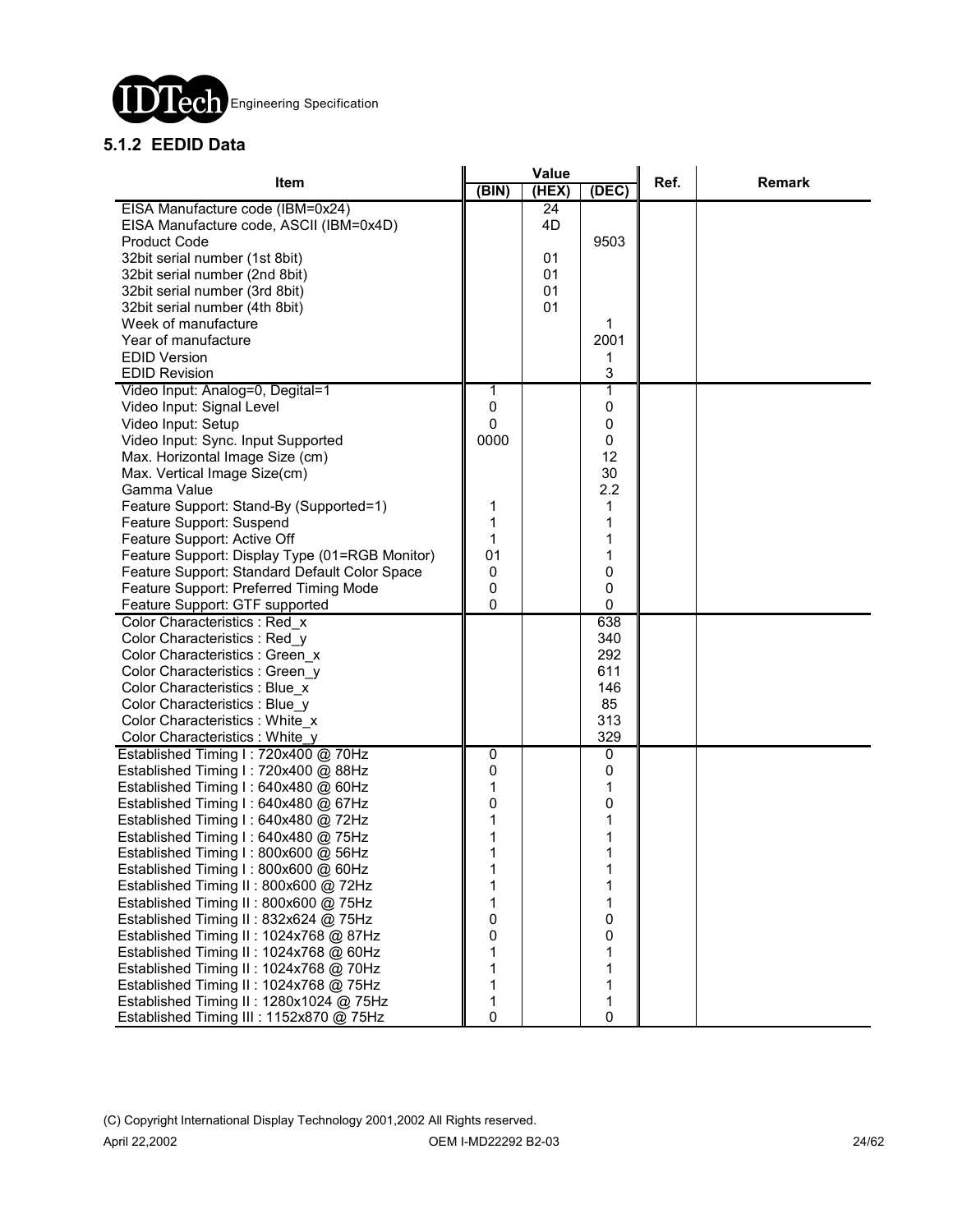

| Item                                                                                                               | (BIN)    | Value<br>(HEX) | (DEC)       | Ref. | Remark             |
|--------------------------------------------------------------------------------------------------------------------|----------|----------------|-------------|------|--------------------|
| Standard Timing 1: Horizontal active pixels (256-2288 pixel)                                                       |          |                | 640         |      |                    |
| Standard Timing 1: Image Aspect ratio                                                                              | 01       |                | 1           |      | 04:03              |
| Standard Timing 1: Refresh Rate (Hz)<br>Standard Timing 2: Horizontal active pixels (256-2288 pixel)               |          |                | 85<br>800   |      |                    |
| Standard Timing 2: Image Aspect ratio                                                                              | 01       |                | 1           |      | 04:03              |
| Standard Timing 2: Refresh Rate (Hz)                                                                               |          |                | 85          |      |                    |
| Standard Timing 3: Horizontal active pixels (256-2288 pixel)                                                       |          |                | 1024        |      |                    |
| Standard Timing 3: Image Aspect ratio                                                                              | 01       |                | 1           |      | 04:03              |
| Standard Timing 3: Refresh Rate (Hz)                                                                               |          |                | 85          |      |                    |
| Standard Timing 4: Horizontal active pixels (256-2288 pixel)<br>Standard Timing 4 : Image Aspect ratio             | 10       |                | 1280<br>2   |      | 05:04              |
| Standard Timing 4: Refresh Rate (Hz)                                                                               |          |                | 60          |      |                    |
| Standard Timing 5: Horizontal active pixels (256-2288 pixel)                                                       |          |                | 1600        |      |                    |
| Standard Timing 5 : Image Aspect ratio                                                                             | 01       |                | 1           |      | 04:03              |
| Standard Timing 5: Refresh Rate (Hz)                                                                               |          |                | 60          |      |                    |
| Standard Timing 6 : Horizontal active pixels (256-2288 pixel)                                                      |          |                | 1920        |      |                    |
| Standard Timing 6 : Image Aspect ratio<br>Standard Timing 6 : Refresh Rate (Hz)                                    | 11       |                | 3<br>60     |      | 16:09              |
| Standard Timing 7 : Horizontal active pixels (256-2288 pixel)                                                      |          |                | 256         |      |                    |
| Standard Timing 7: Image Aspect ratio                                                                              | 0        |                | 0           |      |                    |
| Standard Timing 7: Refresh Rate (Hz)                                                                               |          |                | 61          |      |                    |
| Standard Timing 8 : Horizontal active pixels (256-2288 pixel)                                                      |          |                | 256         |      |                    |
| Standard Timing 8 : Image Aspect ratio                                                                             | 0        |                | 0           |      |                    |
| Standard Timing 8 : Refresh Rate (Hz)                                                                              |          |                | 61          |      |                    |
| Detailed Timing 1: Pixel clock (MHz)                                                                               |          |                | 14800       |      | 3840x2400@12.7Hz   |
| Detailed Timing 1: Horizontal Active (pixels, 12bit)<br>Detailed Timing 1: Horizontal Blanking (pixels, 12bit)     |          |                | 3840<br>976 |      |                    |
| Detailed Timing 1: Vertical Active (pixels, 12bit)                                                                 |          |                | 2400        |      |                    |
| Detailed Timing 1: Vertical Blanking (pixels, 12bit)                                                               |          |                | 18          |      |                    |
| Detailed Timing 1: Horizontal Sync. Offset (pixels, 10bit)                                                         |          |                | 104         |      |                    |
| Detailed Timing 1: Horizontal Sync Pulse Width (pixels, 10bit)                                                     |          |                | 384         |      |                    |
| Detailed Timing 1: Vertical Sync Offset (lines, 6bit)                                                              |          |                | 1           |      |                    |
| Detailed Timing 1: Vertical Sync Pulse Width (lines, 6bit)                                                         |          |                | 3           |      |                    |
| Detailed Timing 1: Horizontal Image Size (mm, 12bit)                                                               |          |                | 480         |      |                    |
| Detailed Timing 1: Vertical Image Size (mm, 12bit)                                                                 |          |                | 300         |      |                    |
| Detailed Timing 1: Horizontal Border (pixels)<br>Detailed Timing 1 : Vertical Border (liness)                      |          |                | 0<br>0      |      |                    |
| Detailed Timing 1: Flags                                                                                           | 00011100 | 1C             | 28          |      | Polarity: VS+, HS- |
| Detailed Timing 2 : Pixel clock (MHz)                                                                              |          |                | 12337       |      | 1920*2400@20.1Hz   |
| Detailed Timing 2: Horizontal Active (pixels, 12bit)                                                               |          |                | 1920        |      |                    |
| Detailed Timing 2: Horizontal Blanking (pixels, 12bit)                                                             |          |                | 608         |      |                    |
| Detailed Timing 2 : Vertical Active (pixels, 12bit)                                                                |          |                | 2400        |      |                    |
| Detailed Timing 2: Vertical Blanking (pixels, 12bit)<br>Detailed Timing 2: Horizontal Sync. Offset (pixels, 10bit) |          |                | 28<br>104   |      |                    |
| Detailed Timing 2: Horizontal Sync Pulse Width (pixels, 10bit)                                                     |          |                | 200         |      |                    |
| Detailed Timing 2: Vertical Sync Offset (lines, 6bit)                                                              |          |                | 1           |      |                    |
| Detailed Timing 2: Vertical Sync Pulse Width (lines, 6bit)                                                         |          |                | 3           |      |                    |
| Detailed Timing 2 : Horizontal Image Size (mm, 12bit)                                                              |          |                | 240         |      |                    |
| Detailed Timing 2 : Vertical Image Size (mm, 12bit)                                                                |          |                | 300         |      |                    |
| Detailed Timing 2 : Horizontal Border (pixels)                                                                     |          |                | 0           |      |                    |
| Detailed Timing 2 : Vertical Border (liness)<br>Detailed Timing 2 : Flags                                          | 00011100 | 1C             | 0<br>28     |      | Polarity: VS+, HS- |
| Detailed Timing 3 : Descriptor Flag (2byte)                                                                        |          |                | 0           |      |                    |
| Detailed Timing 3 : Flag (1byte)                                                                                   |          |                | 0           |      |                    |
| Detailed Timing 3 : Data Tag (0xFD=Monitor Range Limits)                                                           |          | FD             |             |      |                    |
| Detailed Timing 3 : Min Vertical rate (Hz, use in interlace mode)                                                  |          |                | 9           |      |                    |
| Detailed Timing 3 : Max Vertical rate (Hz, use in interlace mode)                                                  |          |                | 95          |      |                    |
| Detailed Timing 3 : Min Horizontal rate (KHz)                                                                      |          |                | 22          |      |                    |
| Detailed Timing 3 : Max Horizontal rate (KHz)                                                                      |          |                | 105         |      |                    |
| Detailed Timing 3: Max Supported Pixel Clock (MHz)<br>Detailed Timing 3 : GTF: set 00 if unused for GTF            |          | 00             | 170         |      |                    |
| Detailed Timing 3 : GTF: set 0A if unused for GTF                                                                  |          | 0A             |             |      |                    |
| Detailed Timing 3 : GTF: set 20 if unused for GTF                                                                  |          | 20             |             |      |                    |
| Detailed Timing 4 : Descriptor Flag (2byte)                                                                        |          |                | 0           |      |                    |
| Detailed Timing 4 : Flag (1byte)                                                                                   |          |                | 0           |      |                    |
| Detailed Timing 4 : Data Tag (0xFC=Monitor Name)                                                                   |          | FC             |             |      |                    |
| <b>Extention Flag</b>                                                                                              |          |                | 0           |      |                    |

(C) Copyright International Display Technology 2001,2002 All Rights reserved.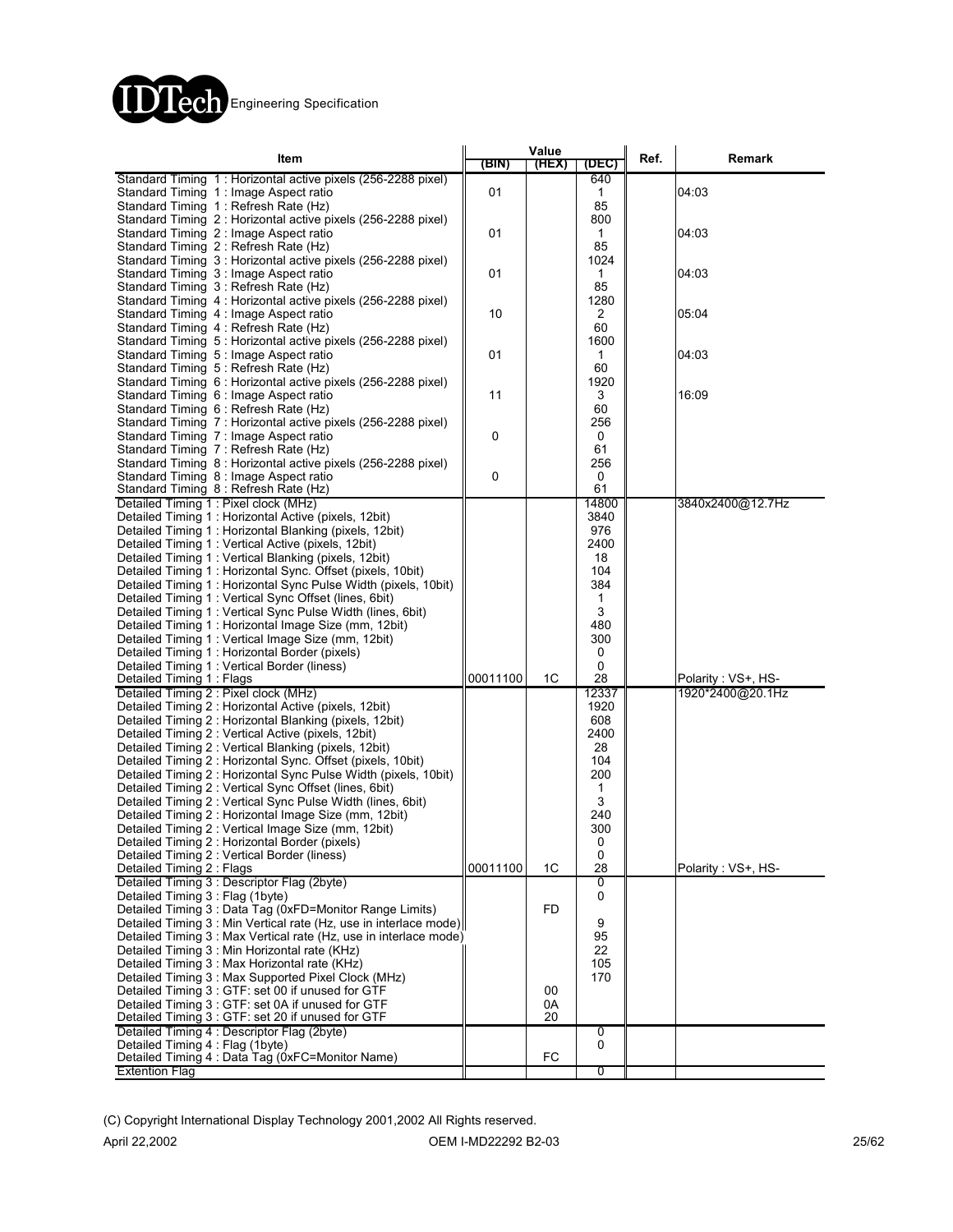

#### **EEDID Law Data for Reference**

| <b>HEX</b> | 0   | $\mathbf 1$    | 2 3  |             |       |       | 4 5 6 7 8 9 |       |       |             |            | A B C D   |                 |           | E F |     |
|------------|-----|----------------|------|-------------|-------|-------|-------------|-------|-------|-------------|------------|-----------|-----------------|-----------|-----|-----|
| U          | 00  | FF FF          |      | FF FF       |       |       | FF FF       |       | 00 24 | 4D          | $\cdot$ 1F | 25 01     |                 | 01        | 01  | 01  |
|            |     | 0B             | -01  | 03          | 80    | OC    | 1E 78 E8    |       |       | 83          |            | 94 9F     | 55              | 49        | 98  | 24  |
|            | -15 |                |      | 4E 52 2F CF |       |       | 00 31       |       | 59 45 | 59 61       |            | 59        | 81              | 80        | A9. | 40  |
|            | D1. | C <sub>0</sub> | - 01 | 01          | 01    | 01    | D0 39 00    |       |       | D0          | F3         | 60        | 12 <sup>1</sup> | 90        | 68  | -80 |
|            | -13 | 10             | E0.  | 2C          | $-11$ | 00    | 00          |       | 1C 31 | 30 80       |            | 60        | 72              | 60        | 1C  | 90  |
|            | 68  | C8             | 13   | 00          | F0 F  | 2C    | 01          | 00    | - 00  | 1C          | - 00       | 00        | 00              | <b>FD</b> | 00  | 09  |
|            | 5F  | 16             | 69   | -11         | 00    | 0A 20 |             | 20 20 |       | 20          | 20         | <b>20</b> | 00              | 00        | 00  | FC. |
|            |     | 49             | 42   | 4D.         | - 39  |       | 35 30 33 2D |       |       | 54 32 32 31 |            |           |                 | 0A        | 00  | 3E  |

**HEX '7F' :** Check Sum

#### **[Note]**

- **(1)** This LCD Monitor complies with "VESA ENHANCED EXTENDED DISPLAY IDENTIFICATION DATA STANDARD Release A, Revision 1" and supports "EEDID version 1.3".
- **(2)** Values for 32 bit Serial Number, Week of Manufacture, Year of Manufacture, and the Check Sum fields may be different by product.
- **(3)** Any field value is subject to change according to future function / configuration modifications or special requirements.

#### **5.1.3 DC - IN Connector**

#### DC-IN Connector

| <b>Connector Name / Designation</b> | DC Power Input Connector |  |  |  |  |
|-------------------------------------|--------------------------|--|--|--|--|
| Manufacturer                        | <b>JWT</b>               |  |  |  |  |
| Type / Part Number                  | C4201WR0-6P-NL           |  |  |  |  |

#### DC-IN Connector Pin Assignment

| PIN#    | <b>SIGNAL NAME</b> | ∣ Description                            |
|---------|--------------------|------------------------------------------|
| 4, 5, 6 | $+16V$             | +16.0V Power Supply for monitor assembly |
| 1, 2, 3 | <b>RTN</b>         | +16.0V Return                            |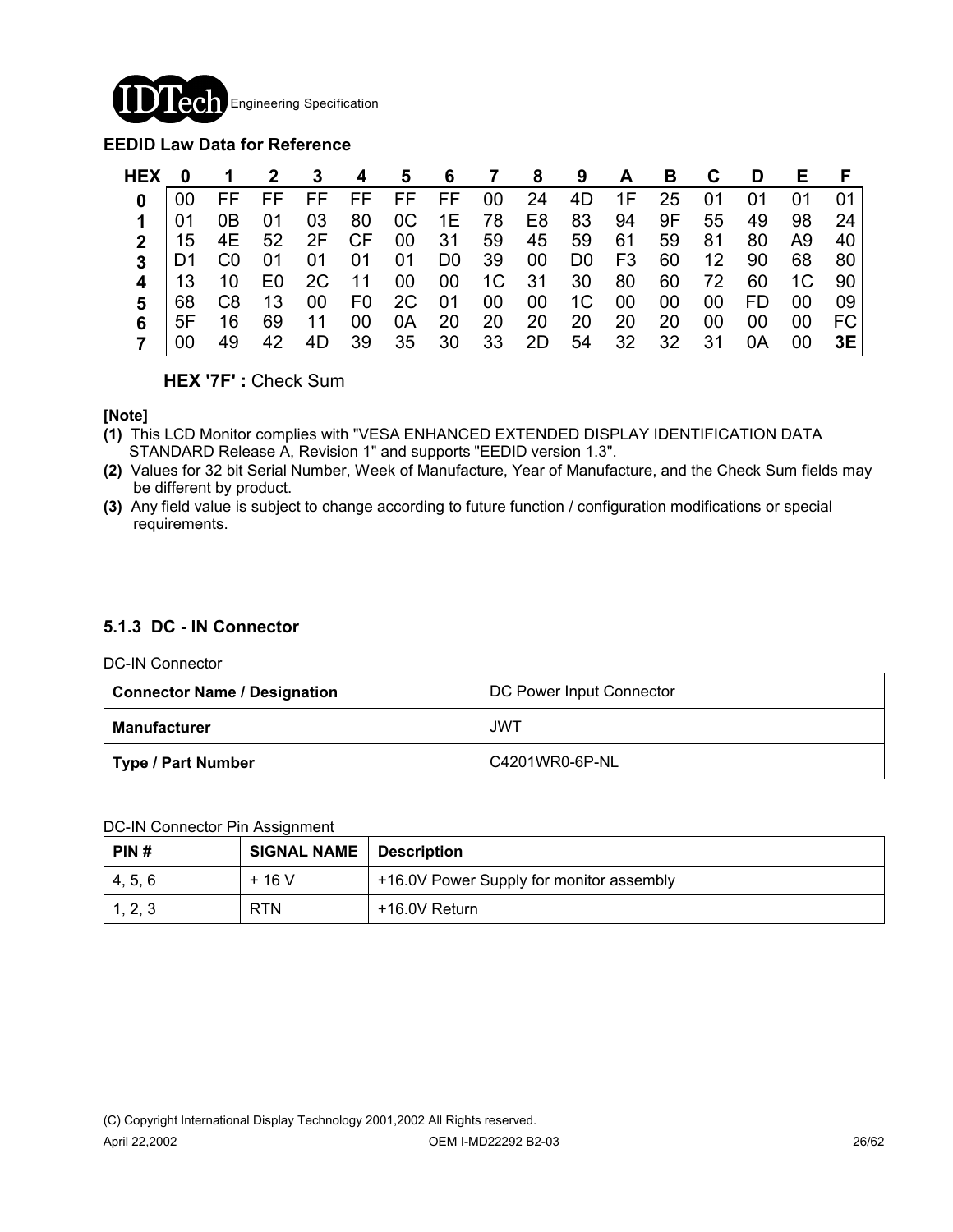

### **5.1.4 Connector Location**

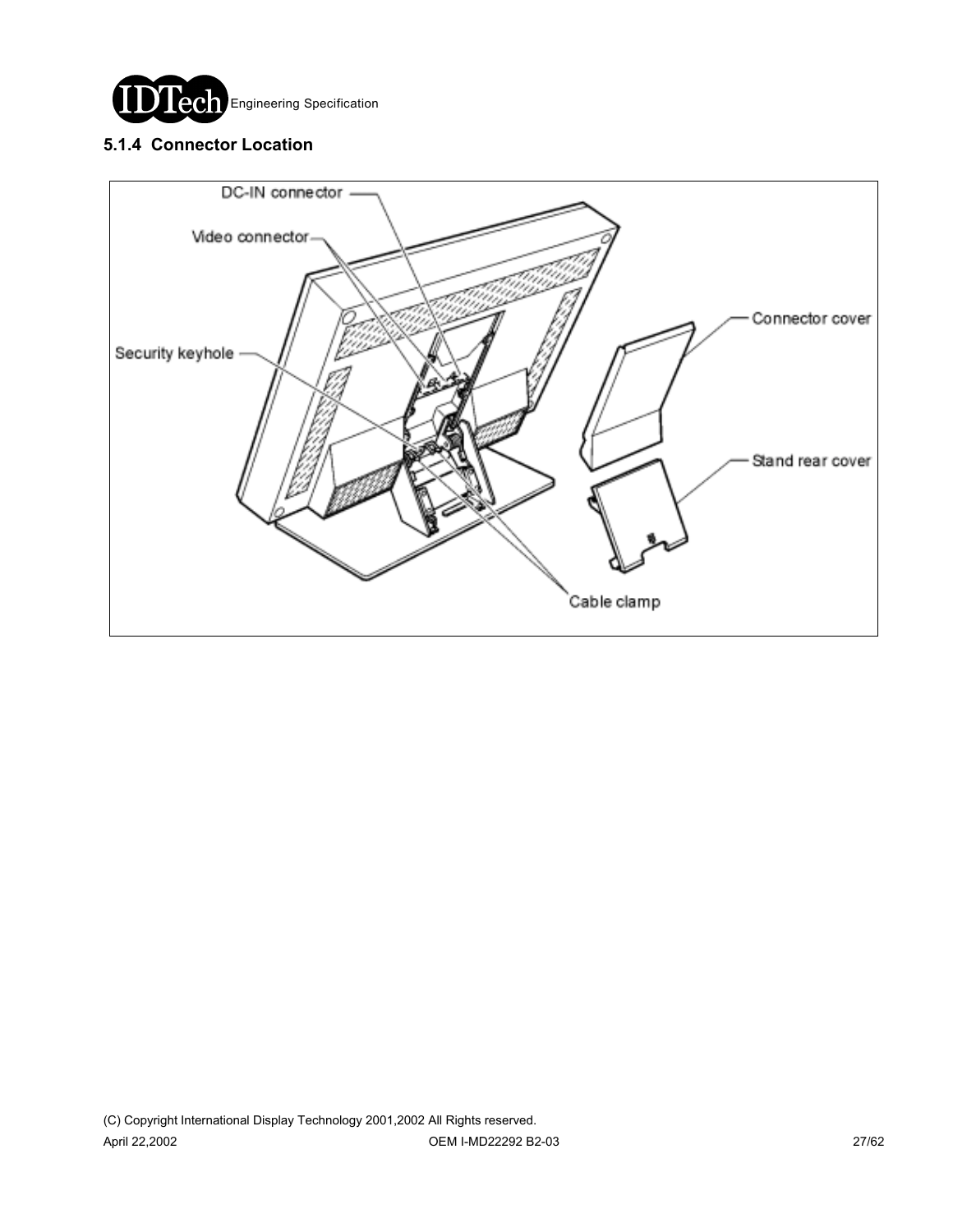

### **5.2 Electrical Interface Requirements**

The monitor can accept only digital video data of TMDS in DVI interface. The monitor is driven with up to four DVI interfaces in two video cables. Each video cable accommodates two DVI signal sets.

The video data signal in each DVI interface shall meet requirements of the DVI specification.

The monitor support following four modes:

- 1) Single Screen mode
- 2) Two Vertical Stripe mode
- 3) Four Vertical Stripe mode
- 4) Four Tile mode

Single Screen mode





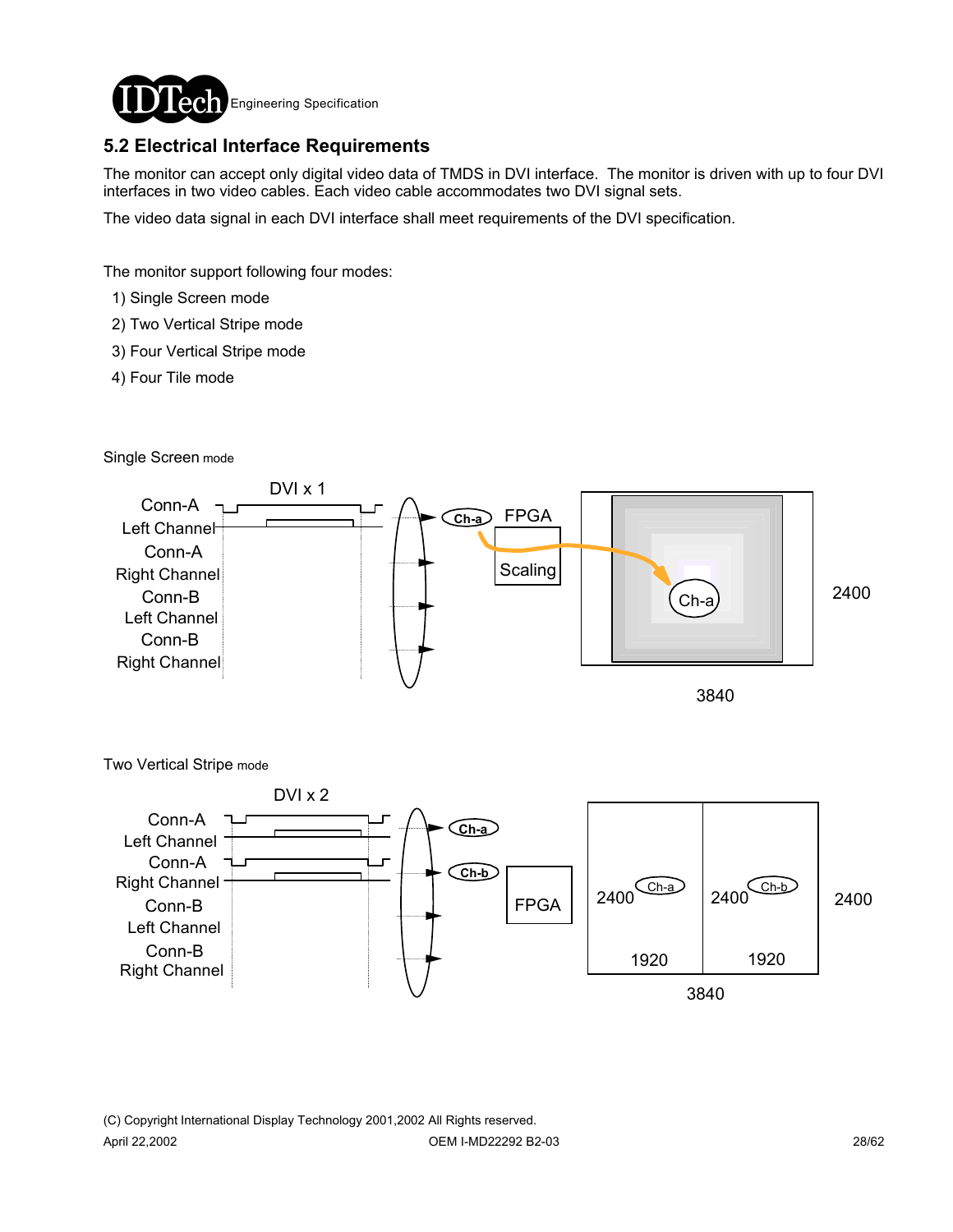

Four Vertical Stripe mode



Four Tile mode

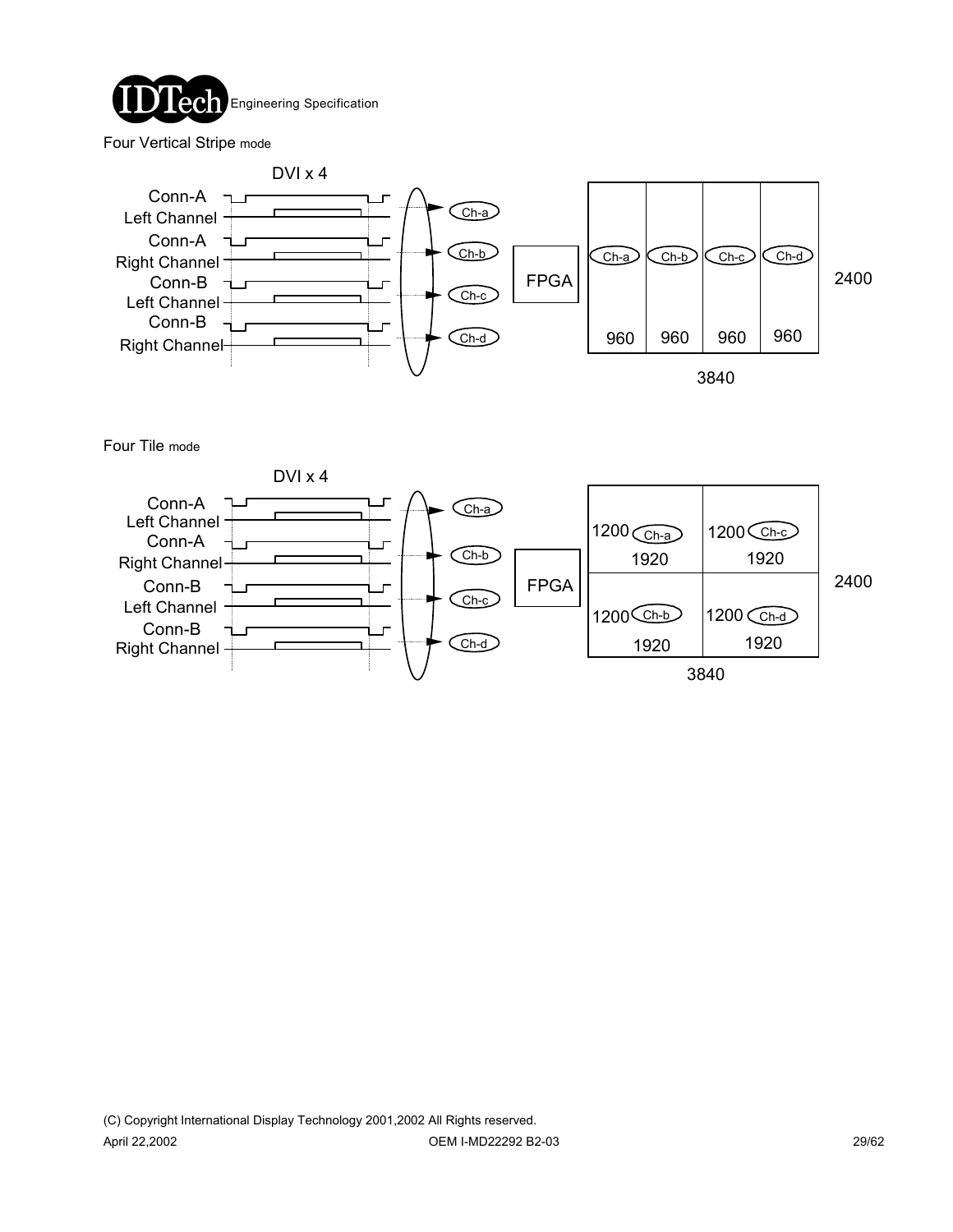

# **5.3 Interface Timings (each DVI input)**

|                | <b>Definition of Terms</b> |                    | "Active" Video                     |                                  | Blanking                                       |  |
|----------------|----------------------------|--------------------|------------------------------------|----------------------------------|------------------------------------------------|--|
| Video          | Back<br>Sync Porch         | Top/Left<br>Border | "Addressable" Video<br>(Addr Time) | Bottom/Right Front<br>Border     | Back  <br>Porch Sync Porch                     |  |
| HSync<br>VSync |                            |                    |                                    |                                  |                                                |  |
|                |                            |                    |                                    | <b>Blank Start</b><br>Sync Start | <b>Blank Time</b><br>Sync <sup>1</sup><br>Time |  |
|                |                            |                    |                                    |                                  |                                                |  |

Reference Timing Chart (HSync: Positive, VSync: Positive Case)

Reference Timing Chart (HSync: Negative, VSync: Negative Case)

|       | <b>Definition of Terms</b> |                    | "Active" Video                     |                              | Blanking                 |
|-------|----------------------------|--------------------|------------------------------------|------------------------------|--------------------------|
| Video |                            |                    |                                    |                              |                          |
|       | Back<br>Sync Porch         | Top/Left<br>Border | "Addressable" Video<br>(Addr Time) | Bottom/Right Front<br>Border | Back<br>Porch Sync Porch |
| HSync |                            |                    |                                    |                              |                          |
| VSync |                            |                    |                                    |                              |                          |
|       |                            |                    |                                    | <b>Blank Start</b>           | <b>Blank Time</b>        |
|       |                            |                    |                                    | Sync Start                   | Sync <sup>[</sup>        |
|       |                            |                    |                                    |                              | Time                     |
|       |                            |                    |                                    |                              |                          |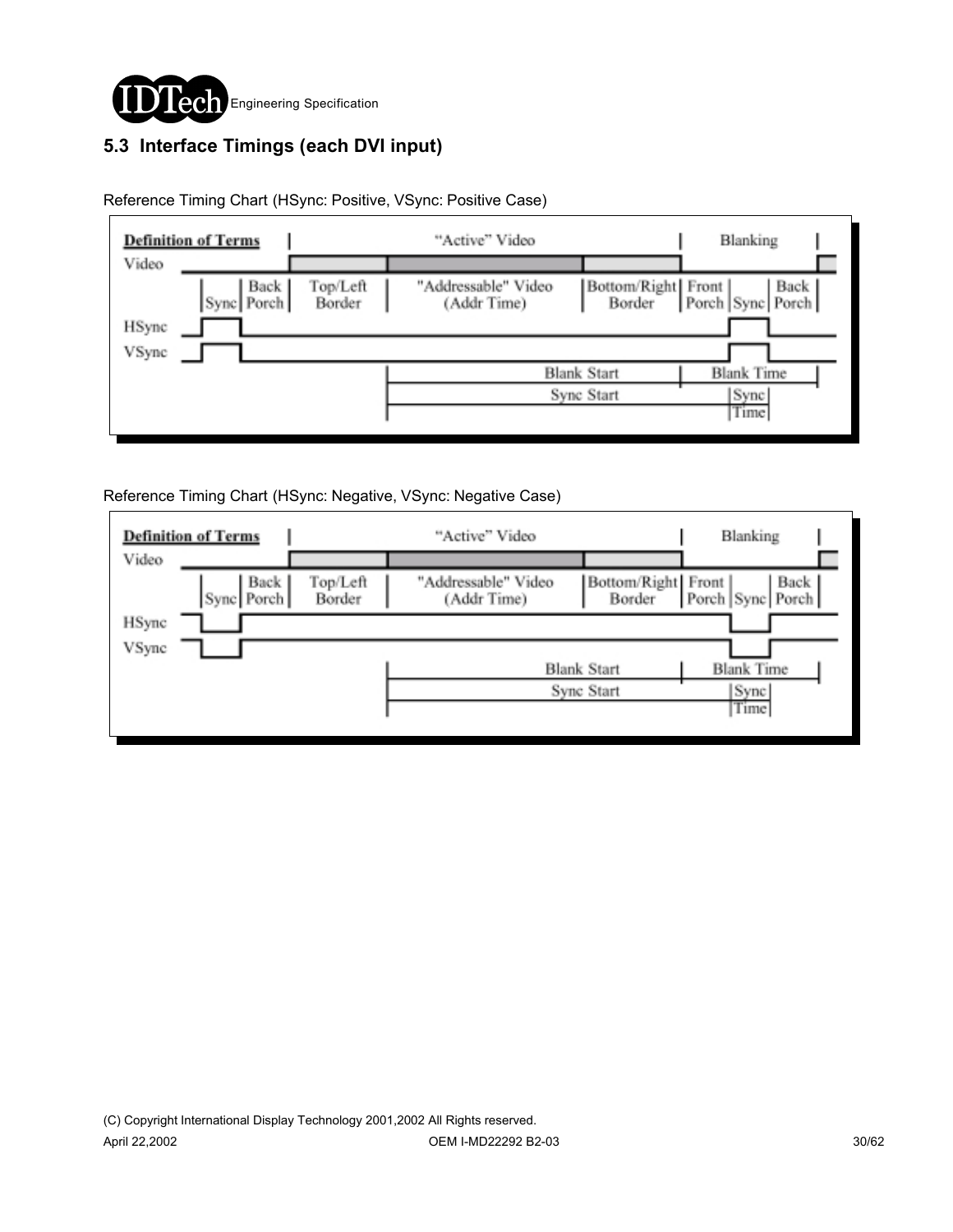

#### **(960x2400)x4 @ 41Hz, Four Vertical Stripe Mode (Each DVI Input Channel)**

| [Recommended Timing]   |     |                      |     |             |               |
|------------------------|-----|----------------------|-----|-------------|---------------|
| <b>Timing Name</b>     |     | (960x2400) x4 @ 41Hz |     |             |               |
| <b>Hor Pixels</b>      | =   | 960                  |     |             |               |
| <b>Ver Pixels</b>      | =   | 2400                 |     |             |               |
| Hor Frequency          | =   | 99.22 Khz            | =   | 10.078 usec |               |
| Ver Frequency          | =   | 40.93 Hz             | $=$ | 24.43 msec  |               |
| <b>Pixel Clock</b>     | =   | 104.78 MHz           | =   | 9.544 nsec  |               |
| Scan Type              | =   | Non-Interlaced       |     |             |               |
| Hor Sync Polarity      | =   | Positive / Negative  |     |             |               |
| Ver Sync Polarity      | =   | Positive / Negative  |     |             |               |
| Disp. Enable Polarity  | Ξ   | Positive             |     |             |               |
| <b>Hor Total Time</b>  | Ξ   | 10.078 usec          | =   | 1056        | <b>Pixels</b> |
| Hor Addr Time          | =   | 9.162 usec           | =   | 960         | <b>Pixels</b> |
| Hor Blank Start        | =   | 9.162 usec           | =   | 960         | Pixels        |
| Hor Blank Time         | =   | 0.916 usec           | =   | 96          | <b>Pixels</b> |
| Hor Sync Start         | =   | 9.238 usec           | =   | 968         | <b>Pixels</b> |
| Hor Right Border       | =   | $0.000$ usec         | =   | 0           | <b>Pixels</b> |
| <b>Hor Front Porch</b> | $=$ | 0.076 usec           | $=$ | 8           | <b>Pixels</b> |
| Hor Sync Time          | =   | $0.305$ usec         | =   | 32          | <b>Pixels</b> |
| Hor Back Porch         | =   | $0.534$ usec         | =   | 56          | Pixels        |
| Hor Left Border        | $=$ | $0.000$ usec         | =   | 0           | Pixels        |
| <b>Ver Total Time</b>  | =   | 24.43 msec           | =   | 2424 lines  |               |
| Ver Addr Time          | =   | 24.19 msec           | =   | 2400 lines  |               |
| Ver Blank Start        | =   | 24.19 msec           | =   | 2400 lines  |               |
| Ver Blank Time         | =   | 0.241 msec           | =   | 24 lines    |               |
| Ver Sync Start         | =   | 24.03 msec           | =   | 2402 lines  |               |
| Ver Bottom Border      | =   | 0.000 msec           | =   | 0 lines     |               |
| <b>Ver Front Porch</b> | =   | 0.020 msec           | =   | 2 line      |               |
| Ver Sync Time          | =   | 0.020 msec           | =   | 2 lines     |               |
| Ver Back Porch         | =   | 0.201 msec           | $=$ | 20 lines    |               |
| Ver Top Border         | Ξ   | 0.000 msec           | Ξ   | 0 lines     |               |

#### **[Tolerance Condition]**

Pixel Clock .................... within +/- 0.5%

Ver Front Porch ............. min. 2 line Ver Sync Time ............... min. 1 line Ver Back Porch ............. min. 1 line Ver Front Porch + Ver Sync Time < 3.3 msec Ver Back Porch < 3.3 msec

Hor Front Porch ............. min 0 Pixel (Multiple Number of 8 is Recommended) Hor Sync Time ................ min 2 Pixel (Multiple Number of 8 is Recommended) Hor Back Porch .............. min 2 Pixel (Multiple Number of 8 is Recommended)

400 nsec < Hor Blank Time = Hor Front Porch + Hor Sync Time + Hor Back Porch < 3.3 msec

#### **[Inter Channel Tolerance]**

All 4 channels must be synchronized one another within the tolerance of 970 Pixels at maximum.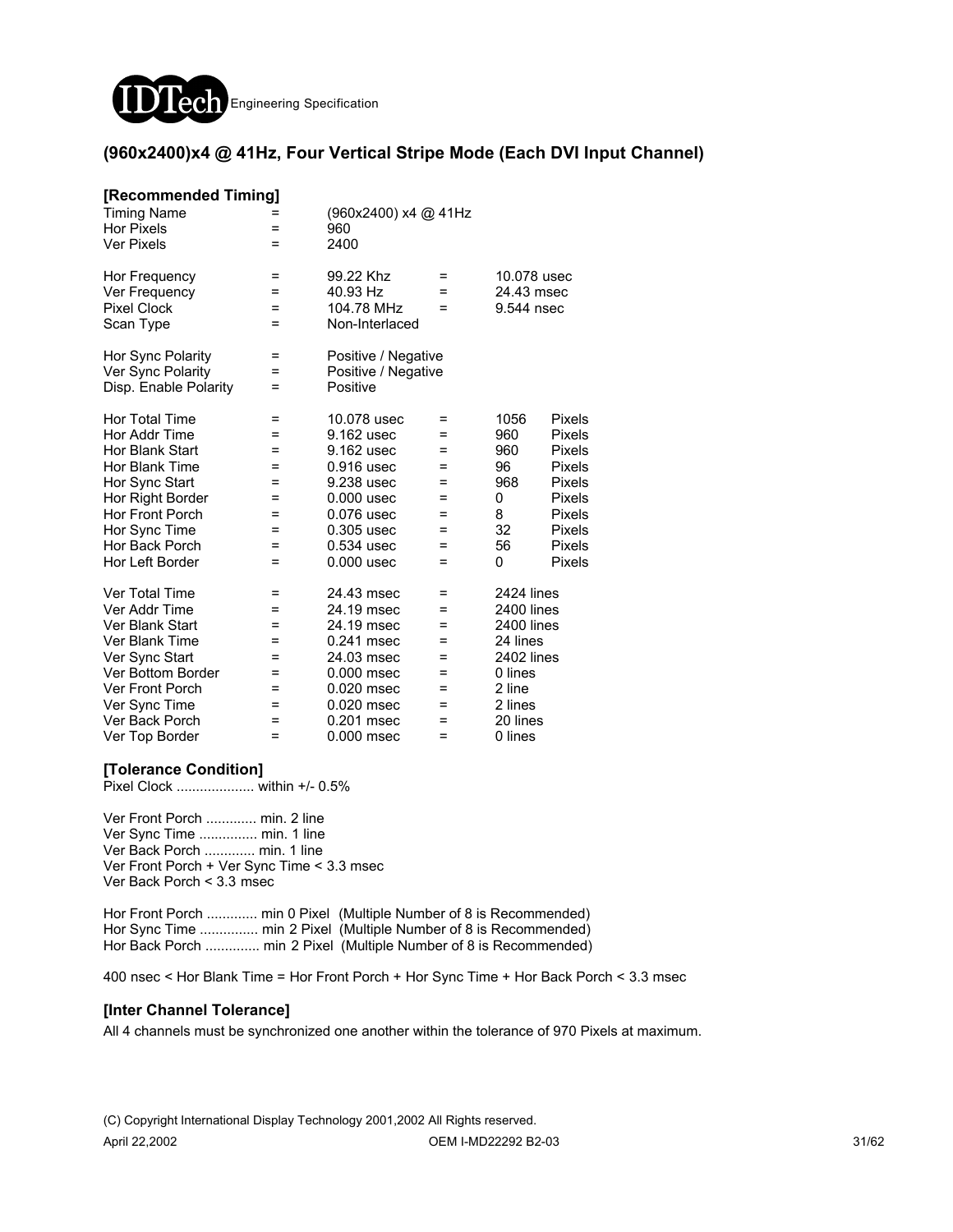

#### **(1920x1200) x4 @ 41Hz, Four Tile Mode (Each DVI Input Channel)**

| [Recommended Timing]<br><b>Timing Name</b><br><b>Hor Pixels</b><br><b>Ver Pixels</b> | =<br>$=$ | (1920x1200) x4 @ 41Hz<br>1920<br>1200 |        |                          |               |
|--------------------------------------------------------------------------------------|----------|---------------------------------------|--------|--------------------------|---------------|
| Hor Frequency                                                                        | =<br>=   | 49.61 Khz<br>40.93 Hz                 | =<br>= | 20.156 usec              |               |
| Ver Frequency<br><b>Pixel Clock</b>                                                  | $=$      | 104.78 MHz                            | =      | 24.43 msec<br>9.544 nsec |               |
| Scan Type                                                                            | $=$      | Non-Interlaced                        |        |                          |               |
| Hor Sync Polarity                                                                    | =        | Positive / Negative                   |        |                          |               |
| Ver Sync Polarity                                                                    | =        | Positive / Negative                   |        |                          |               |
| Disp. Enable Polarity                                                                | =        | Positive                              |        |                          |               |
| Hor Total Time                                                                       | =        | 20.156 usec                           | =      | 2112                     | <b>Pixels</b> |
| Hor Addr Time                                                                        | =        | 18.324 usec                           | =      | 1920                     | Pixels        |
| Hor Blank Start                                                                      | =        | 18,324 usec                           | =      | 1920                     | Pixels        |
| Hor Blank Time                                                                       | =        | 1.832 usec                            | $=$    | 192                      | <b>Pixels</b> |
| Hor Sync Start                                                                       | $=$      | 18,400 usec                           | $=$    | 1928                     | <b>Pixels</b> |
| Hor Right Border                                                                     | =        | $0.000$ usec                          | =      | 0                        | <b>Pixels</b> |
| Hor Front Porch                                                                      | =        | 0.076 usec                            | =      | 8                        | Pixels        |
| Hor Sync Time                                                                        | =        | $0.305$ usec                          | =      | 32                       | Pixels        |
| Hor Back Porch                                                                       | =        | 1.452 usec                            | =      | 152                      | Pixels        |
| Hor Left Border                                                                      | $=$      | 0.000 usec                            | $=$    | 0                        | Pixels        |
| Ver Total Time                                                                       | =        | 24.43 msec                            | =      | 1212 lines               |               |
| Ver Addr Time                                                                        | Ξ        | 24.19 msec                            | $=$    | 1200 lines               |               |
| Ver Blank Start                                                                      | $=$      | 24.19 msec                            | $=$    | <b>1200 lines</b>        |               |
| Ver Blank Time                                                                       | =        | 0.241 msec                            | =      | 12 lines                 |               |
| Ver Sync Start                                                                       | =        | 24.21 msec                            | =      | <b>1201 lines</b>        |               |
| Ver Bottom Border                                                                    | =        | $0.000$ msec                          | =      | 0 lines                  |               |
| Ver Front Porch                                                                      | =        | 0.020 msec                            | =      | 1 line                   |               |
| Ver Sync Time                                                                        | =        | 0.040 msec                            | =      | 2 lines                  |               |
| Ver Back Porch                                                                       | =        | 0.181 msec                            | =      | 9 lines                  |               |
| Ver Top Border                                                                       | Ξ        | 0.000 msec                            | Ξ      | 0 lines                  |               |

#### **[Tolerance Condition]**

Pixel Clock .................... within +/- 0.5%

Ver Front Porch ............. min. 1 line Ver Sync Time ............... min. 1 line Ver Back Porch ............. min. 1 line Ver Front Porch + Ver Sync Time < 3.3 msec Ver Back Porch < 3.3 msec

Hor Front Porch ............. min 0 Pixel (Multiple Number of 8 is Recommended) Hor Sync Time ............... min 2 Pixel (Multiple Number of 8 is Recommended) Hor Back Porch ............... min 2 Pixel (Multiple Number of 8 is Recommended)

400 nsec < Hor Blank Time = Hor Front Porch + Hor Sync Time + Hor Back Porch < 3.3 msec

#### **[Inter Channel Tolerance]**

All 4 channels must be synchronized one another within the tolerance of 970 Pixels at maximum.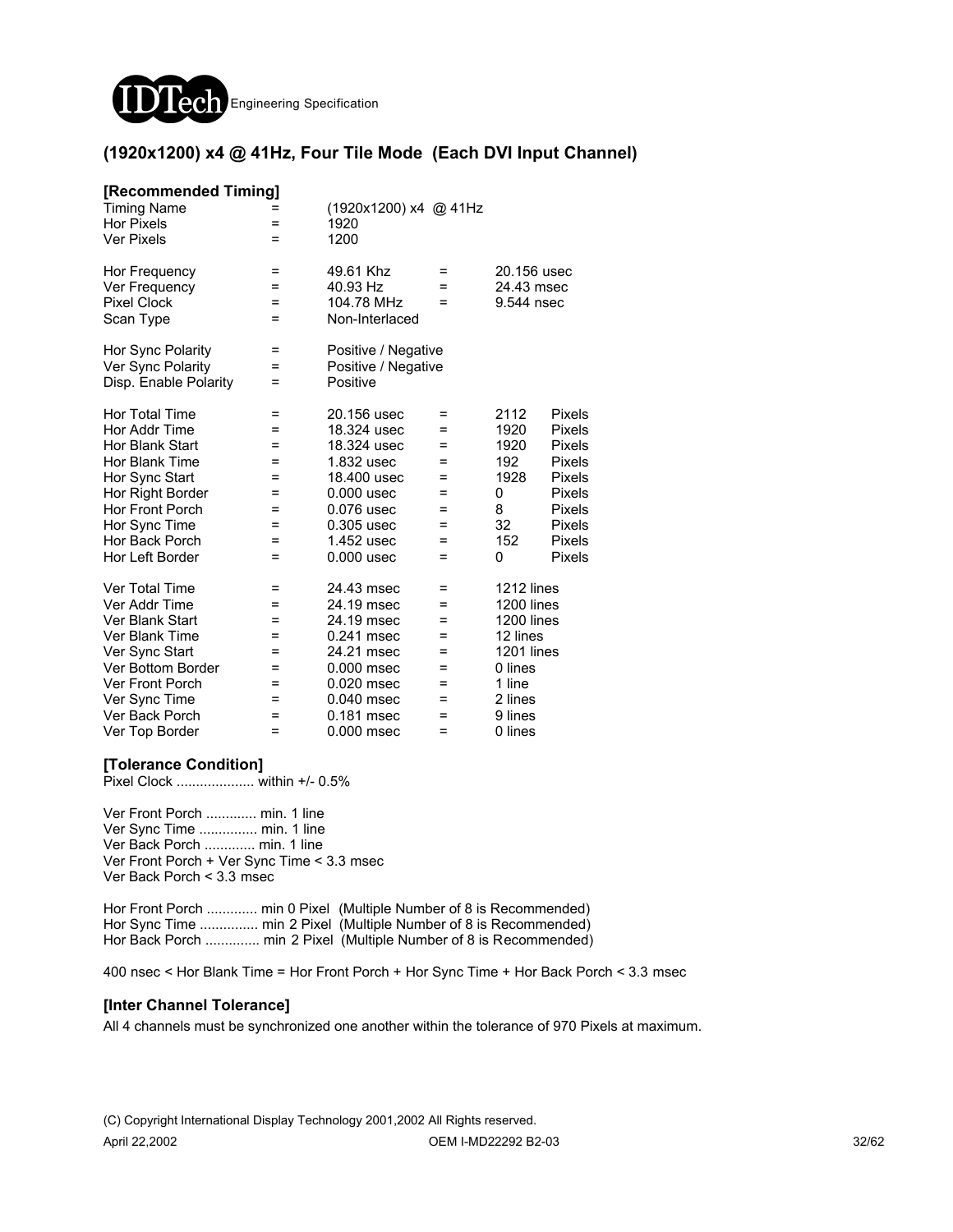

#### **(1920x2400) x2 @ 20Hz, Two Vertical Stripe Mode (Each of Ch-a,b DVI Input)**

| [Recommended Timing]   |     |                       |     |                   |
|------------------------|-----|-----------------------|-----|-------------------|
| <b>Timing Name</b>     |     | (1920x2400) x2 @ 20Hz |     |                   |
| <b>Hor Pixels</b>      | =   | 1920                  |     |                   |
| <b>Ver Pixels</b>      | $=$ | 2400                  |     |                   |
| Hor Frequency          | =   | 48.924 Khz            | =   | 20.440 usec       |
| Ver Frequency          | Ξ   | 20.100 Hz             | $=$ | 49.751 msec       |
| <b>Pixel Clock</b>     | Ξ   | 100,000 MHz           | =   | 10,000 nsec       |
| Scan Type              | $=$ | Non-Interlaced        |     |                   |
| Hor Sync Polarity      | Ξ   | Positive / Negative   |     |                   |
| Ver Sync Polarity      | =   | Positive / Negative   |     |                   |
| Disp. Enable Polarity  | $=$ | Positive              |     |                   |
| Hor Total Time         | =   | 20,440 usec           | =   | 2044 Pixels       |
| Hor Addr Time          | =   | 19,200 usec           | =   | 1920 Pixels       |
| Hor Blank Start        | =   | 19.200 usec           | =   | 1920 Pixels       |
| Hor Blank Time         | =   | 1.240 usec            | =   | 124 Pixels        |
| Hor Sync Start         | =   | 19,280 usec           | =   | 1928 Pixels       |
| Hor Right Border       | $=$ | $0.000$ usec          | =   | 0 Pixels          |
| Hor Front Porch        | =   | $0.080$ usec          | =   | 8 Pixels          |
| Hor Sync Time          | Ξ   | 0.520 usec            | $=$ | 52 Pixels         |
| Hor Back Porch         | =   | $0.640$ usec          | =   | 64 Pixels         |
| Hor Left Border        | $=$ | $0.000$ usec          | =   | 0 Pixels          |
| <b>Ver Total Time</b>  | =   | 49.751 msec           | =   | <b>2434 lines</b> |
| Ver Addr Time          | =   | 49.056 msec           | =   | <b>2400 lines</b> |
| Ver Blank Start        | $=$ | 49.056 msec           | =   | 2400 lines        |
| Ver Blank Time         | $=$ | 0.695 msec            | Ξ   | 34 lines          |
| Ver Sync Start         | Ξ   | 49.097 msec           | =   | 2402 lines        |
| Ver Bottom Border      | =   | 0.000 msec            | =   | 0 lines           |
| <b>Ver Front Porch</b> | =   | 0.041 msec            | $=$ | 2 lines           |
| Ver Sync Time          | =   | 0.041 msec            | =   | 2 lines           |
| Ver Back Porch         | Ξ   | 0.613 msec            | =   | 30 lines          |
| Ver Top Border         | =   | $0.000$ msec          | $=$ | 0 lines           |

#### **[Tolerance Condition]**

Pixel Clock .................... within +/- 0.5%

Ver Front Porch ............. min. 1 line Ver Sync Time ............... min. 1 line Ver Back Porch ............. min. 1 line Ver Front Porch + Ver Sync Time < 3.3 msec Ver Back Porch < 3.3 msec

Hor Front Porch .............. min 0 Pixel (Multiple Number of 8 is Recommended) Hor Sync Time ................ min 2 Pixel (Multiple Number of 8 is Recommended) Hor Back Porch ............... min 2 Pixel (Multiple Number of 8 is Recommended)

400 nsec < Hor Blank Time = Hor Front Porch + Hor Sync Time + Hor Back Porch < 3.3 msec

#### **[Inter Channel Tolerance]**

Both 2 channels are recommended to synchronize each other within the tolerance of 970 Pixels at maximum.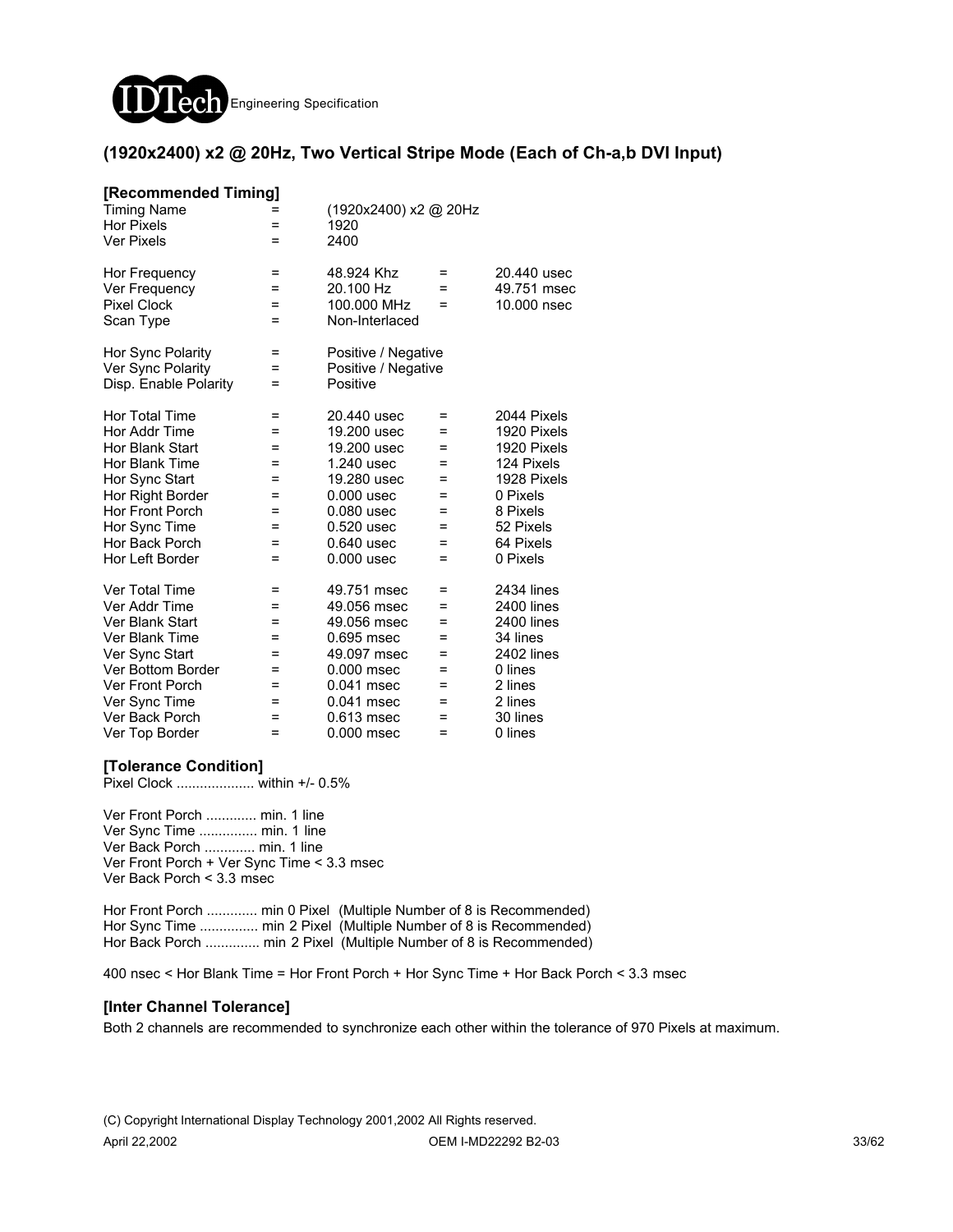

#### **(1920x2400) x2 @ 24Hz, Two Vertical Stripe Mode (Each of Ch-a,b DVI Input)**

| [Recommended Timing]   |     |                       |     |                |               |
|------------------------|-----|-----------------------|-----|----------------|---------------|
| <b>Timing Name</b>     |     | (1920x2400) x2 @ 24Hz |     |                |               |
| <b>Hor Pixels</b>      | =   | 1920                  |     |                |               |
| <b>Ver Pixels</b>      | $=$ | 2400                  |     |                |               |
| Hor Frequency          | =   | 58.708 Khz            | $=$ | 17.033 usec    |               |
| Ver Frequency          | =   | 24.120 Hz             | =   | 41.459 msec    |               |
| <b>Pixel Clock</b>     | $=$ | 120,000 MHz           | $=$ | 8.333 nsec     |               |
| Scan Type              | =   | Non-Interlaced        |     |                |               |
| Hor Sync Polarity      | =   | Positive / Negative   |     |                |               |
| Ver Sync Polarity      | =   | Positive / Negative   |     |                |               |
| Disp. Enable Polarity  | $=$ | Positive              |     |                |               |
| <b>Hor Total Time</b>  | =   | 17.033 usec           | =   | 2044           | Pixels        |
| Hor Addr Time          | =   | 16,000 usec           | =   | 1920           | <b>Pixels</b> |
| Hor Blank Start        | =   | 16,000 usec           | =   | 1920           | Pixels        |
| Hor Blank Time         | =   | 1.033 usec            | =   | 124            | Pixels        |
| Hor Sync Start         | =   | 16.067 usec           | =   | 1928           | Pixels        |
| Hor Right Border       | =   | $0.000$ usec          | =   | 0              | <b>Pixels</b> |
| <b>Hor Front Porch</b> | $=$ | $0.067$ usec          | =   | 8              | <b>Pixels</b> |
| Hor Sync Time          | =   | $0.433$ usec          | =   | 52             | <b>Pixels</b> |
| Hor Back Porch         | =   | $0.533$ usec          | =   | 64             | Pixels        |
| Hor Left Border        | $=$ | $0.000$ usec          | $=$ | 0              | Pixels        |
| Ver Total Time         | Ξ   | 41.459 msec           | Ξ   | 2434           | lines         |
| Ver Addr Time          | =   | 40.880 msec           | =   | 2400           | lines         |
| Ver Blank Start        | =   | 40.880 msec           | =   | 2400           | lines         |
| <b>Ver Blank Time</b>  | =   | 0.579 msec            | =   | 34             | lines         |
| Ver Sync Start         | =   | 40.914 msec           | =   | 2402           | lines         |
| Ver Bottom Border      | =   | 0.000 msec            | =   | 0              | lines         |
| <b>Ver Front Porch</b> | =   | 0.034 msec            | =   | $\overline{c}$ | lines         |
| Ver Sync Time          | Ξ   | 0.034 msec            | =   | $\overline{2}$ | lines         |
| Ver Back Porch         | Ξ   | 0.511 msec            | $=$ | 30             | lines         |
| Ver Top Border         | =   | 0.000 msec            | =   | 0              | lines         |

#### **[Tolerance Condition]**

Pixel Clock .................... within +/- 0.5%

Ver Front Porch ............. min. 1 line Ver Sync Time ............... min. 1 line Ver Back Porch ............. min. 1 line Ver Front Porch + Ver Sync Time < 3.3 msec Ver Back Porch < 3.3 msec

Hor Front Porch ............. min 0 Pixel (Multiple Number of 8 is Recommended) Hor Sync Time ............... min 2 Pixel (Multiple Number of 8 is Recommended) Hor Back Porch .............. min 2 Pixel (Multiple Number of 8 is Recommended)

400 nsec < Hor Blank Time = Hor Front Porch + Hor Sync Time + Hor Back Porch < 3.3 msec

#### **[Inter Channel Tolerance]**

Both 2 channels are recommended to synchronize each other within the tolerance of 970 Pixels at maximum.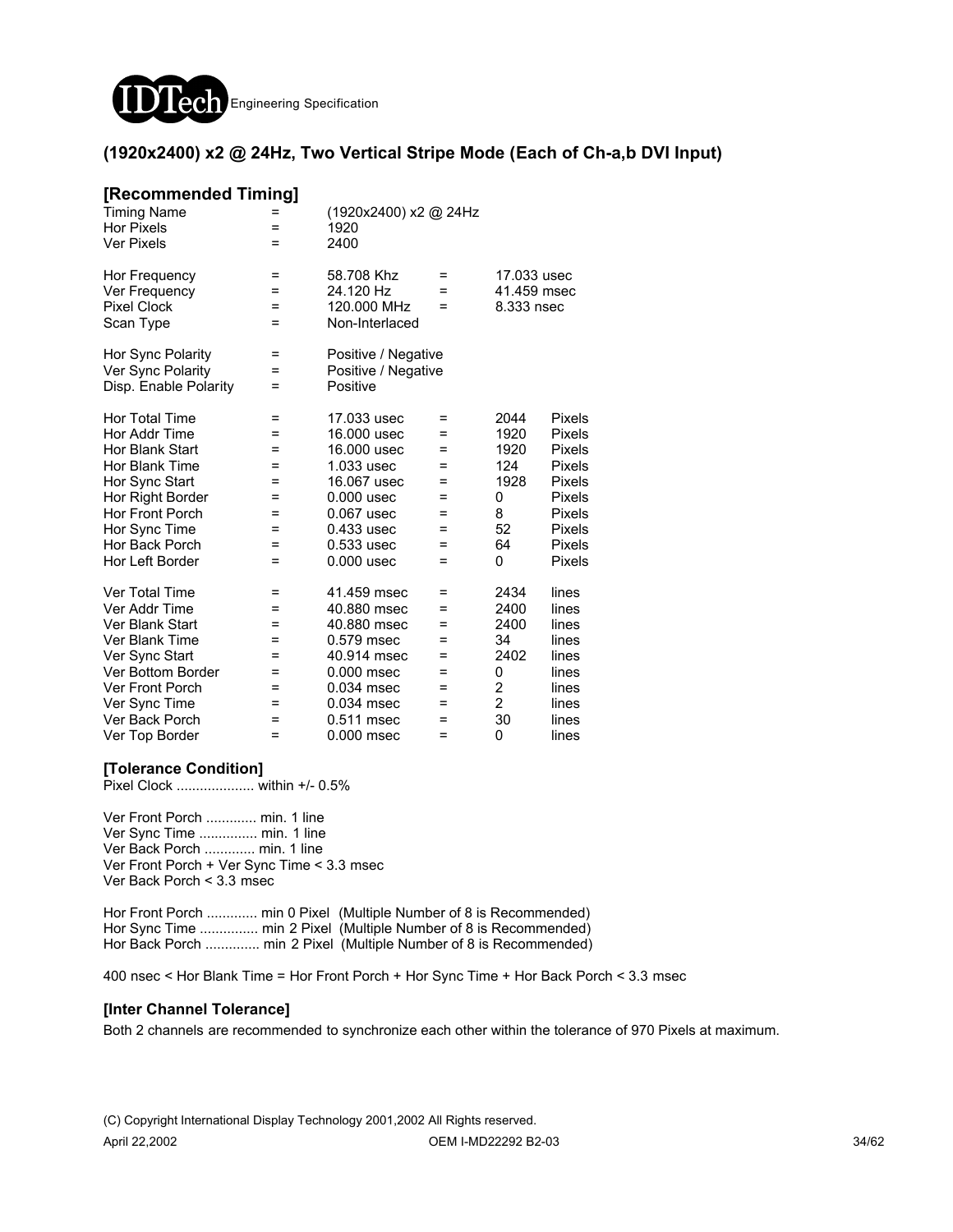

### **(1920x2400) x2 @ 25Hz, Two Vertical Stripe Mode (Each of Ch-a,b DVI Input)**

| [Recommended Timing]  |          |                       |     |                |               |
|-----------------------|----------|-----------------------|-----|----------------|---------------|
| <b>Timing Name</b>    |          | (1920x2400) x2 @ 25Hz |     |                |               |
| <b>Hor Pixels</b>     | $=$      | 1920                  |     |                |               |
| <b>Ver Pixels</b>     | $=$      | 2400                  |     |                |               |
| Hor Frequency         | Ξ        | 61.155 Khz            | $=$ | 16.352 usec    |               |
| Ver Frequency         | =        | 25.125 Hz             | =   | 39.801 msec    |               |
| <b>Pixel Clock</b>    | =        | 125,000 MHz           | =   | 8,000 nsec     |               |
| Scan Type             | $=$      | Non-Interlaced        |     |                |               |
| Hor Sync Polarity     | Ξ        | Positive / Negative   |     |                |               |
| Ver Sync Polarity     | =        | Positive / Negative   |     |                |               |
| Disp. Enable Polarity | =        | Positive              |     |                |               |
| <b>Hor Total Time</b> | $=$      | 16.352 usec           | $=$ | 2044           | <b>Pixels</b> |
| Hor Addr Time         | =        | 15.360 usec           | =   | 1920           | <b>Pixels</b> |
| Hor Blank Start       | =        | 15.360 usec           | =   | 1920           | <b>Pixels</b> |
| Hor Blank Time        | =        | 0.992 usec            | =   | 124            | <b>Pixels</b> |
| Hor Sync Start        | Ξ        | 15.424 usec           | =   | 1928           | <b>Pixels</b> |
| Hor Right Border      | =        | $0.000$ usec          | =   | 0              | <b>Pixels</b> |
| Hor Front Porch       | $=$      | $0.064$ usec          | =   | 8              | <b>Pixels</b> |
| Hor Sync Time         | $=$      | 0.416 usec            | =   | 52             | <b>Pixels</b> |
| Hor Back Porch        | =        | $0.512$ usec          | =   | 64             | Pixels        |
| Hor Left Border       | $=$      | $0.000$ usec          | =   | 0              | <b>Pixels</b> |
| <b>Ver Total Time</b> | Ξ        | 39.801 msec           | =   | 2434           | lines         |
| Ver Addr Time         | $\equiv$ | 39.245 msec           | =   | 2400           | lines         |
| Ver Blank Start       | =        | 39.245 msec           | =   | 2400           | lines         |
| Ver Blank Time        | $=$      | 0.556 msec            | =   | 34             | lines         |
| Ver Sync Start        | $=$      | 39.278 msec           | =   | 2402           | lines         |
| Ver Bottom Border     | =        | 0.000 msec            | =   | 0              | lines         |
| Ver Front Porch       | =        | 0.033 msec            | =   | 2              | lines         |
| Ver Sync Time         | =        | 0.033 msec            | =   | $\overline{2}$ | lines         |
| Ver Back Porch        | =        | 0.491 msec            | =   | 30             | lines         |
| Ver Top Border        | $=$      | $0.000$ msec          | Ξ   | 0              | lines         |

#### **[Tolerance Condition]**

Pixel Clock .................... within +/- 0.5%

Ver Front Porch ............. min. 1 line Ver Sync Time ............... min. 1 line Ver Back Porch ............. min. 1 line Ver Front Porch + Ver Sync Time < 3.3 msec Ver Back Porch < 3.3 msec

Hor Front Porch ............. min 0 Pixel (Multiple Number of 8 is Recommended) Hor Sync Time ............... min 2 Pixel (Multiple Number of 8 is Recommended) Hor Back Porch ............... min 2 Pixel (Multiple Number of 8 is Recommended)

400 nsec < Hor Blank Time = Hor Front Porch + Hor Sync Time + Hor Back Porch < 3.3 msec

#### **[Inter Channel Tolerance]**

Both 2 channels are recommended to synchronize each other within the tolerance of 970 Pixels at maximum.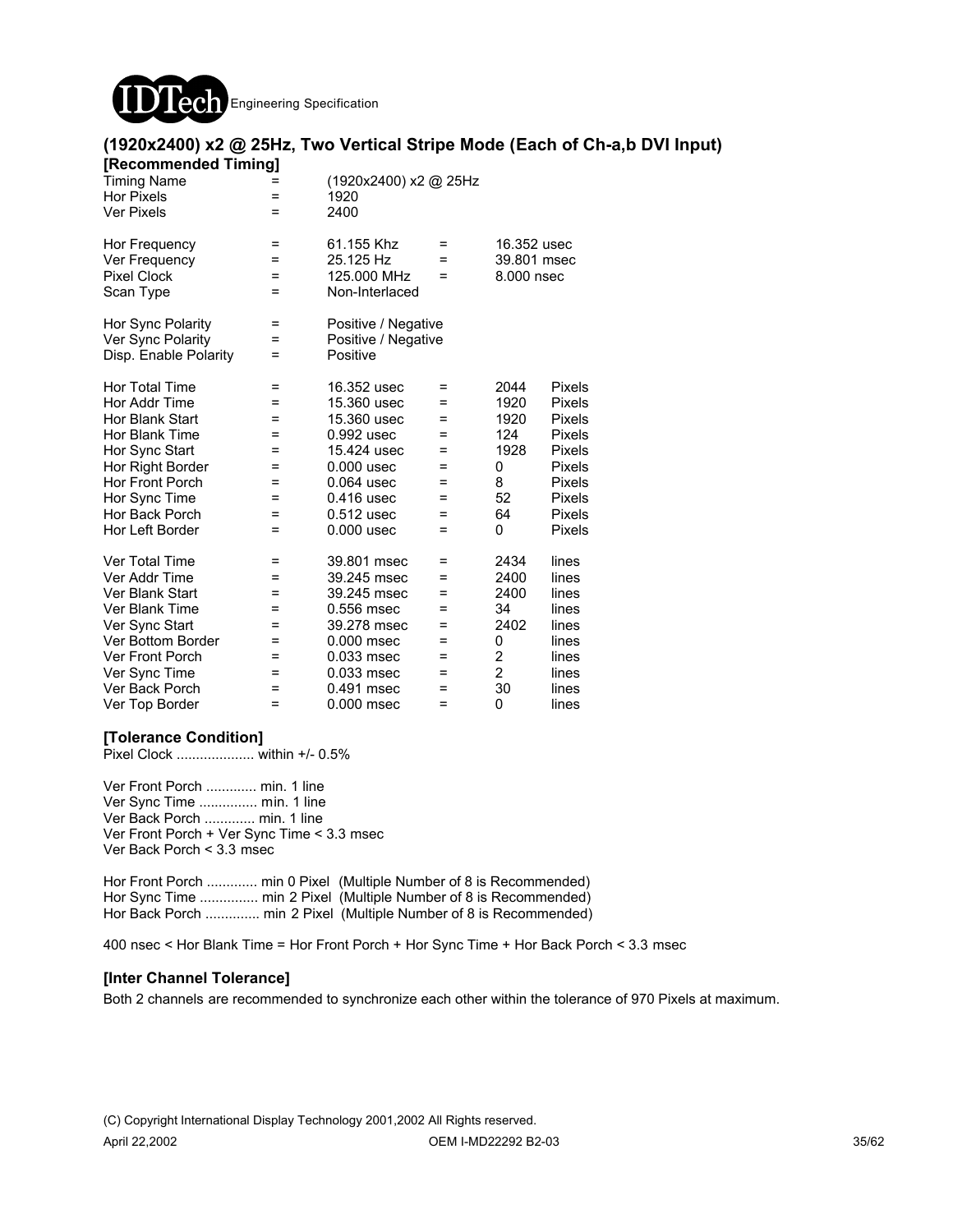

#### **3840x2400 @ 13Hz, Single Screen Mode (Ch-a DVI Input)**

#### **[Recommended Timing]**

| <b>Timing Name</b><br><b>Hor Pixels</b><br><b>Ver Pixels</b>      | $=$<br>=<br>=               | 3840x2400 @ 13Hz<br>3840<br>2400                       |                                                      |      |               |
|-------------------------------------------------------------------|-----------------------------|--------------------------------------------------------|------------------------------------------------------|------|---------------|
| Hor Frequency<br>Ver Frequency<br><b>Pixel Clock</b><br>Scan Type | =<br>$=$<br>$=$<br>$\equiv$ | 31.5 Khz<br>13.0 Hz<br>129.000 MHz<br>Non-Interlaced   | 31.75 usec<br>=<br>76.97 msec<br>=<br>7.75 nsec<br>= |      |               |
| Hor Sync Polarity<br>Ver Sync Polarity<br>Disp. Enable Polarity   | =<br>=<br>=                 | Positive / Negative<br>Positive / Negative<br>Positive |                                                      |      |               |
| Hor Total Time                                                    | $=$                         | 31.152 usec                                            | $=$                                                  | 4096 | Pixels        |
| Hor Addr Time                                                     | =                           | 29.767 usec                                            | $=$                                                  | 3840 | <b>Pixels</b> |
| Hor Blank Start                                                   | $=$                         | 29.767 usec                                            | =                                                    | 3840 | <b>Pixels</b> |
| Hor Blank Time                                                    | =                           | 1.984 usec                                             | =                                                    | 256  | <b>Pixels</b> |
| Hor Sync Start                                                    | =                           | 29.829 usec                                            | =                                                    | 3848 | Pixels        |
| Hor Right Border                                                  | =                           | $0.000$ usec                                           | =                                                    | 0    | <b>Pixels</b> |
| <b>Hor Front Porch</b>                                            | $\equiv$                    | $0.062$ usec                                           | =                                                    | 8    | <b>Pixels</b> |
| Hor Sync Time                                                     | =                           | 1.550 usec                                             | =                                                    | 200  | <b>Pixels</b> |
| Hor Back Porch                                                    | =                           | 0.372 usec                                             | =                                                    | 48   | <b>Pixels</b> |
| Hor Left Border                                                   | =                           | $0.000$ usec                                           | =                                                    | 0    | <b>Pixels</b> |
| Ver Total Time                                                    | $=$                         | 76.967 msec                                            | =                                                    | 2424 | lines         |
| Ver Addr Time                                                     | =                           | 76.205 msec                                            | =                                                    | 2400 | lines         |
| Ver Blank Start                                                   | =                           | 76.205 msec                                            | =                                                    | 2400 | lines         |
| <b>Ver Blank Time</b>                                             | =                           | 0.762 msec                                             | =                                                    | 24   | lines         |
| Ver Sync Start                                                    | =                           | 76.236 msec                                            | =                                                    | 2401 | lines         |
| Ver Bottom Border                                                 | =                           | 0.000 msec                                             | =                                                    | 0    | lines         |
| <b>Ver Front Porch</b>                                            | =                           | 0.032 msec                                             | =                                                    | 1    | lines         |
| Ver Sync Time                                                     | =                           | 0.064 msec                                             | =                                                    | 2    | lines         |
| Ver Back Porch                                                    | =                           | 0.667 msec                                             | =                                                    | 21   | lines         |
| Ver Top Border                                                    | $=$                         | 0.000 msec                                             | =                                                    | 0    | lines         |

#### **[Tolerance Condition]**

Pixel Clock .................... within +/- 0.5%

Ver Front Porch ............. min. 1 line Ver Sync Time ............... min. 1 line Ver Back Porch ............. min. 1 line Ver Front Porch + Ver Sync Time < 3.3 msec Ver Back Porch < 3.3(recommended < 1ms)

Hor Front Porch .............. min 0 Pixel (Multiple Number of 8 is Recommended) Hor Sync Time ................ min 2 Pixel (Multiple Number of 8 is Recommended) Hor Back Porch .............. min 2 Pixel (Multiple Number of 8 is Recommended)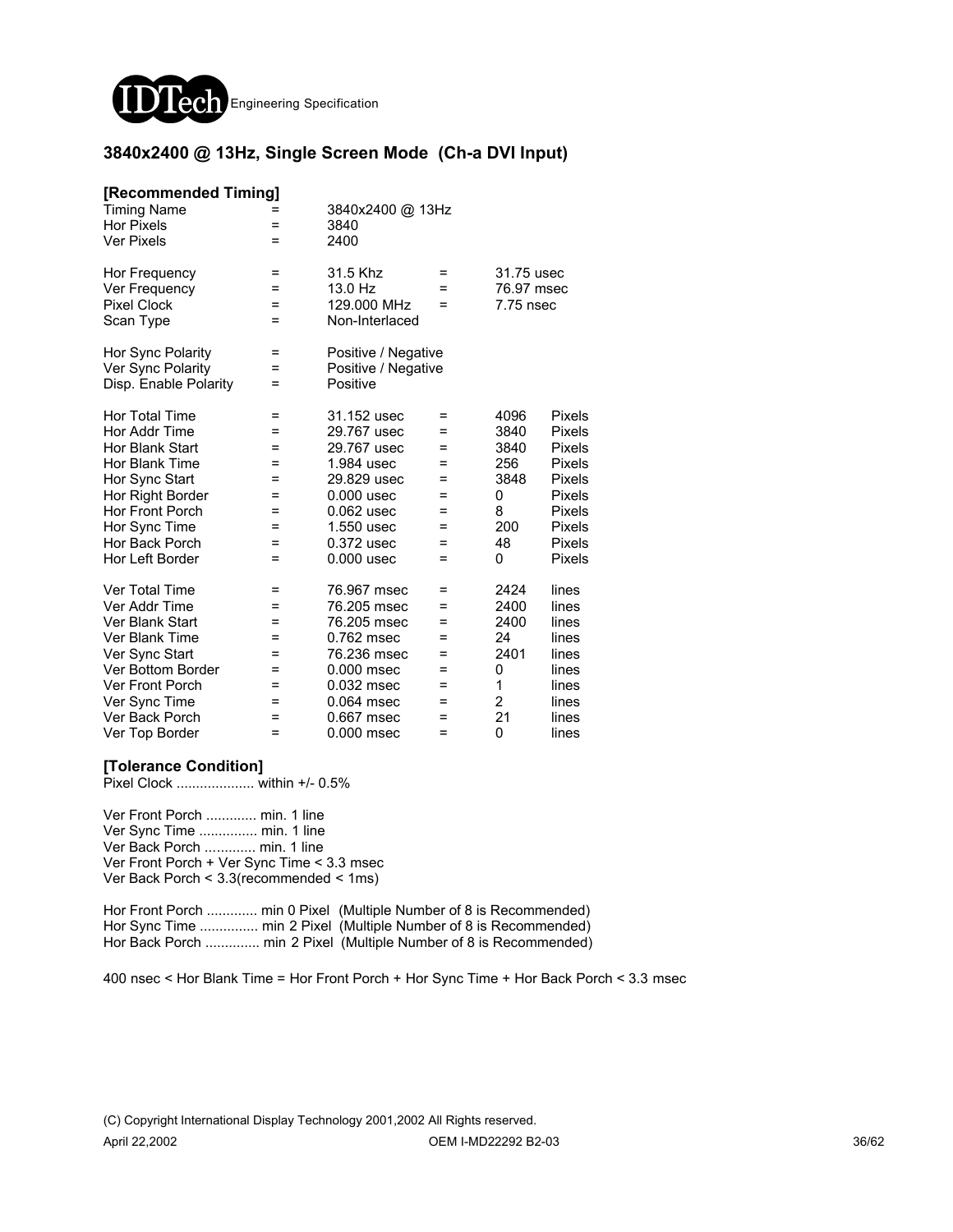

#### **3840x2400 @ 13Hz (GTF Complied), Single Screen Mode (Ch-a DVI Input)**

| [Recommended Timing]   |     |                                 |     |            |               |
|------------------------|-----|---------------------------------|-----|------------|---------------|
| <b>Timing Name</b>     |     | 3840x2400 @ 13Hz (GTF Complied) |     |            |               |
| <b>Hor Pixels</b>      | =   | 3840                            |     |            |               |
| <b>Ver Pixels</b>      | $=$ | 2400                            |     |            |               |
| Hor Frequency          | $=$ | 30.73 Khz                       | $=$ | 32.54 usec |               |
| Ver Frequency          | =   | 12.66 Hz                        | $=$ | 79.01 msec |               |
| <b>Pixel Clock</b>     | =   | 148,000 MHz                     | $=$ | 6.76 nsec  |               |
| Scan Type              | =   | Non-Interlaced                  |     |            |               |
| Hor Sync Polarity      | =   | Negative / Positive             |     |            |               |
| Ver Sync Polarity      | =   | Positive / Negative             |     |            |               |
| Disp. Enable Polarity  | $=$ | Positive                        |     |            |               |
| <b>Hor Total Time</b>  | Ξ   | 32.541 usec                     | Ξ   | 4816       | Pixels        |
| Hor Addr Time          | =   | 25.946 usec                     | =   | 3840       | Pixels        |
| Hor Blank Start        | =   | 25.946 usec                     | =   | 3840       | Pixels        |
| Hor Blank Time         | =   | 6.595 usec                      | =   | 976        | Pixels        |
| Hor Sync Start         | =   | 26.649 usec                     | =   | 3944       | <b>Pixels</b> |
| Hor Right Border       | =   | $0.000$ usec                    | =   | 0          | <b>Pixels</b> |
| <b>Hor Front Porch</b> | $=$ | 0.703 usec                      | $=$ | 104        | <b>Pixels</b> |
| Hor Sync Time          | $=$ | 2.595 usec                      | $=$ | 384        | Pixels        |
| Hor Back Porch         | =   | 3.297 usec                      | $=$ | 488        | <b>Pixels</b> |
| Hor Left Border        | =   | $0.000$ usec                    | $=$ | 0          | Pixels        |
| Ver Total Time         | =   | 79.008 msec                     | =   | 2428       | lines         |
| Ver Addr Time          | =   | 78.097 msec                     | $=$ | 2400       | lines         |
| Ver Blank Start        | =   | 78.097 msec                     | =   | 2400       | lines         |
| Ver Blank Time         | $=$ | 0.911 msec                      | $=$ | 28         | lines         |
| Ver Sync Start         | =   | 78.130 msec                     | $=$ | 2401       | lines         |
| Ver Bottom Border      | =   | 0.000 msec                      | =   | 0          | lines         |
| <b>Ver Front Porch</b> | =   | 0.033 msec                      | =   | 1          | lines         |
| Ver Sync Time          | =   | 0.098 msec                      | =   | 3          | lines         |
| Ver Back Porch         | =   | 0.781 msec                      | =   | 24         | lines         |
| Ver Top Border         | $=$ | 0.000 msec                      | $=$ | 0          | lines         |

#### **[Tolerance Condition]**

Pixel Clock .................... within +/- 0.5%

Ver Front Porch ............. min. 1 line Ver Sync Time ............... min. 1 line Ver Back Porch ............. min. 1 line Ver Front Porch + Ver Sync Time < 3.3 msec Ver Back Porch < 3.3(recommended < 1ms)

Hor Front Porch ............. min 0 Pixel (Multiple Number of 8 is Recommended) Hor Sync Time ................ min 2 Pixel (Multiple Number of 8 is Recommended) Hor Back Porch .............. min 2 Pixel (Multiple Number of 8 is Recommended)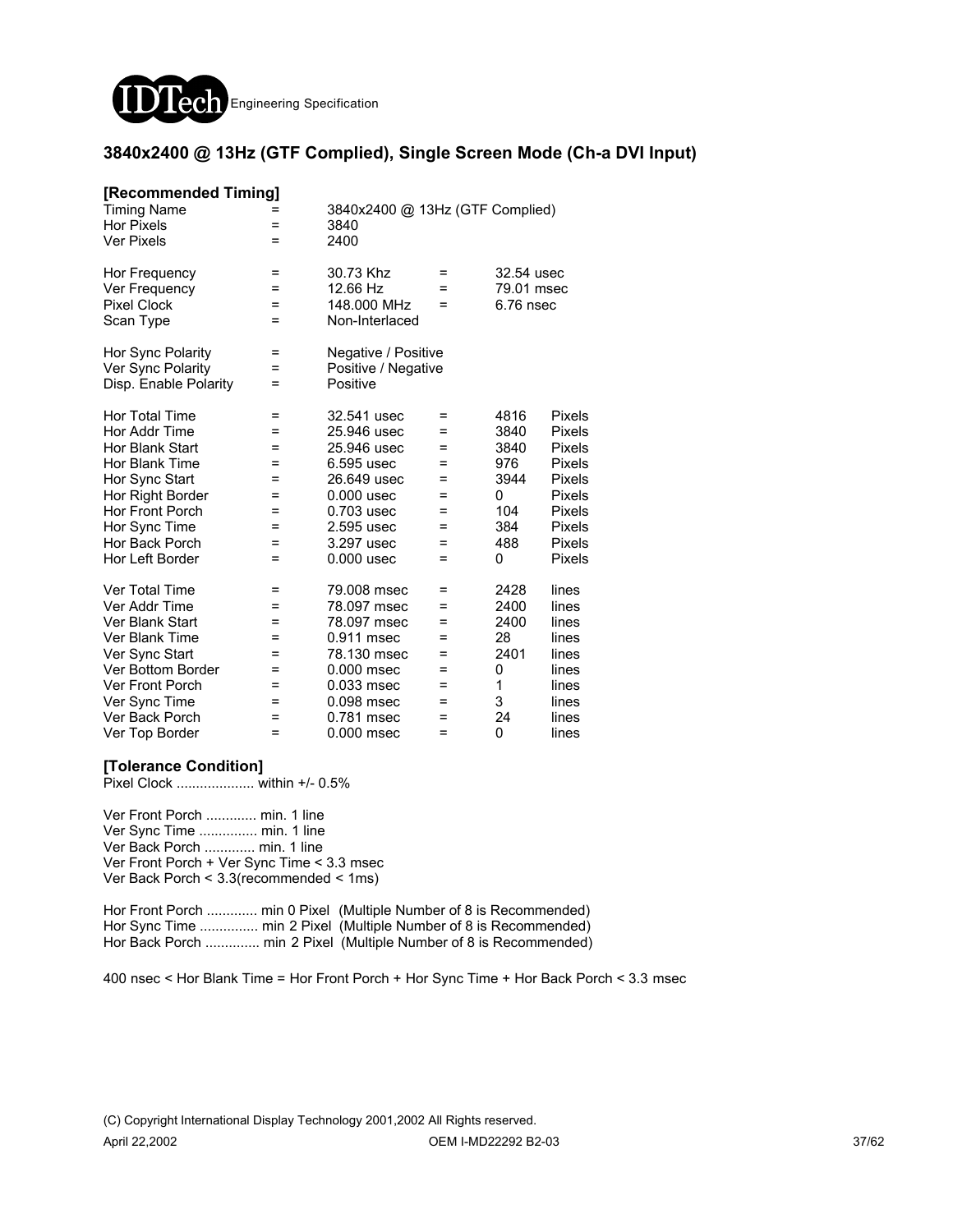

#### **1920x1200 @ 41Hz (GTF Complied), Single Screen Mode (Ch-a DVI Input)**

| [Recommended Timing]<br><b>Timing Name</b><br><b>Hor Pixels</b><br><b>Ver Pixels</b> | =<br>$=$<br>$=$ | 1920x1200 @ 41Hz (GTF Complied)<br>1920 Pixels<br>1200 Lines |            |           |                    |
|--------------------------------------------------------------------------------------|-----------------|--------------------------------------------------------------|------------|-----------|--------------------|
| Hor Frequency                                                                        | $=$             | 50.303 Khz                                                   | $=$        |           | 19.88 usec / line  |
| Ver Frequency<br><b>Pixel Clock</b>                                                  | Ξ<br>$=$        | 40.930 Hz<br>127.166 MHz                                     | $=$<br>$=$ | 7.86 nsec | 24.43 msec / frame |
| Scan Type                                                                            | $=$             | Non-Interlaced                                               |            |           |                    |
| Hor Sync Polarity                                                                    | Ξ               | Negative / Positve                                           |            |           |                    |
| Ver Sync Polarity                                                                    | =               | Positive / Negative                                          |            |           |                    |
| Disp. Enable Polarity                                                                | $=$             | Positive                                                     |            |           |                    |
| Hor Total Time                                                                       | Ξ               | 19.880 usec                                                  | $=$        | 2528      | Pixels             |
| Hor Addr Time                                                                        | $=$             | 15.098 usec                                                  | =          | 1920      | Pixels             |
| Hor Blank Start                                                                      | =               | 15.098 usec                                                  | =          | 1920      | Pixels             |
| Hor Blank Time                                                                       | =               | 4.781 usec                                                   | =          | 608       | Pixels             |
| Hor Sync Start                                                                       | $=$             | 15.916 usec                                                  | =          | 2024      | <b>Pixels</b>      |
| Hor Right Border                                                                     | $=$             | $0.000$ usec                                                 | =          | 0         | <b>Pixels</b>      |
| Hor Front Porch                                                                      | $=$             | 0.818 usec                                                   | $=$        | 104       | <b>Pixels</b>      |
| Hor Sync Time                                                                        | $=$             | 1.573 usec                                                   | $=$        | 200       | Pixels             |
| Hor Back Porch                                                                       | $=$             | 2.391 usec                                                   | =          | 304       | <b>Pixels</b>      |
| Hor Left Border                                                                      | =               | $0.000$ usec                                                 | =          | 0         | <b>Pixels</b>      |
| Ver Total Time                                                                       | $\equiv$        | 24.432 msec                                                  | =          | 1229      | lines              |
| Ver Addr Time                                                                        | =               | 23.855 msec                                                  | =          | 1200      | lines              |
| Ver Blank Start                                                                      | $=$             | 23.855 msec                                                  | =          | 1200      | lines              |
| Ver Blank Time                                                                       | $=$             | 0.577 msec                                                   | $=$        | 29        | lines              |
| Ver Sync Start                                                                       | $=$             | 23.875 msec                                                  | =          | 1201      | lines              |
| Ver Bottom Border                                                                    | $=$             | 0.000 msec                                                   | =          | 0         | lines              |
| <b>Ver Front Porch</b>                                                               | =               | 0.020 msec                                                   | =          | 1         | lines              |
| Ver Sync Time                                                                        | =               | 0.060 msec                                                   | =          | 3         | lines              |
| Ver Back Porch                                                                       | =               | 0.497 msec                                                   | =          | 25        | lines              |
| Ver Top Border                                                                       | $=$             | 0.000 msec                                                   | $=$        | 0         | lines              |

#### **[Tolerance Condition]**

Pixel Clock .................... within +/- 0.5%

Ver Front Porch ............. min. 1 line Ver Sync Time ............... min. 1 line Ver Back Porch ............. min. 1 line Ver Front Porch + Ver Sync Time < 3.3 msec Ver Back Porch < 3.3(recommended < 1ms)

Hor Front Porch ............. min 0 Pixel (Multiple Number of 8 is Recommended) Hor Sync Time ................ min 2 Pixel (Multiple Number of 8 is Recommended) Hor Back Porch .............. min 2 Pixel (Multiple Number of 8 is Recommended)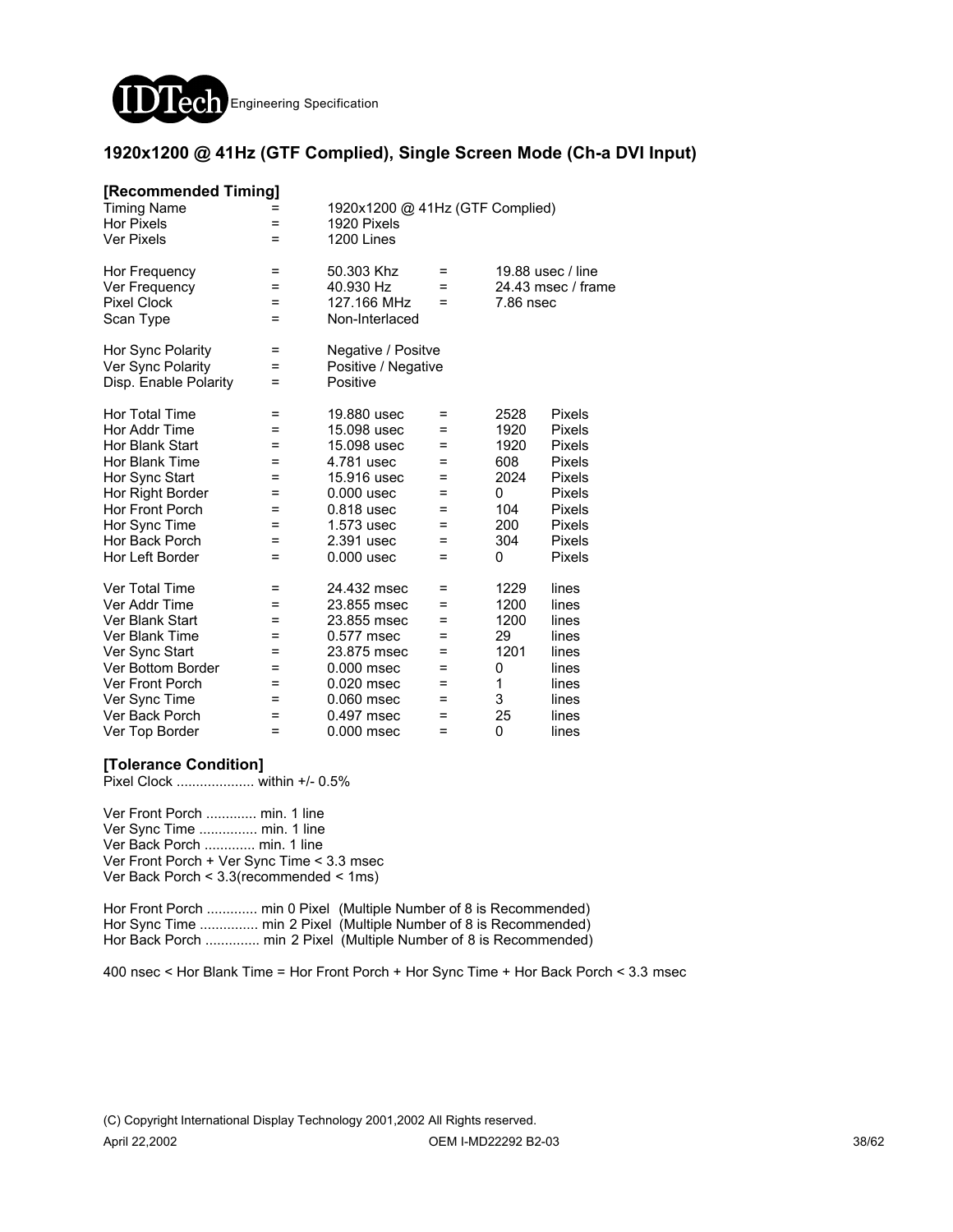

### **640x480 @ 60Hz, Single Screen Mode (Ch-a DVI Input)**

| [Recommended Timing] -- based on the VESA Monitor Timing Standard<br><b>Timing Name</b><br><b>Hor Pixels</b><br><b>Ver Pixels</b>                                                                 | =<br>=<br>$=$                                        | 640x480 @ 60Hz<br>640 Pixels<br>480 Lines                                                                                                        |                                                            |                                                                                                                                  |
|---------------------------------------------------------------------------------------------------------------------------------------------------------------------------------------------------|------------------------------------------------------|--------------------------------------------------------------------------------------------------------------------------------------------------|------------------------------------------------------------|----------------------------------------------------------------------------------------------------------------------------------|
| Hor Frequency<br>Ver Frequency<br><b>Pixel Clock</b><br>Scan Type                                                                                                                                 | =<br>=<br>=<br>=                                     | 31.469 Khz<br>59.940 Hz<br>25.175 MHz<br>Non-Interlaced                                                                                          | =<br>$=$<br>=                                              | 31.8 usec / line<br>16.7 msec / frame<br>39.7 nsec                                                                               |
| Hor Sync Polarity<br>Ver Sync Polarity<br>Disp. Enable Polarity                                                                                                                                   | =<br>=<br>=                                          | Negative / Positive<br>Negative / Positive<br>Positive                                                                                           |                                                            |                                                                                                                                  |
| <b>Hor Total Time</b><br>Hor Addr Time<br>Hor Blank Start<br>Hor Blank Time<br>Hor Sync Start<br>Hor Right Border<br><b>Hor Front Porch</b><br>Hor Sync Time<br>Hor Back Porch<br>Hor Left Border | $=$<br>=<br>=<br>Ξ<br>=<br>=<br>$=$<br>Ξ<br>=<br>$=$ | 31.778 usec<br>25.422 usec<br>25.740 usec<br>5.720 usec<br>26.058 usec<br>$0.318$ usec<br>0.318 usec<br>3.813 usec<br>1.589 usec<br>0.318 usec   | =<br>=<br>$=$<br>$=$<br>=<br>$=$<br>$=$<br>Ξ<br>$=$<br>$=$ | 800 Pixels<br>640 Pixels<br>648 Pixels<br>144 Pixels<br>656 Pixels<br>8 Pixels<br>8 Pixels<br>96 Pixels<br>40 Pixels<br>8 Pixels |
| Ver Total Time<br>Ver Addr Time<br>Ver Blank Start<br><b>Ver Blank Time</b><br>Ver Sync Start<br>Ver Bottom Border<br><b>Ver Front Porch</b><br>Ver Sync Time<br>Ver Back Porch<br>Ver Top Border | =<br>=<br>=<br>=<br>=<br>=<br>=<br>=<br>=<br>$=$     | 16.683 msec<br>15.253 msec<br>15.507 msec<br>0.922 msec<br>15.571 msec<br>$0.254$ msec<br>0.064 msec<br>0.064 msec<br>0.794 msec<br>$0.254$ msec | =<br>$=$<br>$=$<br>=<br>=<br>=<br>$=$<br>=<br>=<br>=       | 525 lines<br>480 lines<br>488 lines<br>29 lines<br>490 lines<br>8 lines<br>2 lines<br>2 lines<br>25 lines<br>8 lines             |

#### **[Tolerance Condition]**

Pixel Clock .................... within +/- 0.5%

Ver Front Porch ............. min. 1 line Ver Sync Time ............... min. 1 line Ver Back Porch ............. min. 1 line Ver Front Porch + Ver Sync Time < 3.3 msec Ver Back Porch < 3.3 msec

Hor Front Porch ............. min 0 Pixel (Multiple Number of 8 is Recommended) Hor Sync Time ................ min 2 Pixel (Multiple Number of 8 is Recommended) Hor Back Porch .............. min 2 Pixel (Multiple Number of 8 is Recommended)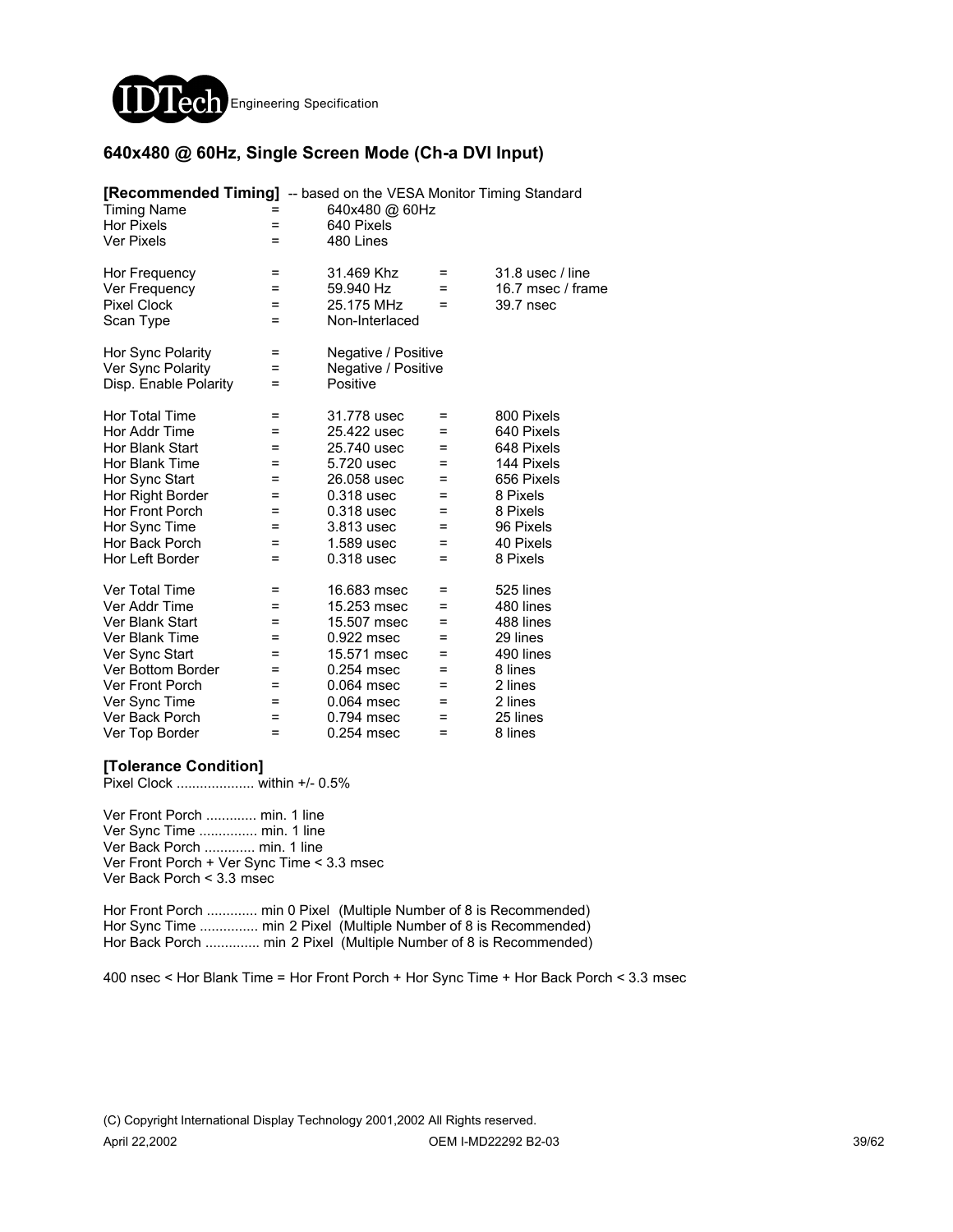

### **640x480 @ 72Hz, Single Screen Mode (Ch-a DVI Input)**

| [Recommended Timing] -- based on the VESA Monitor Timing Standard<br><b>Timing Name</b><br><b>Hor Pixels</b><br><b>Ver Pixels</b>                                                   | =<br>Ξ                                                  | 640x480 @ 72Hz<br>640 Pixels<br>480 Lines                                                                                                      |                                                                       |                                                                                                                                    |
|-------------------------------------------------------------------------------------------------------------------------------------------------------------------------------------|---------------------------------------------------------|------------------------------------------------------------------------------------------------------------------------------------------------|-----------------------------------------------------------------------|------------------------------------------------------------------------------------------------------------------------------------|
| Hor Frequency<br>Ver Frequency<br><b>Pixel Clock</b><br>Scan Type                                                                                                                   | =<br>=<br>Ξ<br>=                                        | 37.861 Khz<br>72.809 Hz<br>31.500 MHz<br>Non-Interlaced                                                                                        | $\equiv$<br>$=$<br>$=$                                                | 26.4 usec / line<br>13.7 msec / frame<br>31.7 nsec                                                                                 |
| Hor Sync Polarity<br>Ver Sync Polarity<br>Disp. Enable Polarity                                                                                                                     | =<br>=<br>Ξ                                             | Negative / Positive<br>Negative / Positive<br>Positive                                                                                         |                                                                       |                                                                                                                                    |
| Hor Total Time<br>Hor Addr Time<br>Hor Blank Start<br>Hor Blank Time<br>Hor Sync Start<br>Hor Right Border<br>Hor Front Porch<br>Hor Sync Time<br>Hor Back Porch<br>Hor Left Border | $=$<br>=<br>=<br>=<br>=<br>$=$<br>=<br>=<br>=<br>$=$    | 26.413 usec<br>20.317 usec<br>20.571 usec<br>5.587 usec<br>21.079 usec<br>0.254 usec<br>0.508 usec<br>1.270 usec<br>3.810 usec<br>0.254 usec   | $=$<br>$=$<br>$=$<br>$=$<br>$=$<br>$=$<br>$=$<br>=<br>$\equiv$<br>$=$ | 832 Pixels<br>640 Pixels<br>648 Pixels<br>176 Pixels<br>664 Pixels<br>8 Pixels<br>16 Pixels<br>40 Pixels<br>120 Pixels<br>8 Pixels |
| Ver Total Time<br>Ver Addr Time<br>Ver Blank Start<br>Ver Blank Time<br>Ver Sync Start<br>Ver Bottom Border<br>Ver Front Porch<br>Ver Sync Time<br>Ver Back Porch<br>Ver Top Border | $\equiv$<br>=<br>=<br>$=$<br>=<br>=<br>=<br>=<br>=<br>= | 13.735 msec<br>12.678 msec<br>12.889 msec<br>0.634 msec<br>12.916 msec<br>0.211 msec<br>$0.026$ msec<br>0.079 msec<br>0.528 msec<br>0.211 msec | Ξ<br>$=$<br>$=$<br>$=$<br>=<br>$=$<br>=<br>$=$<br>$=$<br>$=$          | 520 lines<br>480 lines<br>488 lines<br>24 lines<br>489 lines<br>8 lines<br>1 lines<br>3 lines<br>20 lines<br>8 lines               |

#### **[Tolerance Condition]**

Pixel Clock .................... within +/- 0.5%

Ver Front Porch ............. min. 1 line Ver Sync Time ............... min. 1 line Ver Back Porch ............. min. 1 line Ver Front Porch + Ver Sync Time < 3.3 msec Ver Back Porch < 3.3 msec

Hor Front Porch ............. min 0 Pixel (Multiple Number of 8 is Recommended) Hor Sync Time ............... min 2 Pixel (Multiple Number of 8 is Recommended) Hor Back Porch .............. min 2 Pixel (Multiple Number of 8 is Recommended)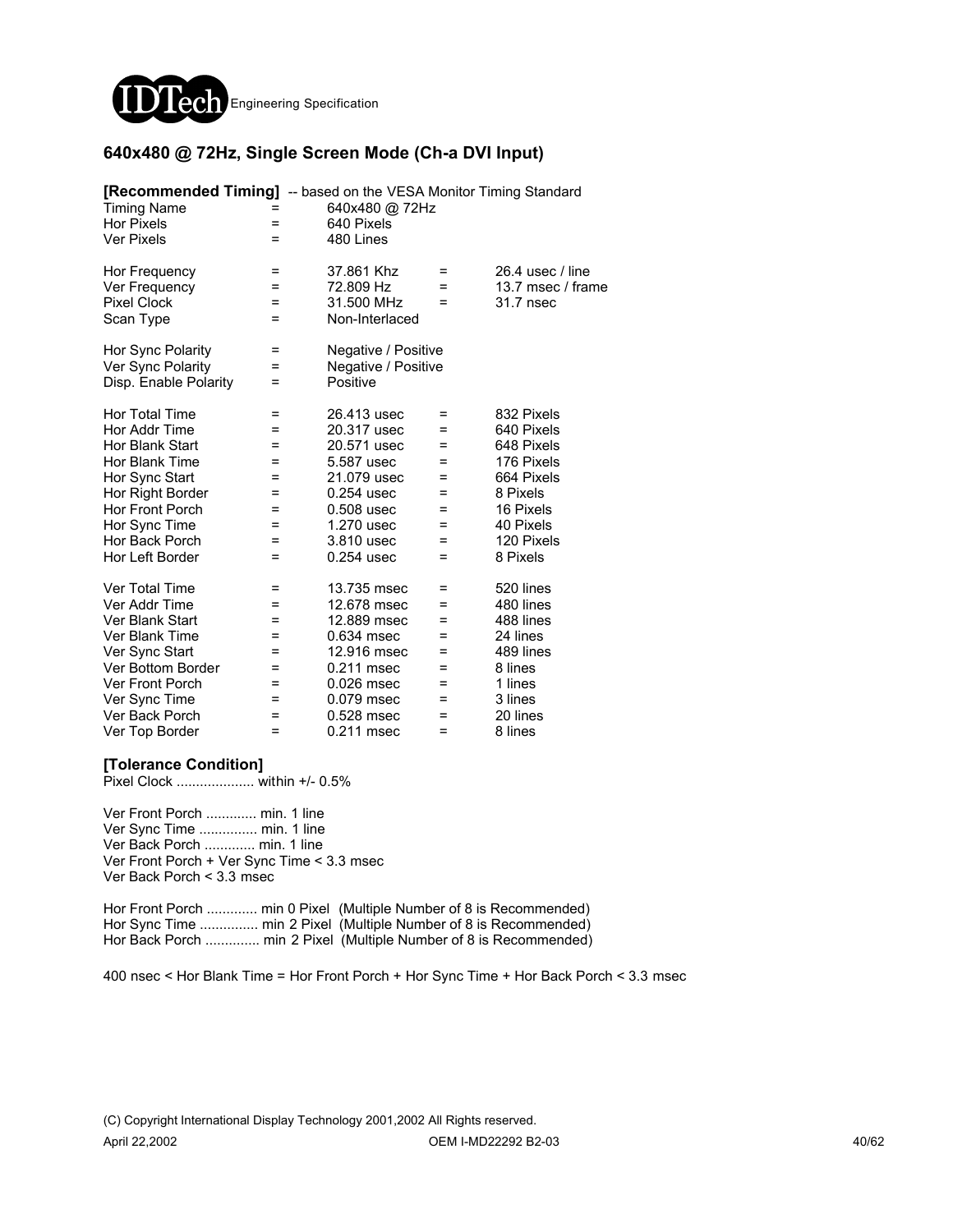

### **640x480 @ 75Hz, Single Screen Mode (Ch-a DVI Input)**

| [Recommended Timing] -- based on the VESA Monitor Timing Standard<br><b>Timing Name</b><br><b>Hor Pixels</b><br><b>Ver Pixels</b> | =<br>$=$<br>$=$ | 640x480 @ 75Hz<br>640 Pixels<br>480 Lines |     |                      |
|-----------------------------------------------------------------------------------------------------------------------------------|-----------------|-------------------------------------------|-----|----------------------|
| Hor Frequency                                                                                                                     | Ξ               | 37.500 Khz                                | =   | 26.7 usec / line     |
| Ver Frequency                                                                                                                     | Ξ               | 75.000 Hz                                 | $=$ | 13.3 msec / frame    |
| <b>Pixel Clock</b>                                                                                                                | Ξ               | 31.500 MHz                                | $=$ | 31.7 nsec (+/- 0.5%) |
| Scan Type                                                                                                                         | $=$             | Non-Interlaced                            |     |                      |
| Hor Sync Polarity                                                                                                                 | $=$             | Negative / Positive                       |     |                      |
| Ver Sync Polarity                                                                                                                 | Ξ               | Negative / Positive                       |     |                      |
| Disp. Enable Polarity                                                                                                             | =               | Positive                                  |     |                      |
| Hor Total Time                                                                                                                    | $=$             | 26.667 usec                               | $=$ | 840 Pixels           |
| Hor Addr Time                                                                                                                     | =               | 20.317 usec                               | $=$ | 640 Pixels           |
| Hor Blank Start                                                                                                                   | $=$             | 20.317 usec                               | Ξ   | 640 Pixels           |
| Hor Blank Time                                                                                                                    | =               | 6.349 usec                                | =   | 200 Pixels           |
| Hor Sync Start                                                                                                                    | $=$             | 20.825 usec                               | $=$ | 656 Pixels           |
| Hor Right Border                                                                                                                  | $=$             | $0.000$ usec                              | $=$ | 0 Pixels             |
| <b>Hor Front Porch</b>                                                                                                            | =               | 0.508 usec                                | Ξ   | 16 Pixels            |
| Hor Sync Time                                                                                                                     | =               | 2.032 usec                                | $=$ | 64 Pixels            |
| Hor Back Porch                                                                                                                    | Ξ               | 3.810 usec                                | Ξ   | 120 Pixels           |
| Hor Left Border                                                                                                                   | $\equiv$        | $0.000$ usec                              | Ξ   | 0 Pixels             |
| Ver Total Time                                                                                                                    | $=$             | 13.333 msec                               | =   | 500 lines            |
| Ver Addr Time                                                                                                                     | $=$             | 12,800 msec                               | $=$ | 480 lines            |
| Ver Blank Start                                                                                                                   | $=$             | 12,800 msec                               | =   | 480 lines            |
| Ver Blank Time                                                                                                                    | Ξ               | 0.533 msec                                | Ξ   | 20 lines             |
| Ver Sync Start                                                                                                                    | =               | 12.827 msec                               | =   | 481 lines            |
| Ver Bottom Border                                                                                                                 | =               | 0.000 msec                                | =   | 0 lines              |
| Ver Front Porch                                                                                                                   | =               | 0.027 msec                                | =   | 1 lines              |
| Ver Sync Time                                                                                                                     | =               | 0.080 msec                                | =   | 3 lines              |
| Ver Back Porch                                                                                                                    | =               | 0.427 msec                                | Ξ   | 16 lines             |
| Ver Top Border                                                                                                                    | $=$             | 0.000 msec                                | $=$ | 0 lines              |

#### **[Tolerance Condition]**

Pixel Clock .................... within +/- 0.5%

Ver Front Porch ............. min. 1 line Ver Sync Time ............... min. 1 line Ver Back Porch ............. min. 1 line Ver Front Porch + Ver Sync Time < 3.3 msec Ver Back Porch < 3.3 msec

Hor Front Porch ............. min 0 Pixel (Multiple Number of 8 is Recommended) Hor Sync Time ............... min 2 Pixel (Multiple Number of 8 is Recommended) Hor Back Porch ............... min 2 Pixel (Multiple Number of 8 is Recommended)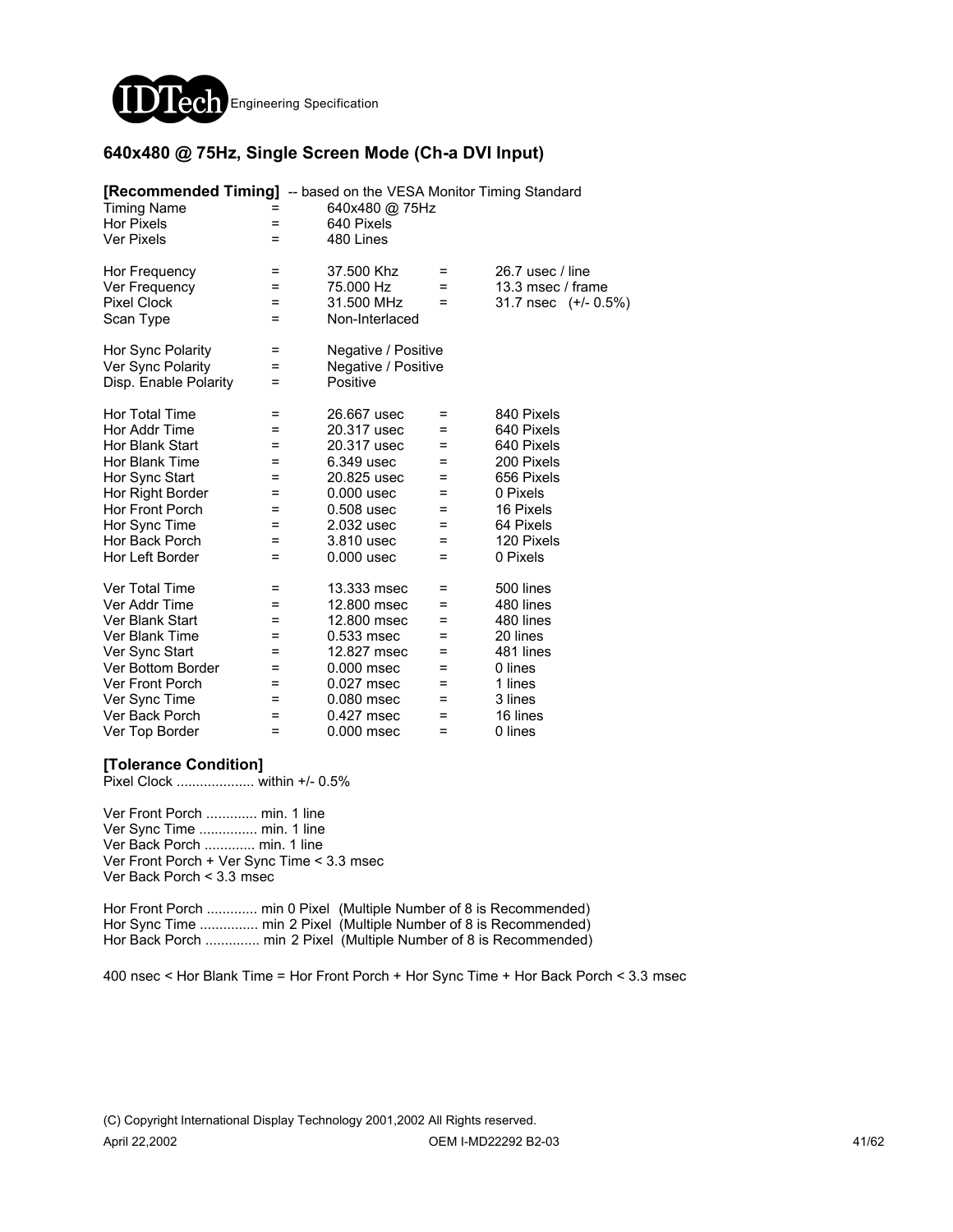

### **640x480 @ 85Hz, Single Screen Mode (Ch-a DVI Input)**

| [Recommended Timing] -- based on the VESA Monitor Timing Standard<br><b>Timing Name</b><br><b>Hor Pixels</b><br><b>Ver Pixels</b> | =<br>Ξ | 640x480 @ 85Hz<br>640 Pixels<br>480 Lines |          |                                         |
|-----------------------------------------------------------------------------------------------------------------------------------|--------|-------------------------------------------|----------|-----------------------------------------|
| Hor Frequency<br>Ver Frequency                                                                                                    | =<br>= | 43.269 Khz<br>85.008 Hz                   | =<br>$=$ | $23.1$ usec / line<br>11.8 msec / frame |
| <b>Pixel Clock</b><br>Scan Type                                                                                                   | Ξ<br>= | 36.000 MHz<br>Non-Interlaced              | $=$      | 27.8 nsec                               |
| Hor Sync Polarity                                                                                                                 | =      | Negative / Positive                       |          |                                         |
| Ver Sync Polarity<br>Disp. Enable Polarity                                                                                        | =<br>Ξ | Negative / Positive<br>Positive           |          |                                         |
| Hor Total Time                                                                                                                    | $=$    | 23.111 usec                               | $=$      | 832 Pixels                              |
| Hor Addr Time                                                                                                                     | =      | 17.778 usec                               | $=$      | 640 Pixels                              |
| Hor Blank Start                                                                                                                   | =      | 17.778 usec                               | $=$      | 640 Pixels                              |
| Hor Blank Time                                                                                                                    | =      | 5.333 usec                                | =        | 192 Pixels                              |
| Hor Sync Start                                                                                                                    | =      | 19.333 usec                               | $=$      | 696 Pixels                              |
| Hor Right Border                                                                                                                  | =      | $0.000$ usec                              | $=$      | 0 Pixels                                |
| <b>Hor Front Porch</b>                                                                                                            | =      | 1.556 usec                                | $=$      | 56 Pixels                               |
| Hor Sync Time                                                                                                                     | =      | 1.556 usec                                | =        | 56 Pixels                               |
| Hor Back Porch                                                                                                                    | =      | 2.222 usec                                | =        | 80 Pixels                               |
| Hor Left Border                                                                                                                   | $=$    | $0.000$ usec                              | $=$      | 0 Pixels                                |
| Ver Total Time                                                                                                                    | =      | 11.764 msec                               | Ξ        | 509 lines                               |
| Ver Addr Time                                                                                                                     | =      | 11.093 msec                               | $=$      | 480 lines                               |
| Ver Blank Start                                                                                                                   | =      | 11.093 msec                               | $=$      | 480 lines                               |
| Ver Blank Time                                                                                                                    | =      | 0.670 msec                                | $=$      | 29 lines                                |
| Ver Sync Start                                                                                                                    | =      | 11.116 msec                               | =        | 481 lines                               |
| Ver Bottom Border                                                                                                                 | =      | $0.000$ msec                              | =        | 0 lines                                 |
| Ver Front Porch                                                                                                                   | =      | 0.023 msec                                | =        | 1 lines                                 |
| Ver Sync Time                                                                                                                     | =      | 0.069 msec                                | $=$      | 3 lines                                 |
| Ver Back Porch                                                                                                                    | =      | 0.578 msec                                | $=$      | 25 lines                                |
| Ver Top Border                                                                                                                    | =      | 0.000 msec                                | $=$      | 0 lines                                 |

#### **[Tolerance Condition]**

Pixel Clock .................... within +/- 0.5%

Ver Front Porch ............. min. 1 line Ver Sync Time ............... min. 1 line Ver Back Porch ............. min. 1 line Ver Front Porch + Ver Sync Time < 3.3 msec Ver Back Porch < 3.3 msec

Hor Front Porch ............. min 0 Pixel (Multiple Number of 8 is Recommended) Hor Sync Time ............... min 2 Pixel (Multiple Number of 8 is Recommended) Hor Back Porch ............... min 2 Pixel (Multiple Number of 8 is Recommended)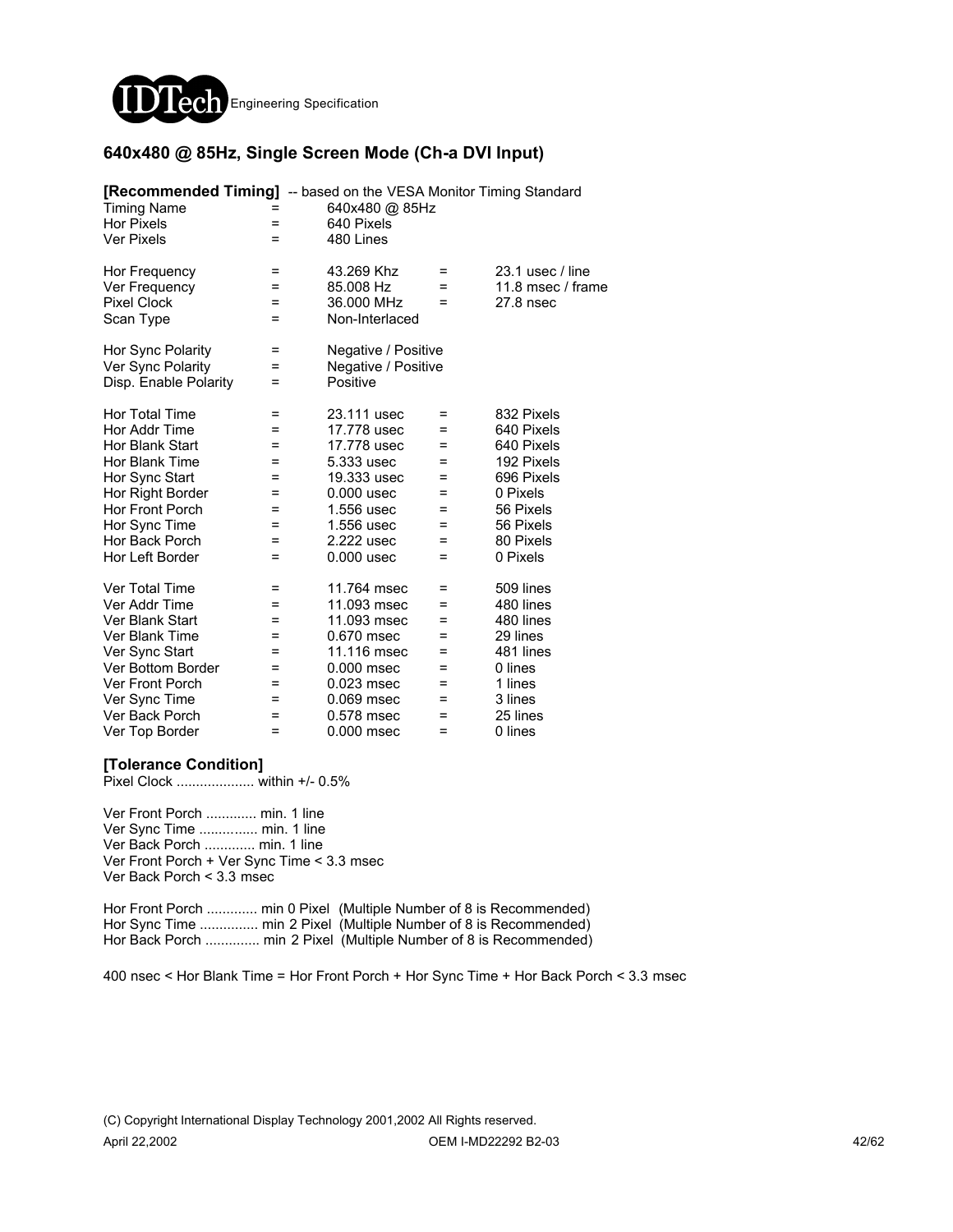

#### **800x600 @ 56Hz, Single Screen Mode (Ch-a DVI Input)**

| <b>[Recommended Timing]</b> -- based on the VESA Monitor Timing Standard<br><b>Timing Name</b><br><b>Hor Pixels</b><br><b>Ver Pixels</b>                                                   | =<br>Ξ                                             | 800x600 @ 56Hz<br>800 Pixels<br>600 Lines                                                                                                        |                                                                  |                                                                                                                                     |
|--------------------------------------------------------------------------------------------------------------------------------------------------------------------------------------------|----------------------------------------------------|--------------------------------------------------------------------------------------------------------------------------------------------------|------------------------------------------------------------------|-------------------------------------------------------------------------------------------------------------------------------------|
| Hor Frequency<br>Ver Frequency<br><b>Pixel Clock</b><br>Scan Type                                                                                                                          | =<br>=<br>Ξ<br>=                                   | 35.156 Khz<br>56.250 Hz<br>36.000 MHz<br>Non-Interlaced                                                                                          | $=$<br>$=$<br>$=$                                                | 28.4 usec / line<br>17.8 msec / frame<br>27.8 nsec                                                                                  |
| Hor Sync Polarity<br>Ver Sync Polarity<br>Disp. Enable Polarity                                                                                                                            | =<br>=<br>Ξ                                        | Positive / Negative<br>Positive / Negative<br>Positive                                                                                           |                                                                  |                                                                                                                                     |
| Hor Total Time<br>Hor Addr Time<br>Hor Blank Start<br>Hor Blank Time<br>Hor Sync Start<br>Hor Right Border<br><b>Hor Front Porch</b><br>Hor Sync Time<br>Hor Back Porch<br>Hor Left Border | $=$<br>=<br>=<br>=<br>=<br>=<br>=<br>=<br>=<br>$=$ | 28.444 usec<br>22.222 usec<br>22.222 usec<br>6.222 usec<br>22.889 usec<br>$0.000$ usec<br>0.667 usec<br>2.000 usec<br>3.556 usec<br>$0.000$ usec | $=$<br>$=$<br>$=$<br>$=$<br>$=$<br>$=$<br>$=$<br>=<br>$=$<br>$=$ | 1024 Pixels<br>800 Pixels<br>800 Pixels<br>224 Pixels<br>824 Pixels<br>0 Pixels<br>24 Pixels<br>72 Pixels<br>128 Pixels<br>0 Pixels |
| Ver Total Time<br>Ver Addr Time<br>Ver Blank Start<br>Ver Blank Time<br>Ver Sync Start<br>Ver Bottom Border<br>Ver Front Porch<br>Ver Sync Time<br>Ver Back Porch<br>Ver Top Border        | =<br>=<br>=<br>=<br>=<br>=<br>=<br>=<br>=<br>=     | 17.778 msec<br>17.067 msec<br>17.067 msec<br>0.711 msec<br>17.095 msec<br>$0.000$ msec<br>$0.028$ msec<br>0.057 msec<br>0.626 msec<br>0.000 msec | Ξ<br>$=$<br>$=$<br>$=$<br>=<br>$=$<br>=<br>$=$<br>$=$<br>$=$     | 625 lines<br>600 lines<br>600 lines<br>25 lines<br>601 lines<br>0 lines<br>1 lines<br>2 lines<br>22 lines<br>0 lines                |

#### **[Tolerance Condition]**

Pixel Clock .................... within +/- 0.5%

Ver Front Porch ............. min. 1 line Ver Sync Time ............... min. 1 line Ver Back Porch ............. min. 1 line Ver Front Porch + Ver Sync Time < 3.3 msec Ver Back Porch < 3.3 msec

Hor Front Porch ............. min 0 Pixel (Multiple Number of 8 is Recommended) Hor Sync Time ............... min 2 Pixel (Multiple Number of 8 is Recommended) Hor Back Porch .............. min 2 Pixel (Multiple Number of 8 is Recommended)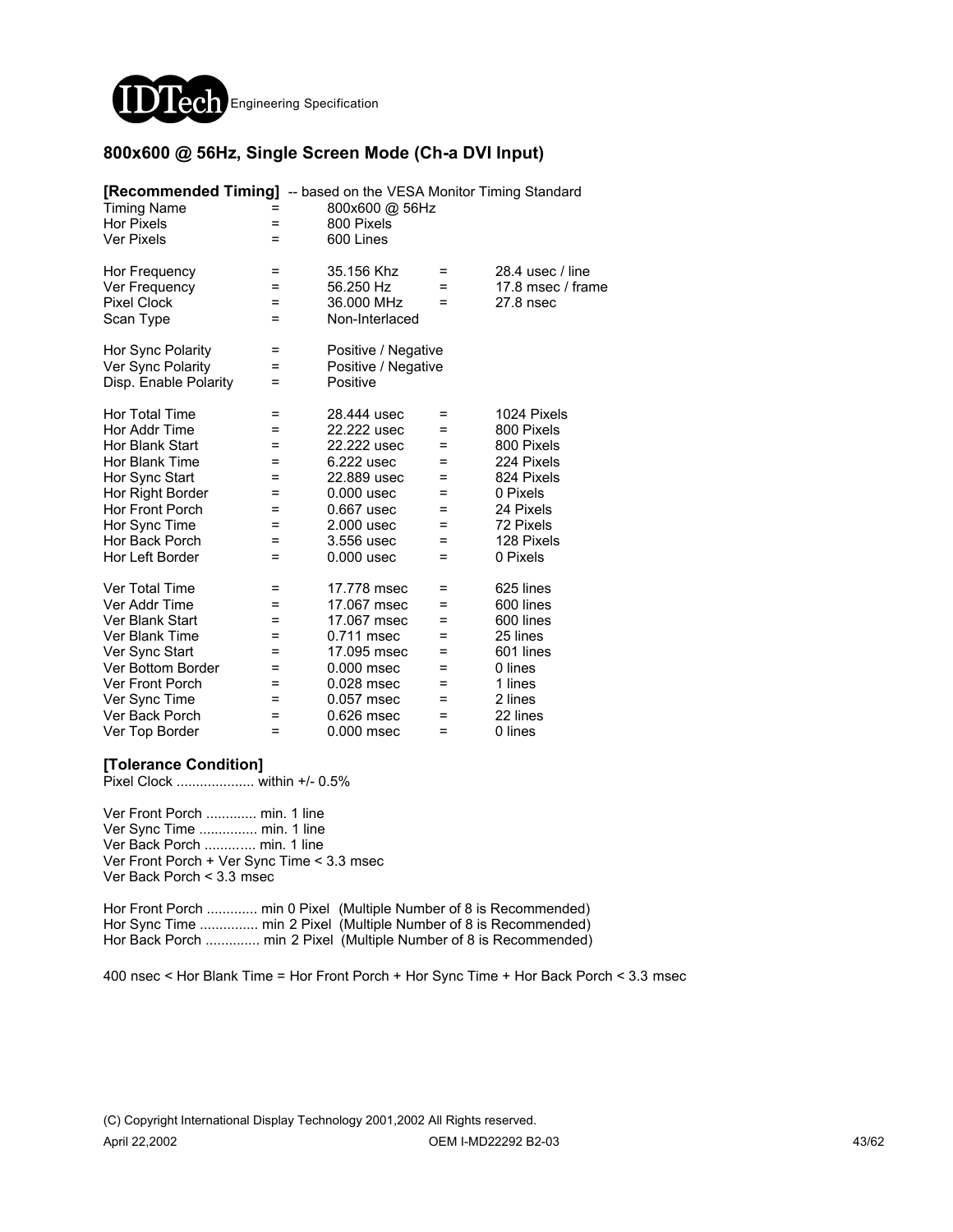

### **800x600 @ 60Hz, Single Screen Mode (Ch-a DVI Input)**

| <b>[Recommended Timing]</b> -- based on the VESA Monitor Timing Standard<br><b>Timing Name</b><br><b>Hor Pixels</b><br><b>Ver Pixels</b> | =<br>=           | 800x600 @ 60Hz<br>800 Pixels<br>600 Lines               |             |                                                      |
|------------------------------------------------------------------------------------------------------------------------------------------|------------------|---------------------------------------------------------|-------------|------------------------------------------------------|
| Hor Frequency<br>Ver Frequency<br><b>Pixel Clock</b><br>Scan Type                                                                        | =<br>=<br>=<br>Ξ | 37.879 Khz<br>60.317 Hz<br>40.000 MHz<br>Non-Interlaced | =<br>=<br>Ξ | 26.4 usec / line<br>16.6 msec / frame<br>$25.0$ nsec |
| Hor Sync Polarity<br>Ver Sync Polarity<br>Disp. Enable Polarity                                                                          | =<br>=<br>=      | Positive / Negative<br>Positive / Negative<br>Positive  |             |                                                      |
| Hor Total Time                                                                                                                           | Ξ                | 26.400 usec                                             | =           | 1056 Pixels                                          |
| Hor Addr Time                                                                                                                            | =                | 20,000 usec                                             | =           | 800 Pixels                                           |
| Hor Blank Start                                                                                                                          | =                | 20,000 usec                                             | =           | 800 Pixels                                           |
| Hor Blank Time                                                                                                                           | =                | 6.400 usec                                              | =           | 256 Pixels                                           |
| Hor Sync Start                                                                                                                           | Ξ                | 21,000 usec                                             | Ξ           | 840 Pixels                                           |
| Hor Right Border                                                                                                                         | =                | $0.000$ usec                                            | Ξ           | 0 Pixels                                             |
| Hor Front Porch                                                                                                                          | =                | 1.000 usec                                              | =           | 40 Pixels                                            |
| Hor Sync Time                                                                                                                            | =                | 3.200 usec                                              | =           | 128 Pixels                                           |
| Hor Back Porch                                                                                                                           | =                | 2.200 usec                                              | =           | 88 Pixels                                            |
| Hor Left Border                                                                                                                          | Ξ                | $0.000$ usec                                            | Ξ           | 0 Pixels                                             |
| <b>Ver Total Time</b>                                                                                                                    | =                | 16.579 msec                                             | =           | 628 lines                                            |
| Ver Addr Time                                                                                                                            | =                | 15.840 msec                                             | =           | 600 lines                                            |
| Ver Blank Start                                                                                                                          | =                | 15.840 msec                                             | =           | 600 lines                                            |
| Ver Blank Time                                                                                                                           | =                | 0.739 msec                                              | =           | 28 lines                                             |
| Ver Sync Start                                                                                                                           | =                | 15.866 msec                                             | =           | 601 lines                                            |
| Ver Bottom Border                                                                                                                        | =                | 0.000 msec                                              | =           | 0 lines                                              |
| Ver Front Porch                                                                                                                          | =                | 0.026 msec                                              | =           | 1 lines                                              |
| Ver Sync Time                                                                                                                            | =                | 0.106 msec                                              | =           | 4 lines                                              |
| Ver Back Porch                                                                                                                           | =                | 0.607 msec                                              | $=$         | 23 lines                                             |
| Ver Top Border                                                                                                                           | $=$              | 0.000 msec                                              | $=$         | 0 lines                                              |

#### **[Tolerance Condition]**

Pixel Clock .................... within +/- 0.5%

Ver Front Porch ............. min. 1 line Ver Sync Time ............... min. 1 line Ver Back Porch ............. min. 1 line Ver Front Porch + Ver Sync Time < 3.3 msec Ver Back Porch < 3.3 msec

Hor Front Porch ............. min 0 Pixel (Multiple Number of 8 is Recommended) Hor Sync Time ............... min 2 Pixel (Multiple Number of 8 is Recommended) Hor Back Porch .............. min 2 Pixel (Multiple Number of 8 is Recommended)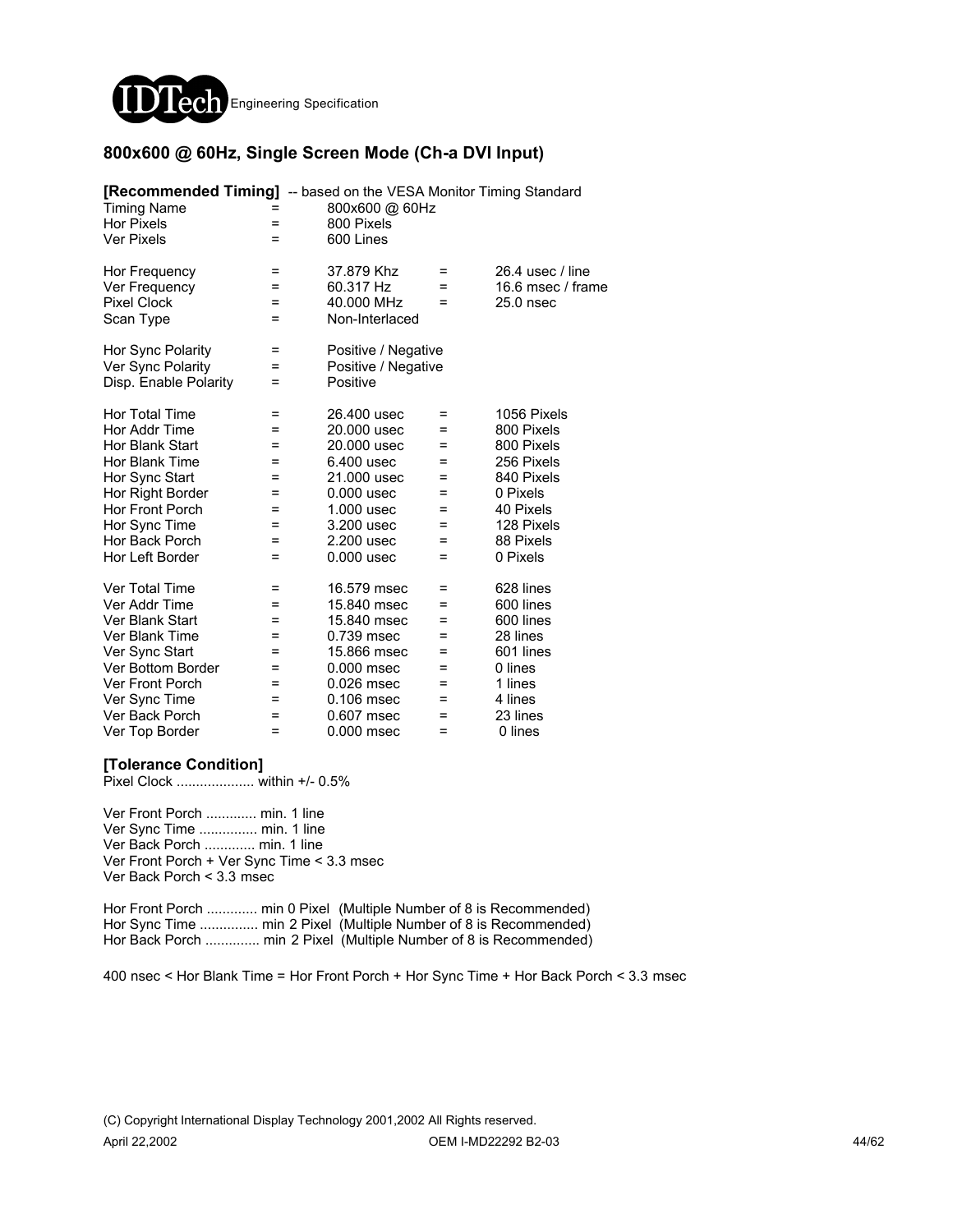

### **800x600 @ 72Hz, Single Screen Mode (Ch-a DVI Input)**

| <b>[Recommended Timing]</b> -- based on the VESA Monitor Timing Standard<br><b>Timing Name</b><br><b>Hor Pixels</b><br><b>Ver Pixels</b>                                                   | =<br>$=$<br>$=$                                      | 800x600 @ 72Hz<br>800 Pixels<br>600 Lines                                                                                                        |                                                           |                                                                                                                                     |
|--------------------------------------------------------------------------------------------------------------------------------------------------------------------------------------------|------------------------------------------------------|--------------------------------------------------------------------------------------------------------------------------------------------------|-----------------------------------------------------------|-------------------------------------------------------------------------------------------------------------------------------------|
| Hor Frequency<br>Ver Frequency<br><b>Pixel Clock</b><br>Scan Type                                                                                                                          | =<br>=<br>=<br>$=$                                   | 48.077 Khz<br>72.188 Hz<br>50.000 MHz<br>Non-Interlaced                                                                                          | $\equiv$<br>$=$<br>$=$                                    | 20.8 usec / line<br>13.9 msec / frame<br>20.0 nsec                                                                                  |
| Hor Sync Polarity<br>Ver Sync Polarity<br>Disp. Enable Polarity                                                                                                                            | =<br>=<br>$=$                                        | Positive / Negative<br>Positive / Negative<br>Positive                                                                                           |                                                           |                                                                                                                                     |
| <b>Hor Total Time</b><br>Hor Addr Time<br>Hor Blank Start<br>Hor Blank Time<br>Hor Sync Start<br>Hor Right Border<br>Hor Front Porch<br>Hor Sync Time<br>Hor Back Porch<br>Hor Left Border | =<br>=<br>=<br>=<br>=<br>=<br>=<br>=<br>=<br>=       | 20,800 usec<br>16,000 usec<br>16.000 usec<br>4.800 usec<br>17.120 usec<br>$0.000$ usec<br>1.120 usec<br>2.400 usec<br>1.280 usec<br>$0.000$ usec | =<br>$\equiv$<br>$=$<br>$=$<br>=<br>=<br>=<br>=<br>=<br>Ξ | 1040 Pixels<br>800 Pixels<br>800 Pixels<br>240 Pixels<br>856 Pixels<br>0 Pixels<br>56 Pixels<br>120 Pixels<br>64 Pixels<br>0 Pixels |
| Ver Total Time<br>Ver Addr Time<br>Ver Blank Start<br>Ver Blank Time<br>Ver Sync Start<br>Ver Bottom Border<br><b>Ver Front Porch</b><br>Ver Sync Time<br>Ver Back Porch<br>Ver Top Border | =<br>$=$<br>=<br>=<br>=<br>$=$<br>=<br>=<br>=<br>$=$ | 13.853 msec<br>12.480 msec<br>12.480 msec<br>1.373 msec<br>13.250 msec<br>0.000 msec<br>0.770 msec<br>0.125 msec<br>0.478 msec<br>0.000 msec     | Ξ<br>=<br>=<br>=<br>=<br>=<br>Ξ<br>=<br>=<br>$=$          | 666 lines<br>600 lines<br>600 lines<br>66 lines<br>637 lines<br>0 lines<br>37 lines<br>6 lines<br>23 lines<br>0 lines               |

#### **[Tolerance Condition]**

Pixel Clock .................... within +/- 0.5%

Ver Front Porch ............. min. 1 line Ver Sync Time ............... min. 1 line Ver Back Porch ............. min. 1 line Ver Front Porch + Ver Sync Time < 3.3 msec Ver Back Porch < 3.3 msec

Hor Front Porch ............. min 0 Pixel (Multiple Number of 8 is Recommended) Hor Sync Time ............... min 2 Pixel (Multiple Number of 8 is Recommended) Hor Back Porch .............. min 2 Pixel (Multiple Number of 8 is Recommended)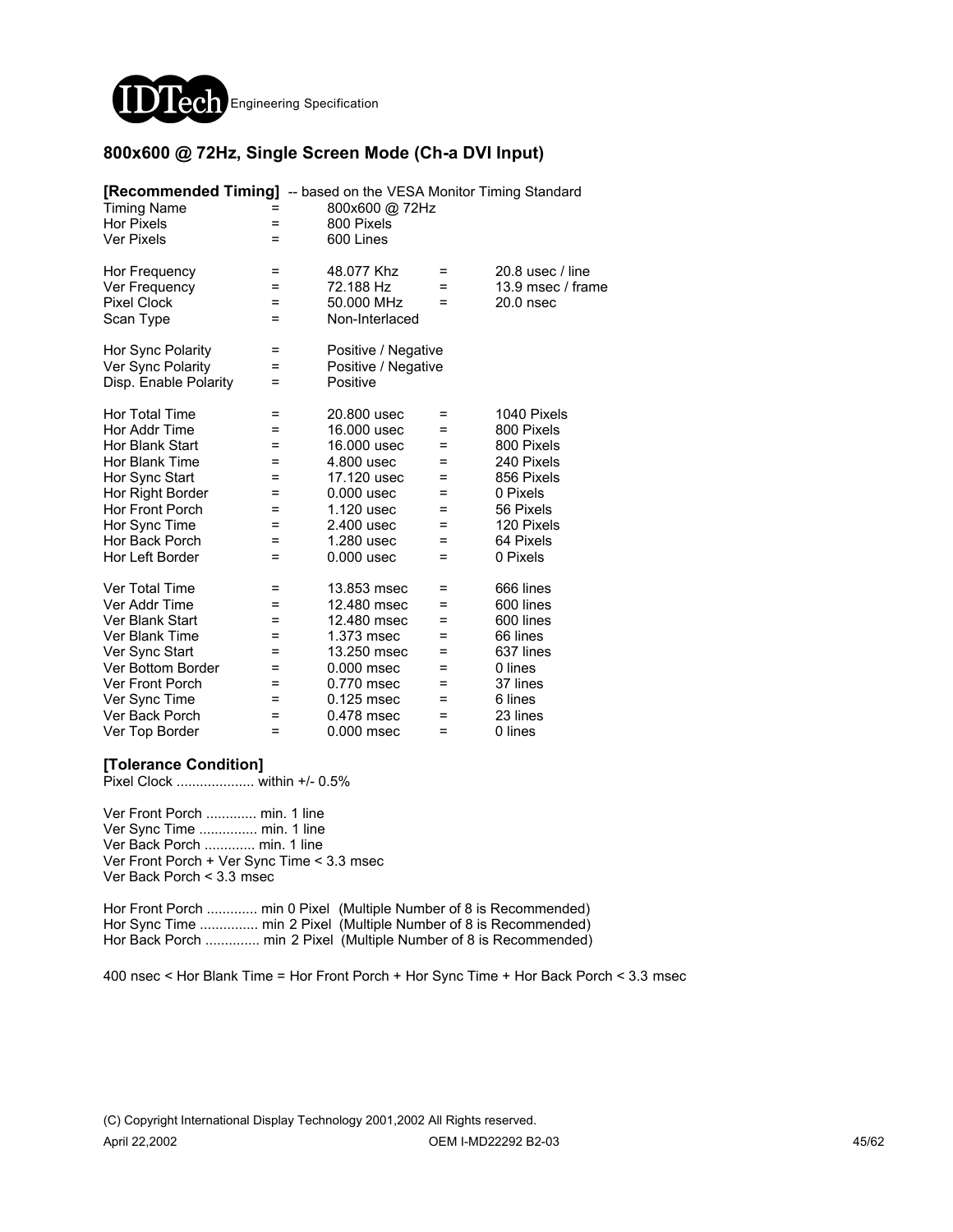

### **800x600 @ 75Hz, Single Screen Mode (Ch-a DVI Input)**

| [Recommended Timing] -- based on the VESA Monitor Timing Standard<br><b>Timing Name</b><br><b>Hor Pixels</b><br><b>Ver Pixels</b> | $=$<br>$=$       | 800x600 @ 75Hz<br>800 Pixels<br>600 Lines                                |     |                   |
|-----------------------------------------------------------------------------------------------------------------------------------|------------------|--------------------------------------------------------------------------|-----|-------------------|
| Hor Frequency                                                                                                                     | =                | 46.875 Khz                                                               | =   | 21.3 usec / line  |
| Ver Frequency                                                                                                                     | =                | 75.000 Hz                                                                | $=$ | 13.3 msec / frame |
| <b>Pixel Clock</b>                                                                                                                | Ξ                | 49.500 MHz                                                               | $=$ | $20.2$ nsec       |
| Scan Type<br>Hor Sync Polarity<br>Ver Sync Polarity<br>Disp. Enable Polarity                                                      | =<br>=<br>Ξ<br>Ξ | Non-Interlaced<br>Positive / Negative<br>Positive / Negative<br>Positive |     |                   |
| Hor Total Time                                                                                                                    | =                | 21.333 usec                                                              | Ξ   | 1056 Pixels       |
| Hor Addr Time                                                                                                                     | =                | 16.162 usec                                                              | $=$ | 800 Pixels        |
| Hor Blank Start                                                                                                                   | =                | 16.162 usec                                                              | Ξ   | 800 Pixels        |
| Hor Blank Time                                                                                                                    | =                | 5.172 usec                                                               | =   | 256 Pixels        |
| Hor Sync Start                                                                                                                    | =                | 16.485 usec                                                              | =   | 816 Pixels        |
| Hor Right Border                                                                                                                  | $=$              | $0.000$ usec                                                             | $=$ | 0 Pixels          |
| Hor Front Porch                                                                                                                   | =                | 0.323 usec                                                               | $=$ | 16 Pixels         |
| Hor Sync Time                                                                                                                     | =                | 1.616 usec                                                               | =   | 80 Pixels         |
| Hor Back Porch                                                                                                                    | =                | 3.232 usec                                                               | Ξ   | 160 Pixels        |
| Hor Left Border                                                                                                                   | $=$              | $0.000$ usec                                                             | $=$ | 0 Pixels          |
| Ver Total Time                                                                                                                    | =                | 13.333 msec                                                              | Ξ   | 625 lines         |
| Ver Addr Time                                                                                                                     | =                | 12,800 msec                                                              | Ξ   | 600 lines         |
| Ver Blank Start                                                                                                                   | =                | 12.800 msec                                                              | $=$ | 600 lines         |
| Ver Blank Time                                                                                                                    | Ξ                | 0.533 msec                                                               | =   | 25 lines          |
| Ver Sync Start                                                                                                                    | =                | 12.821 msec                                                              | =   | 601 lines         |
| Ver Bottom Border                                                                                                                 | =                | $0.000$ msec                                                             | =   | 0 lines           |
| Ver Front Porch                                                                                                                   | =                | 0.021 msec                                                               | =   | 1 lines           |
| Ver Sync Time                                                                                                                     | =                | 0.064 msec                                                               | $=$ | 3 lines           |
| Ver Back Porch                                                                                                                    | =                | 0.448 msec                                                               | $=$ | 21 lines          |
| Ver Top Border                                                                                                                    | =                | 0.000 msec                                                               | =   | 0 lines           |

#### **[Tolerance Condition]**

Pixel Clock .................... within +/- 0.5%

Ver Front Porch ............. min. 1 line Ver Sync Time ............... min. 1 line Ver Back Porch ............. min. 1 line Ver Front Porch + Ver Sync Time < 3.3 msec Ver Back Porch < 3.3 msec

Hor Front Porch ............. min 0 Pixel (Multiple Number of 8 is Recommended) Hor Sync Time ............... min 2 Pixel (Multiple Number of 8 is Recommended) Hor Back Porch .............. min 2 Pixel (Multiple Number of 8 is Recommended)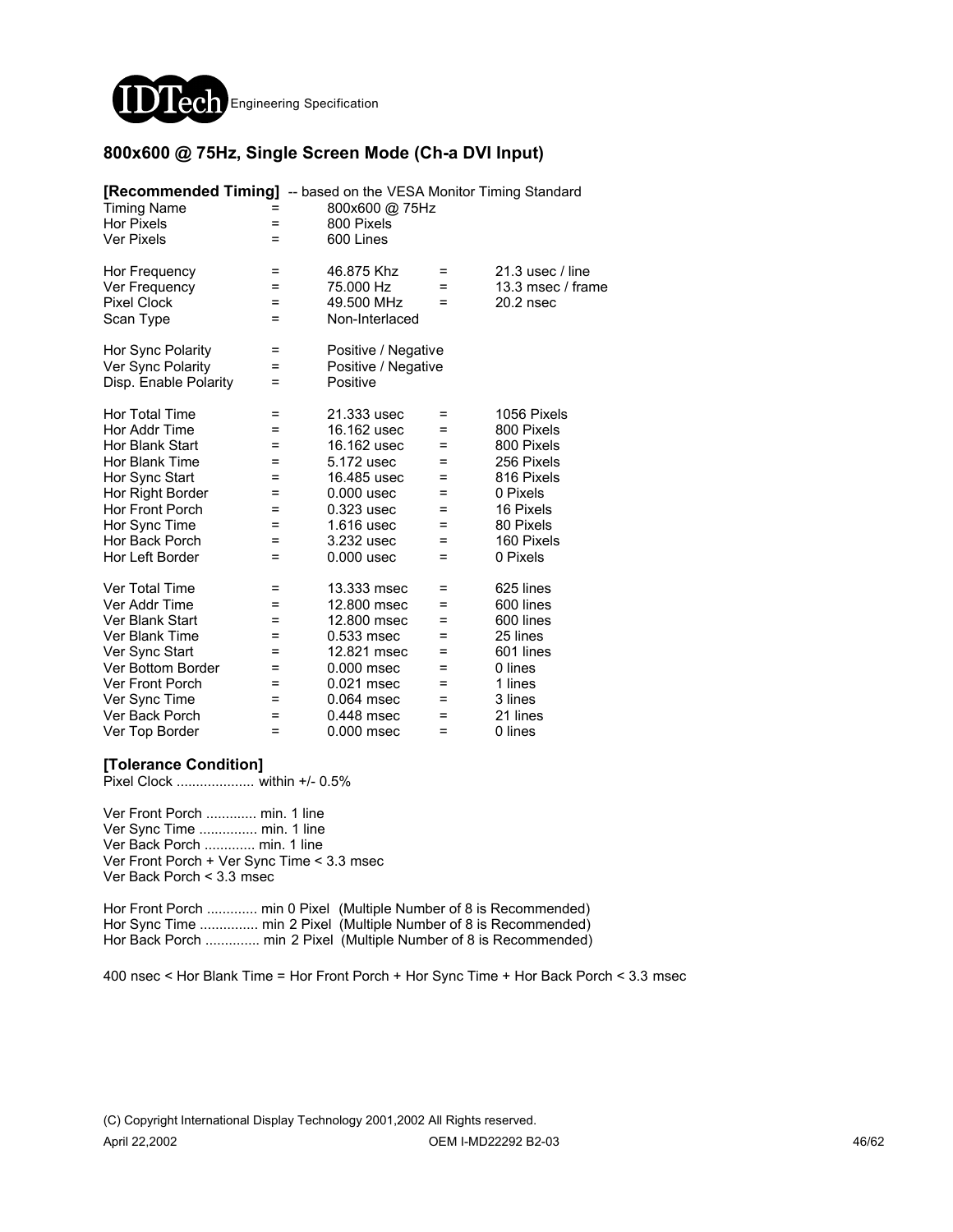

### **800x600 @ 85Hz, Single Screen Mode (Ch-a DVI Input)**

| <b>[Recommended Timing]</b> -- based on the VESA Monitor Timing Standard<br><b>Timing Name</b><br><b>Hor Pixels</b><br><b>Ver Pixels</b>                                                   | =<br>=<br>=                                           | 800x600 @ 85Hz<br>800 Pixels<br>600 Lines                                                                                                        |                                                                 |                                                                                                                                     |
|--------------------------------------------------------------------------------------------------------------------------------------------------------------------------------------------|-------------------------------------------------------|--------------------------------------------------------------------------------------------------------------------------------------------------|-----------------------------------------------------------------|-------------------------------------------------------------------------------------------------------------------------------------|
| Hor Frequency<br>Ver Frequency<br><b>Pixel Clock</b><br>Scan Type                                                                                                                          | =<br>=<br>=<br>=                                      | 53.674 Khz<br>85.061 Hz<br>56.250 MHz<br>Non-Interlaced                                                                                          | $\equiv$<br>$=$<br>$=$                                          | 18.6 usec $/$ line<br>11.8 msec / frame<br>17.8 nsec                                                                                |
| Hor Sync Polarity<br>Ver Sync Polarity<br>Disp. Enable Polarity                                                                                                                            | Ξ<br>Ξ<br>=                                           | Positive / Negative<br>Positive / Negative<br>Positive                                                                                           |                                                                 |                                                                                                                                     |
| Hor Total Time<br>Hor Addr Time<br>Hor Blank Start<br>Hor Blank Time<br>Hor Sync Start<br>Hor Right Border<br><b>Hor Front Porch</b><br>Hor Sync Time<br>Hor Back Porch<br>Hor Left Border | $\equiv$<br>=<br>=<br>=<br>=<br>=<br>=<br>=<br>=<br>= | 18.631 usec<br>14.222 usec<br>14.222 usec<br>4.409 usec<br>14.791 usec<br>$0.000$ usec<br>0.569 usec<br>1.138 usec<br>2.702 usec<br>$0.000$ usec | $\equiv$<br>=<br>$=$<br>=<br>$=$<br>$=$<br>Ξ<br>=<br>$=$<br>$=$ | 1048 Pixels<br>800 Pixels<br>800 Pixels<br>248 Pixels<br>832 Pixels<br>0 Pixels<br>32 Pixels<br>64 Pixels<br>152 Pixels<br>0 Pixels |
| Ver Total Time<br>Ver Addr Time<br>Ver Blank Start<br>Ver Blank Time<br>Ver Sync Start<br>Ver Bottom Border<br>Ver Front Porch<br>Ver Sync Time<br>Ver Back Porch<br>Ver Top Border        | =<br>=<br>=<br>=<br>=<br>=<br>=<br>=<br>=<br>=        | 11.756 msec<br>11.179 msec<br>11.179 msec<br>0.578 msec<br>11.197 msec<br>$0.000$ msec<br>$0.019$ msec<br>0.056 msec<br>0.503 msec<br>0.000 msec | =<br>$=$<br>=<br>$=$<br>$=$<br>$=$<br>=<br>$=$<br>$=$<br>$=$    | 631 lines<br>600 lines<br>600 lines<br>31 lines<br>601 lines<br>0 lines<br>1 lines<br>3 lines<br>27 lines<br>0 lines                |

#### **[Tolerance Condition]**

Pixel Clock .................... within +/- 0.5%

Ver Front Porch ............. min. 1 line Ver Sync Time ............... min. 1 line Ver Back Porch ............. min. 1 line Ver Front Porch + Ver Sync Time < 3.3 msec Ver Back Porch < 3.3 msec

Hor Front Porch ............. min 0 Pixel (Multiple Number of 8 is Recommended) Hor Sync Time ............... min 2 Pixel (Multiple Number of 8 is Recommended) Hor Back Porch .............. min 2 Pixel (Multiple Number of 8 is Recommended)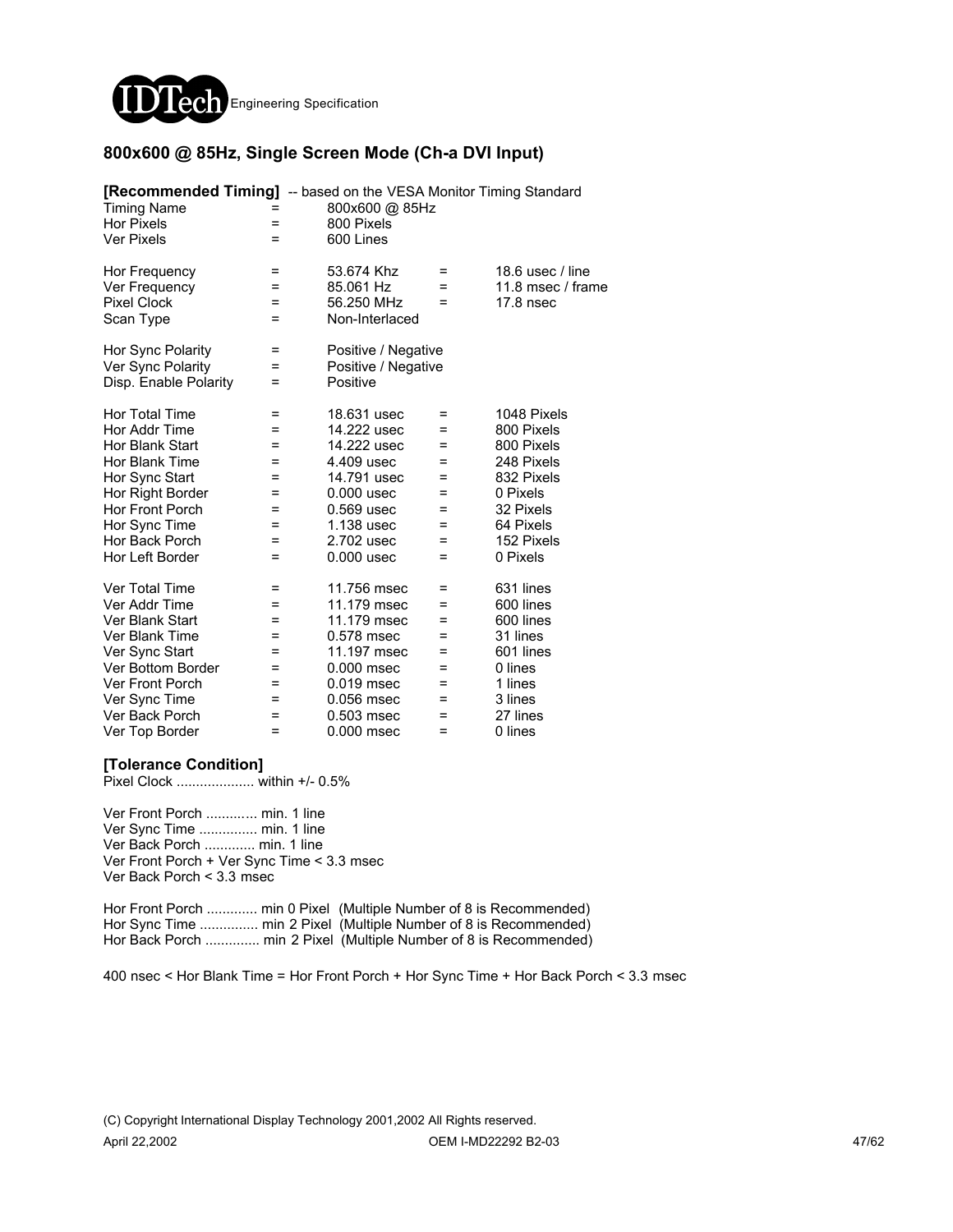

#### **1024 x 768 @ 60Hz, Single Screen Mode (Ch-a DVI Input)**

| <b>[Recommended Timing]</b> -- based on the VESA Monitor Timing Standard<br><b>Timing Name</b><br><b>Hor Pixels</b><br><b>Ver Pixels</b> | =<br>$=$         | 1024x768 @ 60Hz<br>1024 Pixels<br>768 Lines             |                 |                                                    |
|------------------------------------------------------------------------------------------------------------------------------------------|------------------|---------------------------------------------------------|-----------------|----------------------------------------------------|
| Hor Frequency<br>Ver Frequency<br><b>Pixel Clock</b><br>Scan Type                                                                        | =<br>=<br>Ξ<br>= | 48.363 Khz<br>60.004 Hz<br>65.000 MHz<br>Non-Interlaced | =<br>$=$<br>$=$ | 20.7 usec / line<br>16.7 msec / frame<br>15.4 nsec |
| Hor Sync Polarity<br>Ver Sync Polarity<br>Disp. Enable Polarity                                                                          | =<br>Ξ<br>=      | Negative / Positive<br>Negative / Positive<br>Positive  |                 |                                                    |
| Hor Total Time                                                                                                                           | $=$              | 20.677 usec                                             | =               | 1344 Pixels                                        |
| Hor Addr Time                                                                                                                            | Ξ                | 15.754 usec                                             | =               | 1024 Pixels                                        |
| Hor Blank Start                                                                                                                          | =                | 15.754 usec                                             | =               | 1024 Pixels                                        |
| Hor Blank Time                                                                                                                           | =                | 4.923 usec                                              | $=$             | 320 Pixels                                         |
| Hor Sync Start                                                                                                                           | =                | 16.123 usec                                             | =               | 1048 Pixels                                        |
| Hor Right Border                                                                                                                         | =                | $0.000$ usec                                            | Ξ               | 0 Pixels                                           |
| <b>Hor Front Porch</b>                                                                                                                   | =                | 0.369 usec                                              | Ξ               | 24 Pixels                                          |
| Hor Sync Time                                                                                                                            | =                | 2.092 usec                                              | =               | 136 Pixels                                         |
| Hor Back Porch                                                                                                                           | =                | 2.462 usec                                              | Ξ               | 160 Pixels                                         |
| Hor Left Border                                                                                                                          | Ξ                | $0.000$ usec                                            | Ξ               | 0 Pixels                                           |
| <b>Ver Total Time</b>                                                                                                                    | $\equiv$         | 16,666 msec                                             | =               | 806 lines                                          |
| Ver Addr Time                                                                                                                            | =                | 15,880 msec                                             | Ξ               | 768 lines                                          |
| Ver Blank Start                                                                                                                          | Ξ                | 15,880 msec                                             | Ξ               | 768 lines                                          |
| Ver Blank Time                                                                                                                           | $=$              | 0.786 msec                                              | =               | 38 lines                                           |
| Ver Sync Start                                                                                                                           | =                | 15.942 msec                                             | =               | 771 lines                                          |
| Ver Bottom Border                                                                                                                        | =                | 0.000 msec                                              | =               | 0 lines                                            |
| Ver Front Porch                                                                                                                          | =                | 0.062 msec                                              | Ξ               | 3 lines                                            |
| Ver Sync Time                                                                                                                            | $=$              | 0.124 msec                                              | =               | 6 lines                                            |
| Ver Back Porch                                                                                                                           | =                | 0.600 msec                                              | Ξ               | 29 lines                                           |
| Ver Top Border                                                                                                                           | =                | 0.000 msec                                              | =               | 0 lines                                            |

#### **[Tolerance Condition]**

Pixel Clock .................... within +/- 0.5%

Ver Front Porch ............. min. 1 line Ver Sync Time ............... min. 1 line Ver Back Porch ............. min. 1 line Ver Front Porch + Ver Sync Time < 3.3 msec Ver Back Porch < 3.3 msec

Hor Front Porch ............. min 0 Pixel (Multiple Number of 8 is Recommended) Hor Sync Time ............... min 2 Pixel (Multiple Number of 8 is Recommended) Hor Back Porch .............. min 2 Pixel (Multiple Number of 8 is Recommended)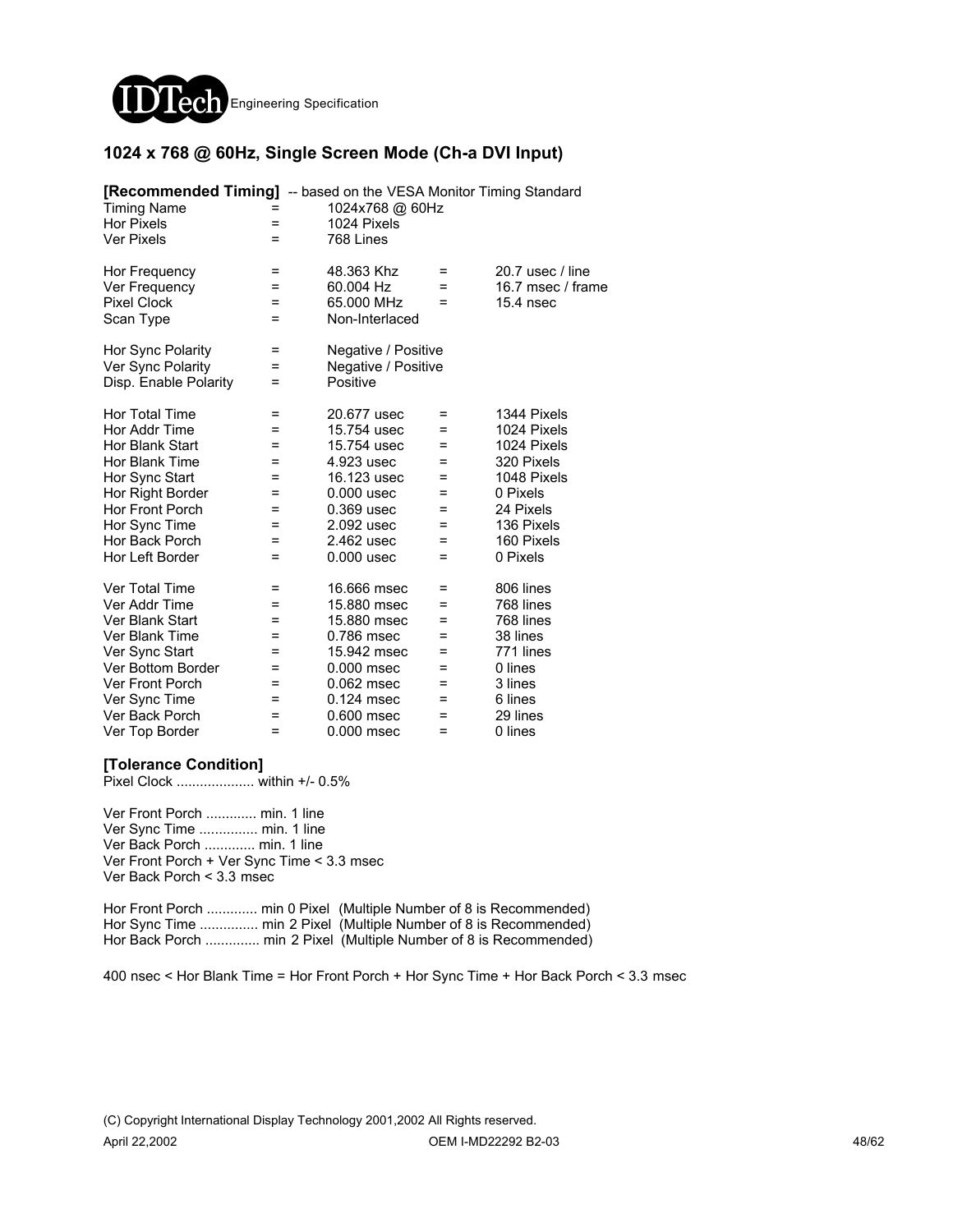

#### **1024x768 @ 70Hz, Single Screen Mode (Ch-a DVI Input)**

| <b>[Recommended Timing]</b> -- based on the VESA Monitor Timing Standard<br><b>Timing Name</b><br><b>Hor Pixels</b><br><b>Ver Pixels</b>                                                   | =<br>$=$                                                         | 1024x768 @ 70Hz<br>1024 Pixels<br>768 Lines                                                                                                      |                                                            |                                                                                                                                         |
|--------------------------------------------------------------------------------------------------------------------------------------------------------------------------------------------|------------------------------------------------------------------|--------------------------------------------------------------------------------------------------------------------------------------------------|------------------------------------------------------------|-----------------------------------------------------------------------------------------------------------------------------------------|
| Hor Frequency<br>Ver Frequency<br><b>Pixel Clock</b><br>Scan Type                                                                                                                          | =<br>=<br>Ξ<br>=                                                 | 56.476 Khz<br>70.069 Hz<br>75.000 MHz<br>Non-Interlaced                                                                                          | =<br>$=$<br>$=$                                            | 17.7 usec / line<br>14.3 msec / frame<br>13.3nsec                                                                                       |
| Hor Sync Polarity<br>Ver Sync Polarity<br>Disp. Enable Polarity                                                                                                                            | =<br>$=$<br>Ξ                                                    | Negative / Positive<br>Negative / Positive<br>Positive                                                                                           |                                                            |                                                                                                                                         |
| Hor Total Time<br>Hor Addr Time<br>Hor Blank Start<br>Hor Blank Time<br>Hor Sync Start<br>Hor Right Border<br><b>Hor Front Porch</b><br>Hor Sync Time<br>Hor Back Porch<br>Hor Left Border | $=$<br>=<br>Ξ<br>Ξ<br>$=$<br>$=$<br>$=$<br>=<br>Ξ<br>$=$         | 17.707 usec<br>13.653 usec<br>13.653 usec<br>4.053 usec<br>13.973 usec<br>$0.000$ usec<br>0.320 usec<br>1.813 usec<br>1.920 usec<br>$0.000$ usec | $=$<br>$=$<br>Ξ<br>=<br>=<br>$=$<br>$=$<br>=<br>$=$<br>$=$ | 1328 Pixels<br>1024 Pixels<br>1024 Pixels<br>304 Pixels<br>1048 Pixels<br>0 Pixels<br>24 Pixels<br>136 Pixels<br>144 Pixels<br>0 Pixels |
| Ver Total Time<br>Ver Addr Time<br>Ver Blank Start<br>Ver Blank Time<br>Ver Sync Start<br>Ver Bottom Border<br>Ver Front Porch<br>Ver Sync Time<br>Ver Back Porch<br>Ver Top Border        | $\equiv$<br>$\equiv$<br>$=$<br>$=$<br>=<br>Ξ<br>=<br>=<br>=<br>= | 14.272 msec<br>13.599 msec<br>13.599 msec<br>0.673 msec<br>13.652 msec<br>$0.000$ msec<br>$0.053$ msec<br>0.106 msec<br>0.513 msec<br>0.000 msec | Ξ<br>$=$<br>Ξ<br>$=$<br>=<br>=<br>=<br>$=$<br>$=$<br>=     | 806 lines<br>768 lines<br>768 lines<br>38 lines<br>771 lines<br>0 lines<br>3 lines<br>6 lines<br>29 lines<br>0 lines                    |

#### **[Tolerance Condition]**

Pixel Clock .................... within +/- 0.5%

Ver Front Porch ............. min. 1 line Ver Sync Time ............... min. 1 line Ver Back Porch ............. min. 1 line Ver Front Porch + Ver Sync Time < 3.3 msec Ver Back Porch < 3.3 msec

Hor Front Porch ............. min 0 Pixel (Multiple Number of 8 is Recommended) Hor Sync Time ................ min 2 Pixel (Multiple Number of 8 is Recommended) Hor Back Porch .............. min 2 Pixel (Multiple Number of 8 is Recommended)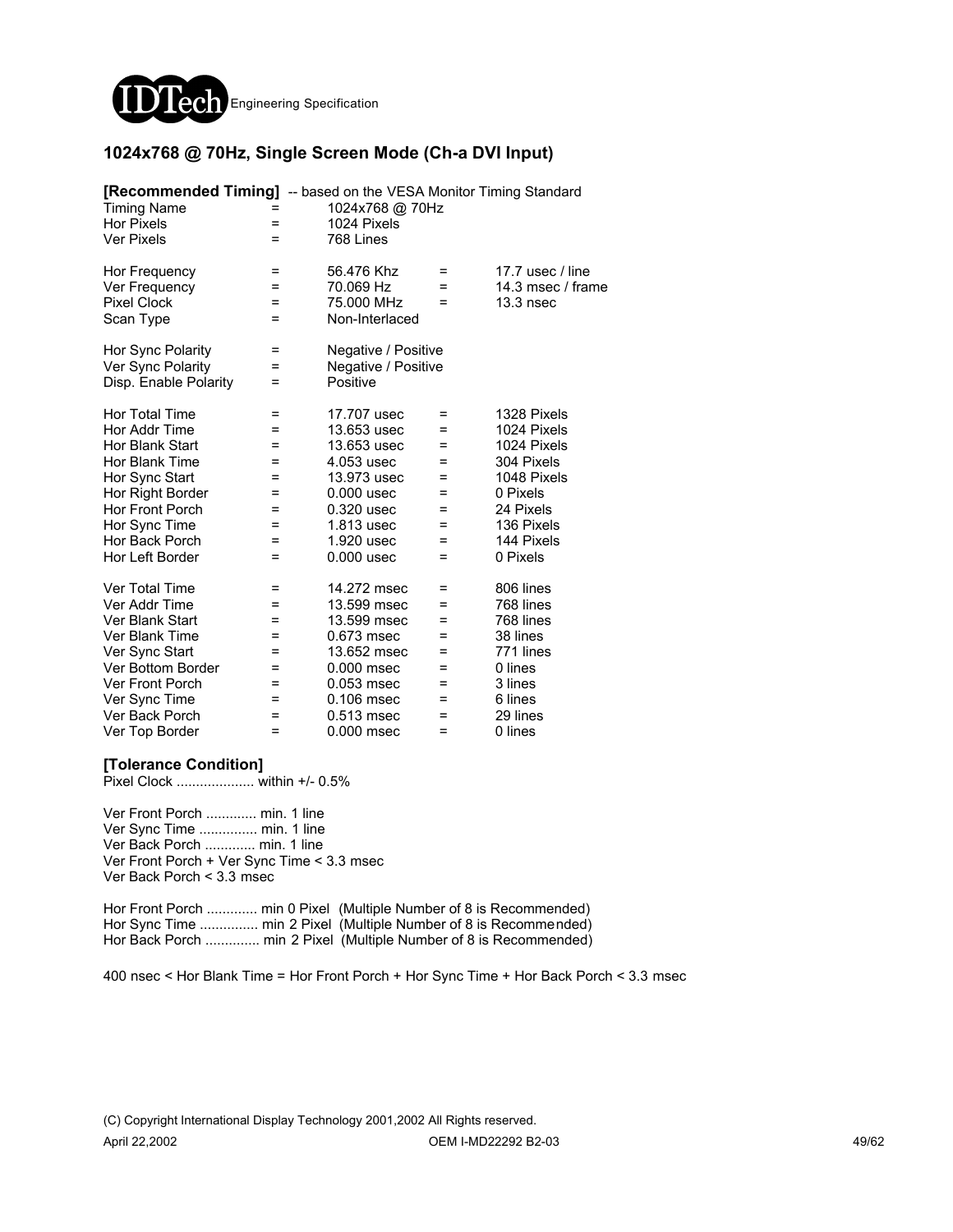

#### **1024x768 @ 75Hz, Single Screen Mode (Ch-a DVI Input)**

| <b>[Recommended Timing]</b> -- based on the VESA Monitor Timing Standard<br><b>Timing Name</b><br><b>Hor Pixels</b><br><b>Ver Pixels</b>                                                   | =<br>$=$<br>=                                  | 1024x768 @ 75Hz<br>1024 Pixels<br>768 Lines                                                                                                        |                                                                        |                                                                                                                                        |
|--------------------------------------------------------------------------------------------------------------------------------------------------------------------------------------------|------------------------------------------------|----------------------------------------------------------------------------------------------------------------------------------------------------|------------------------------------------------------------------------|----------------------------------------------------------------------------------------------------------------------------------------|
| Hor Frequency<br>Ver Frequency<br><b>Pixel Clock</b><br>Scan Type                                                                                                                          | Ξ<br>=<br>Ξ<br>=                               | 60.023 Khz<br>75.029 Hz<br>78.750 MHz<br>Non-Interlaced                                                                                            | Ξ<br>$=$<br>$=$                                                        | 16.7 usec / line<br>13.3 msec / frame<br>12.7 nsec                                                                                     |
| Hor Sync Polarity<br>Ver Sync Polarity<br>Disp. Enable Polarity                                                                                                                            | =<br>=<br>=                                    | Positive / Negative<br>Positive / Negative<br>Positive                                                                                             |                                                                        |                                                                                                                                        |
| Hor Total Time<br>Hor Addr Time<br>Hor Blank Start<br>Hor Blank Time<br>Hor Sync Start<br>Hor Right Border<br><b>Hor Front Porch</b><br>Hor Sync Time<br>Hor Back Porch<br>Hor Left Border | =<br>=<br>=<br>=<br>Ξ<br>=<br>=<br>=<br>Ξ<br>= | 16.660 usec<br>13.003 usec<br>13.003 usec<br>3.657 usec<br>13,206 usec<br>$0.000$ usec<br>$0.203$ usec<br>1.219 usec<br>2.235 usec<br>$0.000$ usec | $\equiv$<br>$=$<br>$=$<br>$=$<br>$=$<br>$=$<br>=<br>=<br>$\equiv$<br>Ξ | 1312 Pixels<br>1024 Pixels<br>1024 Pixels<br>288 Pixels<br>1040 Pixels<br>0 Pixels<br>16 Pixels<br>96 Pixels<br>176 Pixels<br>0 Pixels |
| Ver Total Time<br>Ver Addr Time<br>Ver Blank Start<br>Ver Blank Time<br>Ver Sync Start<br>Ver Bottom Border<br>Ver Front Porch<br>Ver Sync Time<br>Ver Back Porch<br>Ver Top Border        | =<br>Ξ<br>=<br>=<br>=<br>=<br>=<br>=<br>=<br>= | 13.328 msec<br>12.795 msec<br>12.795 msec<br>0.533 msec<br>12.812 msec<br>0.000 msec<br>0.017 msec<br>0.050 msec<br>0.466 msec<br>0.000 msec       | =<br>$=$<br>$=$<br>$=$<br>$=$<br>Ξ<br>=<br>$=$<br>$=$<br>$=$           | 800 lines<br>768 lines<br>768 lines<br>32 lines<br>769 lines<br>0 lines<br>1 lines<br>3 lines<br>28 lines<br>0 lines                   |

#### **[Tolerance Condition]**

Pixel Clock .................... within +/- 0.5%

Ver Front Porch ............. min. 1 line Ver Sync Time ............... min. 1 line Ver Back Porch ............. min. 1 line Ver Front Porch + Ver Sync Time < 3.3 msec Ver Back Porch < 3.3 msec

Hor Front Porch ............. min 0 Pixel (Multiple Number of 8 is Recommended) Hor Sync Time ............... min 2 Pixel (Multiple Number of 8 is Recommended) Hor Back Porch ............... min 2 Pixel (Multiple Number of 8 is Recommended)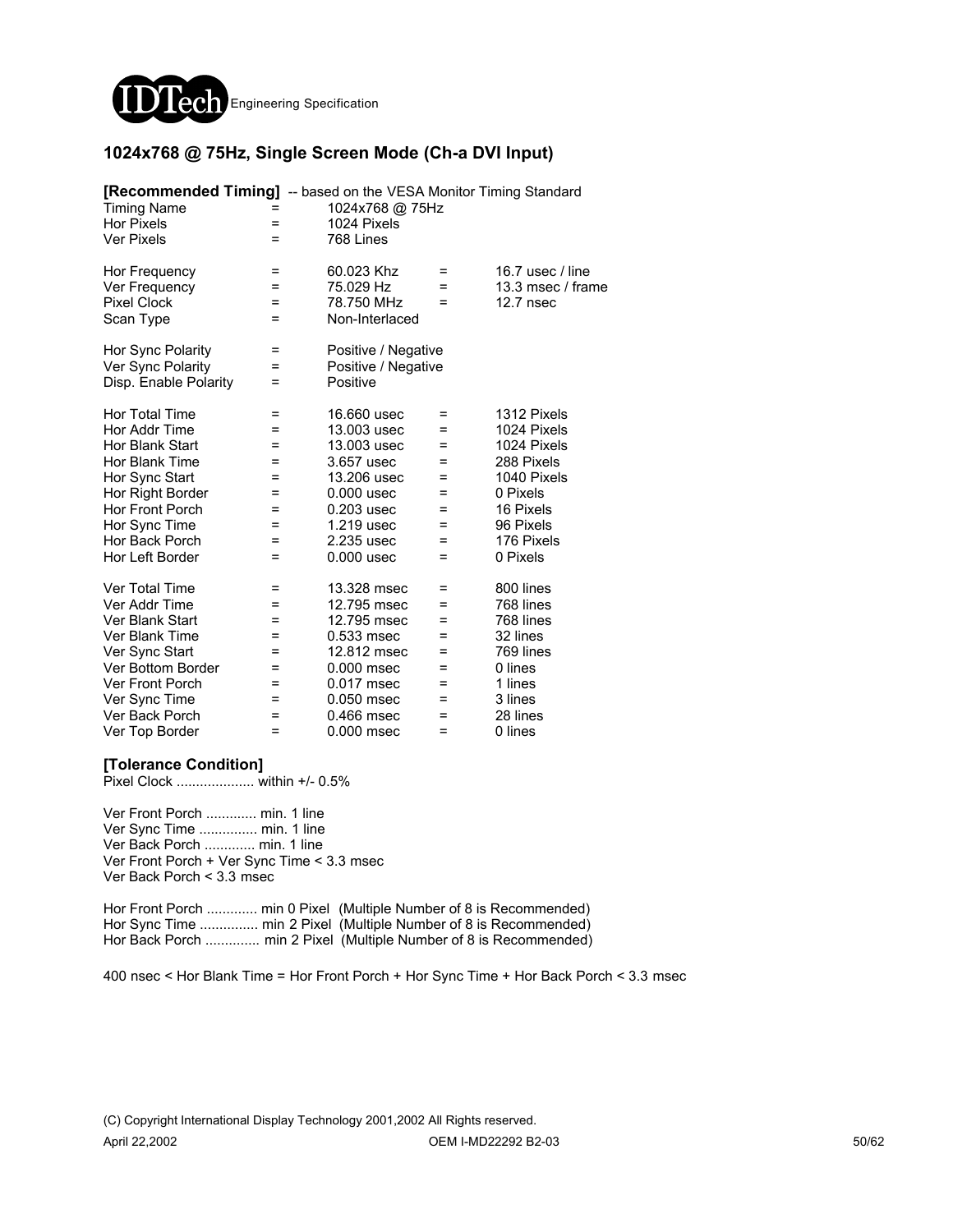

#### **1024x768 @ 85Hz, Single Screen Mode (Ch-a DVI Input)**

| [Recommended Timing] -- based on the VESA Monitor Timing Standard<br><b>Timing Name</b><br><b>Hor Pixels</b><br><b>Ver Pixels</b>                                                                 | =<br>=                                               | 1024x768 @ 85Hz<br>1024 Pixels<br>768 Lines                                                                                                        |                                                              |                                                                                                                                        |
|---------------------------------------------------------------------------------------------------------------------------------------------------------------------------------------------------|------------------------------------------------------|----------------------------------------------------------------------------------------------------------------------------------------------------|--------------------------------------------------------------|----------------------------------------------------------------------------------------------------------------------------------------|
| Hor Frequency<br>Ver Frequency<br><b>Pixel Clock</b><br>Scan Type                                                                                                                                 | $\equiv$<br>$=$<br>=<br>$=$                          | 68.677 Khz<br>84.997 Hz<br>94.500 MHz<br>Non-Interlaced                                                                                            | $=$<br>$=$<br>$=$                                            | 14.6 usec $/$ line<br>11.8 msec / frame<br>$10.6$ nsec                                                                                 |
| Hor Sync Polarity<br>Ver Sync Polarity<br>Disp. Enable Polarity                                                                                                                                   | $\equiv$<br>$=$<br>=                                 | Positive / Negative<br>Positive / Negative<br>Positive                                                                                             |                                                              |                                                                                                                                        |
| Hor Total Time<br>Hor Addr Time<br>Hor Blank Start<br>Hor Blank Time<br>Hor Sync Start<br>Hor Right Border<br>Hor Front Porch<br>Hor Sync Time<br>Hor Back Porch<br>Hor Left Border               | =<br>=<br>=<br>=<br>$=$<br>=<br>=<br>$=$<br>=<br>$=$ | 14.561 usec<br>10.836 usec<br>10.836 usec<br>3.725 usec<br>11.344 usec<br>$0.000$ usec<br>$0.508$ usec<br>1.016 usec<br>2.201 usec<br>$0.000$ usec | $=$<br>$=$<br>$=$<br>=<br>$=$<br>=<br>=<br>$=$<br>$=$<br>$=$ | 1376 Pixels<br>1024 Pixels<br>1024 Pixels<br>352 Pixels<br>1072 Pixels<br>0 Pixels<br>48 Pixels<br>96 Pixels<br>208 Pixels<br>0 Pixels |
| <b>Ver Total Time</b><br>Ver Addr Time<br>Ver Blank Start<br>Ver Blank Time<br>Ver Sync Start<br>Ver Bottom Border<br><b>Ver Front Porch</b><br>Ver Sync Time<br>Ver Back Porch<br>Ver Top Border | $=$<br>=<br>=<br>$=$<br>=<br>=<br>$=$<br>=<br>=<br>= | 11.765 msec<br>11.183 msec<br>11.183 msec<br>0.582 msec<br>11.197 msec<br>0.000 msec<br>0.015 msec<br>$0.044$ msec<br>0.524 msec<br>0.000 msec     | =<br>$=$<br>=<br>=<br>$=$<br>=<br>$=$<br>Ξ<br>=<br>$=$       | 808 lines<br>768 lines<br>768 lines<br>40 lines<br>769 lines<br>0 lines<br>1 lines<br>3 lines<br>36 lines<br>0 lines                   |

#### **[Tolerance Condition]**

Pixel Clock .................... within +/- 0.5%

Ver Front Porch ............. min. 1 line Ver Sync Time ............... min. 1 line Ver Back Porch ............. min. 1 line Ver Front Porch + Ver Sync Time < 3.3 msec Ver Back Porch < 3.3 msec

Hor Front Porch ............. min 0 Pixel (Multiple Number of 8 is Recommended) Hor Sync Time ............... min 2 Pixel (Multiple Number of 8 is Recommended) Hor Back Porch ............... min 2 Pixel (Multiple Number of 8 is Recommended)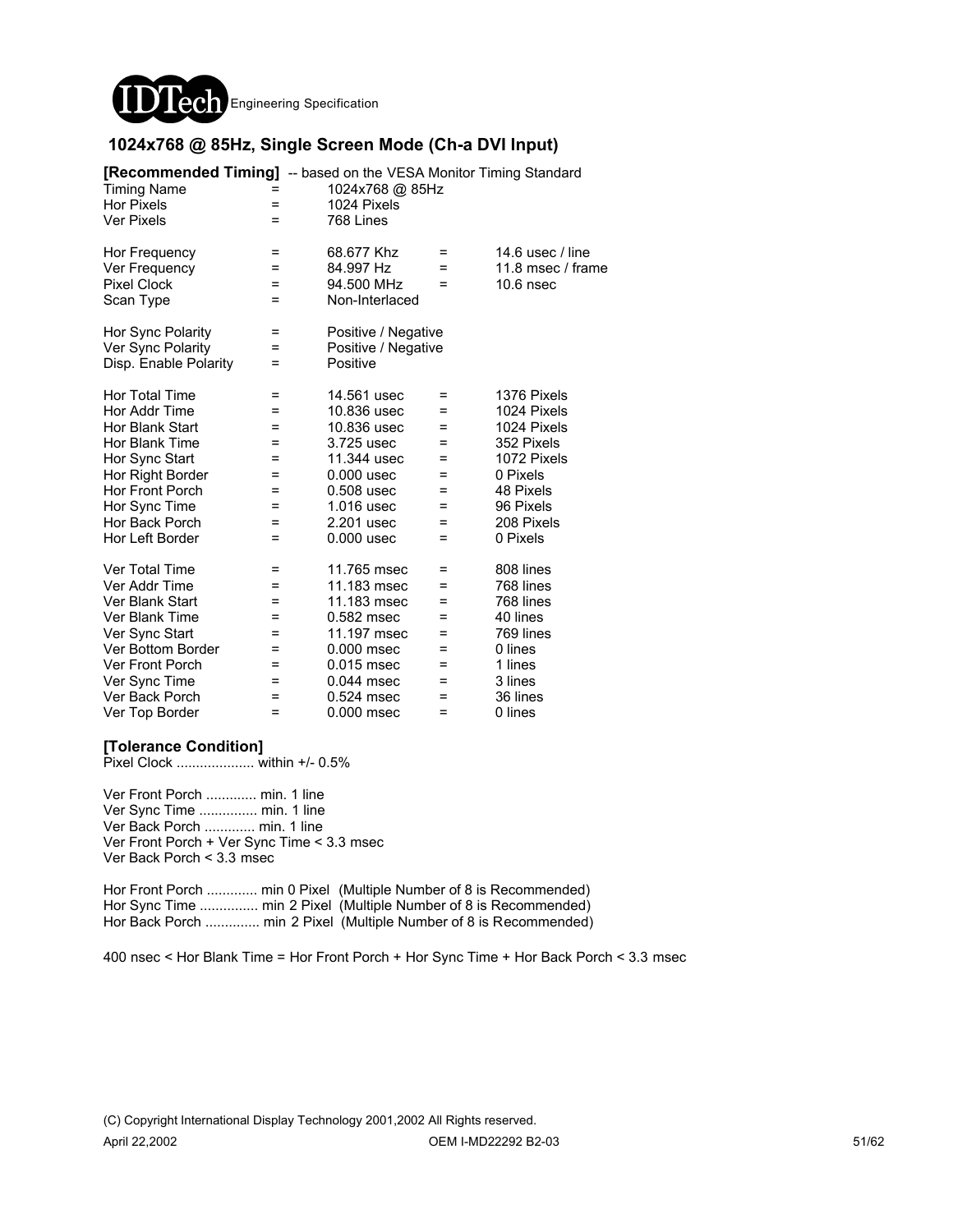

#### **1280x1024 @ 60Hz, Single Screen Mode (Ch-a DVI Input)**

| [Recommended Timing] -- based on the VESA Monitor Timing Standard<br><b>Timing Name</b><br><b>Hor Pixels</b><br><b>Ver Pixels</b> | =<br>$=$<br>$=$ | 1280x1024 @ 60Hz<br>1280 Pixels<br>1024 Lines |     |                   |
|-----------------------------------------------------------------------------------------------------------------------------------|-----------------|-----------------------------------------------|-----|-------------------|
| Hor Frequency                                                                                                                     | =               | 63.981 Khz                                    | $=$ | 15.6 usec / line  |
| Ver Frequency                                                                                                                     | =               | 60.020 Hz                                     | $=$ | 16.7 msec / frame |
| <b>Pixel Clock</b>                                                                                                                | $=$             | 108.000 MHz                                   | $=$ | 9.3 nsec          |
| Scan Type                                                                                                                         | $=$             | Non-Interlaced                                |     |                   |
| Hor Sync Polarity                                                                                                                 | =               | Positive / Negative                           |     |                   |
| Ver Sync Polarity                                                                                                                 | Ξ               | Positive / Negative                           |     |                   |
| Disp. Enable Polarity                                                                                                             | =               | Positive                                      |     |                   |
| <b>Hor Total Time</b>                                                                                                             | Ξ               | 15.630 usec                                   | Ξ   | 1688 Pixels       |
| Hor Addr Time                                                                                                                     | =               | 11.852 usec                                   | $=$ | 1280 Pixels       |
| Hor Blank Start                                                                                                                   | =               | 11.852 usec                                   | =   | 1280 Pixels       |
| Hor Blank Time                                                                                                                    | =               | 3.778 usec                                    | =   | 408 Pixels        |
| Hor Sync Start                                                                                                                    | Ξ               | 12.296 usec                                   | $=$ | 1328 Pixels       |
| Hor Right Border                                                                                                                  | =               | $0.000$ usec                                  | =   | 0 Pixels          |
| Hor Front Porch                                                                                                                   | =               | $0.444$ usec                                  | =   | 48 Pixels         |
| Hor Sync Time                                                                                                                     | =               | 1.037 usec                                    | =   | 112 Pixels        |
| Hor Back Porch                                                                                                                    | Ξ               | 2.296 usec                                    | Ξ   | 248 Pixels        |
| Hor Left Border                                                                                                                   | $=$             | $0.000$ usec                                  | Ξ   | 0 Pixels          |
| Ver Total Time                                                                                                                    | =               | 16.661 msec                                   | =   | <b>1066 lines</b> |
| Ver Addr Time                                                                                                                     | =               | 16.005 msec                                   | $=$ | 1024 lines        |
| Ver Blank Start                                                                                                                   | =               | 16.005 msec                                   | =   | <b>1024 lines</b> |
| Ver Blank Time                                                                                                                    | =               | 0.656 msec                                    | =   | 42 lines          |
| Ver Sync Start                                                                                                                    | =               | 16.020 msec                                   | =   | <b>1025 lines</b> |
| Ver Bottom Border                                                                                                                 | $=$             | 0.000 msec                                    | Ξ   | 0 lines           |
| Ver Front Porch                                                                                                                   | =               | $0.016$ msec                                  | =   | 1 lines           |
| Ver Sync Time                                                                                                                     | =               | 0.047 msec                                    | =   | 3 lines           |
| Ver Back Porch                                                                                                                    | =               | 0.594 msec                                    | $=$ | 38 lines          |
| Ver Top Border                                                                                                                    | =               | 0.000 msec                                    | =   | 0 lines           |

#### **[Tolerance Condition]**

Pixel Clock .................... within +/- 0.5%

Ver Front Porch ............. min. 1 line Ver Sync Time ............... min. 1 line Ver Back Porch ............. min. 1 line Ver Front Porch + Ver Sync Time < 3.3 msec Ver Back Porch < 3.3 msec

Hor Front Porch ............. min 0 Pixel (Multiple Number of 8 is Recommended) Hor Sync Time ............... min 2 Pixel (Multiple Number of 8 is Recommended) Hor Back Porch .............. min 2 Pixel (Multiple Number of 8 is Recommended)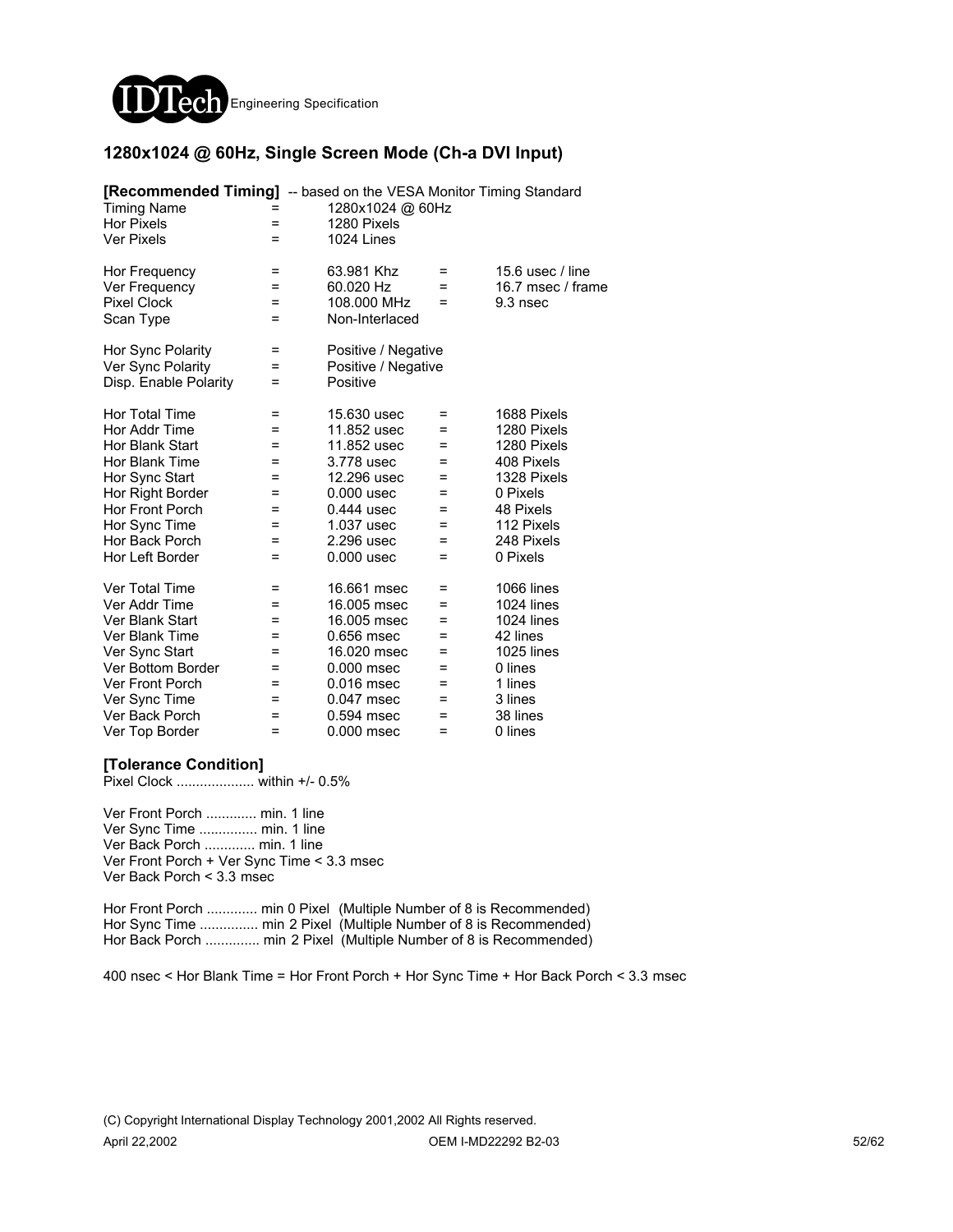

#### **1280x1024 @ 75Hz, Single Screen Mode (Ch-a DVI Input)**

| <b>[Recommended Timing]</b> -- based on the VESA Monitor Timing Standard<br><b>Timing Name</b><br><b>Hor Pixels</b><br><b>Ver Pixels</b> | =<br>$=$ | 1280x1024 @ 75Hz<br>1280 Pixels<br>1024 Lines |     |                   |
|------------------------------------------------------------------------------------------------------------------------------------------|----------|-----------------------------------------------|-----|-------------------|
| Hor Frequency                                                                                                                            | =        | 79.976 Khz                                    | =   | 12.5 usec / line  |
| Ver Frequency                                                                                                                            | =        | 75.025 Hz                                     | $=$ | 13.3 msec / frame |
| <b>Pixel Clock</b>                                                                                                                       | $=$      | 135,000 MHz                                   | $=$ | 7.4 nsec          |
| Scan Type                                                                                                                                | =        | Non-Interlaced                                |     |                   |
| Hor Sync Polarity                                                                                                                        | $=$      | Positive / Negative                           |     |                   |
| Ver Sync Polarity                                                                                                                        | Ξ        | Positive / Negative                           |     |                   |
| Disp. Enable Polarity                                                                                                                    | =        | Positive                                      |     |                   |
| <b>Hor Total Time</b>                                                                                                                    | =        | 12.504 usec                                   | =   | 1688 Pixels       |
| Hor Addr Time                                                                                                                            | =        | 9.481 usec                                    | =   | 1280 Pixels       |
| Hor Blank Start                                                                                                                          | =        | 9.481 usec                                    | =   | 1280 Pixels       |
| Hor Blank Time                                                                                                                           | $=$      | 3.022 usec                                    | =   | 408 Pixels        |
| Hor Sync Start                                                                                                                           | =        | 9.600 usec                                    | =   | 1296 Pixels       |
| Hor Right Border                                                                                                                         | $=$      | $0.000$ usec                                  | $=$ | 0 Pixels          |
| <b>Hor Front Porch</b>                                                                                                                   | =        | 0.119 usec                                    | =   | 16 Pixels         |
| Hor Sync Time                                                                                                                            | =        | 1.067 usec                                    | =   | 144 Pixels        |
| Hor Back Porch                                                                                                                           | =        | 1.837 usec                                    | =   | 248 Pixels        |
| Hor Left Border                                                                                                                          | $=$      | $0.000$ usec                                  | $=$ | 0 Pixels          |
| <b>Ver Total Time</b>                                                                                                                    | =        | 13.329 msec                                   | =   | <b>1066 lines</b> |
| Ver Addr Time                                                                                                                            | =        | 12.804 msec                                   | $=$ | 1024 lines        |
| Ver Blank Start                                                                                                                          | Ξ        | 12.804 msec                                   | $=$ | 1024 lines        |
| Ver Blank Time                                                                                                                           | =        | 0.525 msec                                    | =   | 42 lines          |
| Ver Sync Start                                                                                                                           | =        | 12.816 msec                                   | =   | <b>1025 lines</b> |
| Ver Bottom Border                                                                                                                        | =        | 0.000 msec                                    | =   | 0 lines           |
| Ver Front Porch                                                                                                                          | =        | 0.013 msec                                    | =   | 1 lines           |
| Ver Sync Time                                                                                                                            | =        | 0.038 msec                                    | =   | 3 lines           |
| Ver Back Porch                                                                                                                           | =        | 0.475 msec                                    | $=$ | 38 lines          |
| Ver Top Border                                                                                                                           | =        | 0.000 msec                                    | =   | 0 lines           |

#### **[Tolerance Condition]**

Pixel Clock .................... within +/- 0.5%

Ver Front Porch ............. min. 1 line Ver Sync Time ............... min. 1 line Ver Back Porch ............. min. 1 line Ver Front Porch + Ver Sync Time < 3.3 msec Ver Back Porch < 3.3 msec

Hor Front Porch ............. min 0 Pixel (Multiple Number of 8 is Recommended) Hor Sync Time ............... min 2 Pixel (Multiple Number of 8 is Recommended) Hor Back Porch .............. min 2 Pixel (Multiple Number of 8 is Recommended)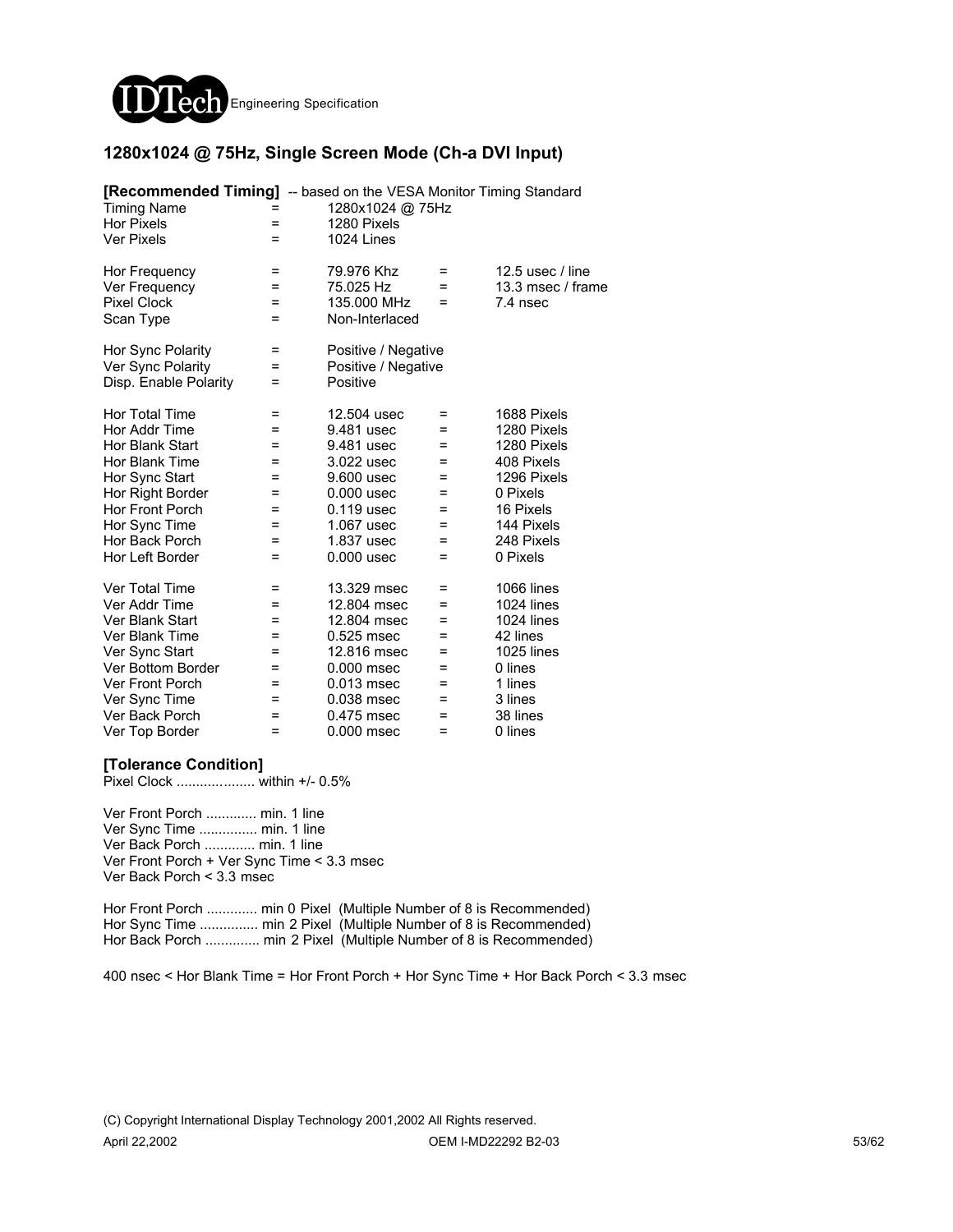

#### **1600x1200 @ 60Hz, Single Screen Mode (Ch-a DVI Input)**

| <b>[Recommended Timing]</b> -- based on the VESA Monitor Timing Standard<br><b>Timing Name</b><br><b>Hor Pixels</b><br><b>Ver Pixels</b> | =<br>Ξ | 1600x1200 @ 60Hz<br>1600 Pixels<br>1200 Lines |     |                   |
|------------------------------------------------------------------------------------------------------------------------------------------|--------|-----------------------------------------------|-----|-------------------|
| Hor Frequency                                                                                                                            | =      | 75,000 Khz                                    | =   | 13.3 usec / line  |
| Ver Frequency                                                                                                                            | =      | 60.000 Hz                                     | =   | 16.7 msec / frame |
| <b>Pixel Clock</b>                                                                                                                       | =      | 162,000 MHz                                   | $=$ | 6.2 nsec          |
| Scan Type                                                                                                                                | =      | Non-Interlaced                                |     |                   |
| Hor Sync Polarity                                                                                                                        | $=$    | Positive / Negative                           |     |                   |
| Ver Sync Polarity                                                                                                                        | Ξ      | Positive / Negative                           |     |                   |
| Disp. Enable Polarity                                                                                                                    | =      | Positive                                      |     |                   |
| <b>Hor Total Time</b>                                                                                                                    | =      | 13.333 usec                                   | =   | 2160 Pixels       |
| Hor Addr Time                                                                                                                            | =      | 9.877 usec                                    | =   | 1600 Pixels       |
| Hor Blank Start                                                                                                                          | =      | 9.877 usec                                    | =   | 1600 Pixels       |
| Hor Blank Time                                                                                                                           | =      | 3.457 usec                                    | =   | 560 Pixels        |
| Hor Sync Start                                                                                                                           | =      | 10.272 usec                                   | =   | 1664 Pixels       |
| Hor Right Border                                                                                                                         | =      | $0.000$ usec                                  | =   | 0 Pixels          |
| <b>Hor Front Porch</b>                                                                                                                   | =      | 0.395 usec                                    | =   | 64 Pixels         |
| Hor Sync Time                                                                                                                            | =      | 1.185 usec                                    | =   | 192 Pixels        |
| Hor Back Porch                                                                                                                           | =      | 1.877 usec                                    | =   | 304 Pixels        |
| Hor Left Border                                                                                                                          | Ξ      | $0.000$ usec                                  | Ξ   | 0 Pixels          |
| <b>Ver Total Time</b>                                                                                                                    | =      | 16.667 msec                                   | =   | <b>1250 lines</b> |
| Ver Addr Time                                                                                                                            | =      | 16,000 msec                                   | $=$ | 1200 lines        |
| Ver Blank Start                                                                                                                          | $=$    | 16,000 msec                                   | $=$ | 1200 lines        |
| Ver Blank Time                                                                                                                           | =      | 0.667 msec                                    | =   | 50 lines          |
| Ver Sync Start                                                                                                                           | =      | 16.013 msec                                   | =   | <b>1201 lines</b> |
| Ver Bottom Border                                                                                                                        | =      | $0.000$ msec                                  | =   | 0 lines           |
| Ver Front Porch                                                                                                                          | =      | 0.013 msec                                    | =   | 1 lines           |
| Ver Sync Time                                                                                                                            | =      | 0.040 msec                                    | =   | 3 lines           |
| Ver Back Porch                                                                                                                           | =      | 0.613 msec                                    | =   | 46 lines          |
| Ver Top Border                                                                                                                           | =      | $0.000$ msec                                  | =   | 0 lines           |

#### **[Tolerance Condition]**

Pixel Clock .................... within +/- 0.5%

Ver Front Porch ............. min. 1 line Ver Sync Time ............... min. 1 line Ver Back Porch ............. min. 1 line Ver Front Porch + Ver Sync Time < 3.3 msec Ver Back Porch < 3.3 msec

Hor Front Porch ............. min 0 Pixel (Multiple Number of 8 is Recommended) Hor Sync Time ................ min 2 Pixel (Multiple Number of 8 is Recommended) Hor Back Porch .............. min 2 Pixel (Multiple Number of 8 is Recommended)

1.45 usec \*1 < Hor Blank Time = Hor Front Porch + Hor Sync Time + Hor Back Porch < 3.3 msec

\*1 : Minimum Hor Blank Time is calculated based on the following formula 400 ns + ((( [Pixel Clock] MHz - 160 MHz) / 80 MHz ) x 3 ) x [H Addr Time]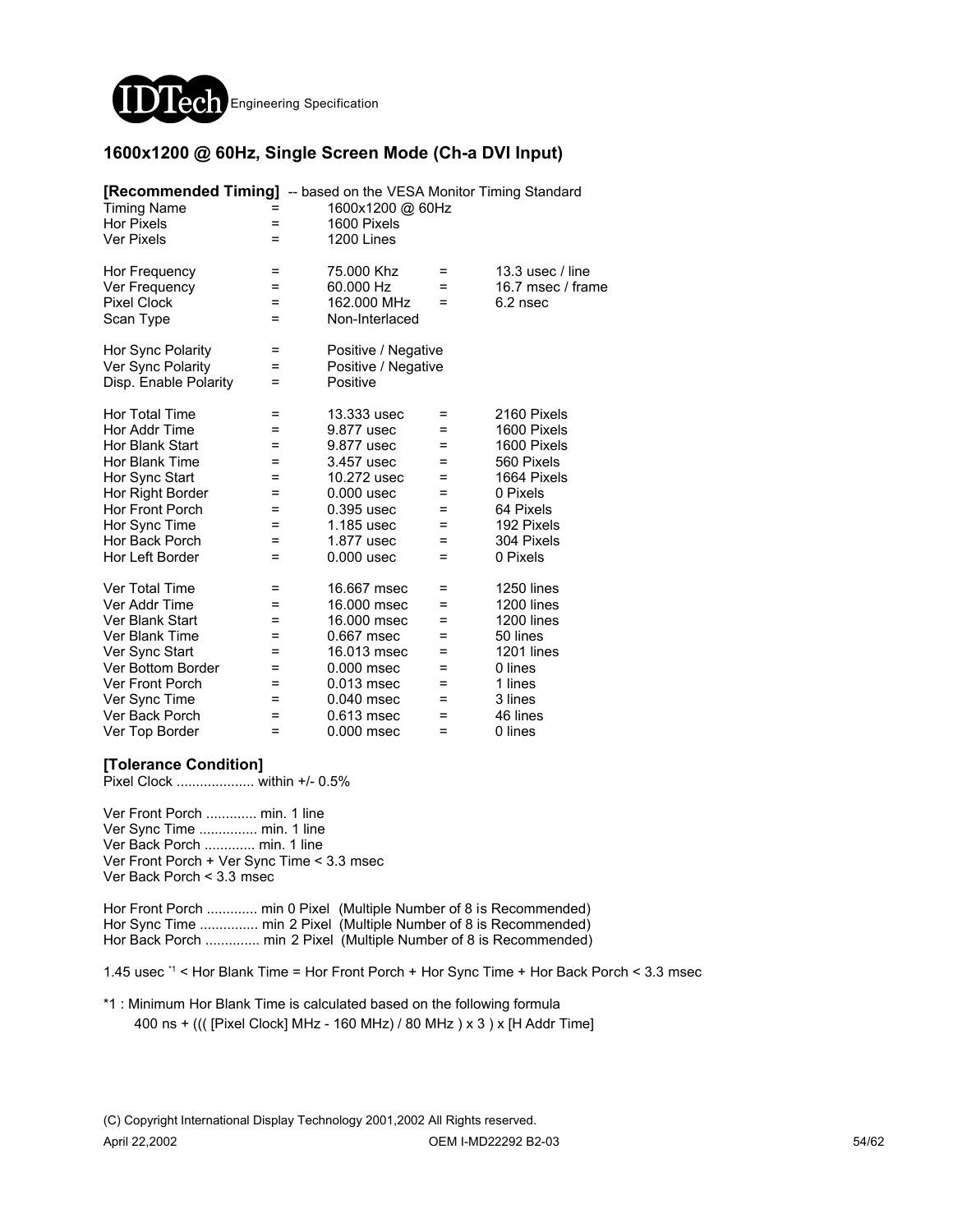

### **960x1200 (Matrox DOS/VGA) @ 56Hz, Single Screen Mode (Ch-a DVI Input)**

| [Recommended Timing & Tolerance Condition] |                   |                                  |          |                                                      |
|--------------------------------------------|-------------------|----------------------------------|----------|------------------------------------------------------|
| <b>Timing Name</b>                         | =                 | 960x1200 (Matrox DOS/VGA) @ 56Hz |          |                                                      |
| <b>Hor Pixels</b>                          | =                 | 960                              |          |                                                      |
| <b>Ver Pixels</b>                          | $=$               | 1200                             |          |                                                      |
| Hor Frequency                              | =                 | 67.218 Khz                       | $=$      | 14.88 usec                                           |
| Ver Frequency                              | $\equiv$          | 55.74 Hz                         | $\equiv$ | 17.94 msec                                           |
| <b>Pixel Clock</b>                         | $=$               | 70.98 MHz                        | $=$      | 14.088 nsec<br>(min. 60 MHz / Max. 100 MHz)          |
| Scan Type                                  | $=$               | Non-Interlaced                   |          |                                                      |
| Hor Sync Polarity                          | =                 | Positive / Negative              |          |                                                      |
| Ver Sync Polarity                          | $=$               | Positive / Negative              |          |                                                      |
| Disp. Enable Polarity                      | $=$               | Positive                         |          |                                                      |
| Hor Total Time                             | =                 | 14.877 usec                      | $=$      | 1056 Pixels<br>(min. 1036 pixels / Max. 1540 pixels) |
| Hor Addr Time                              | Ξ                 | 13.525 usec                      | $=$      | 960 Pixels                                           |
|                                            |                   |                                  |          | (only this pixel value is allowed)                   |
| Hor Blank Start                            | $\equiv$          | 13.525 usec                      | $=$      | 960 Pixels<br>(only this pixel value is allowed)     |
| Hor Blank Time                             | $=$               | 1.352 usec                       | $=$      | 96 Pixels                                            |
|                                            |                   |                                  |          | (min. 76 pixels / Max. 580 pixels)                   |
| Hor Sync Start                             | =                 | 1.364 usec                       | $=$      | 968 Pixels (min. 960 Pixels)                         |
| Hor Right Border                           | $=$               | $0.000$ usec                     | $=$      | 0 Pixels                                             |
|                                            |                   |                                  |          | (only this pixel value is allowed)                   |
| Hor Front Porch                            | $=$               | 0.113 usec                       | $=$      | 8 Pixels (min. 0 Pixel)                              |
| Hor Sync Time                              | $=$               | 0.451 usec                       | $=$      | 32 Pixels (min. 1 Pixel)                             |
| Hor Back Porch                             | $\qquad \qquad =$ | 0.789 usec                       | $\equiv$ | 56 Pixels (min. 1 Pixel)                             |
| Hor Left Border                            | $=$               | $0.000$ usec                     | $=$      | 0 Pixels                                             |
|                                            |                   |                                  |          | (only this pixel value is allowed)                   |
| Ver Total Time                             | $=$               | 17.94 msec                       | $=$      | 1206 lines                                           |
|                                            |                   |                                  |          | (min. 1205 lines / Max. 1238 lines)                  |
| Ver Addr Time                              | =                 | 17.85 msec                       | Ξ        | 1200 lines                                           |
|                                            |                   |                                  |          | (only this line value is allowed)                    |
| Ver Blank Start                            | $=$               | 17.85 msec                       | $=$      | 1200 lines                                           |
|                                            |                   |                                  |          | (only this line value is allowed)                    |
| Ver Blank Time                             | $=$               | 0.089 msec                       | $=$      | 6 lines                                              |
|                                            |                   |                                  |          | (min. 5 lines/Max. 38 lines)                         |
| Ver Sync Start                             | Ξ                 | 17.85 msec                       | $=$      | 1200 lines (min. 1200 lines)                         |
| Ver Bottom Border                          | $=$               | $0.000$ msec                     | $=$      | 0 line                                               |
|                                            |                   |                                  |          | (only this line value is allowed)                    |
| Ver Front Porch                            | =                 | 0.000 msec                       | $=$      | 0 line (min. 0 line)                                 |
| Ver Sync Time                              | =                 | 0.030 msec                       | $=$      | (min. 1 line)<br>2 lines                             |
| Ver Back Porch                             | $\qquad \qquad =$ | $0.60$ msec                      | $=$      | 4 lines<br>(min. 4 lines)                            |
| Ver Top Border                             | $=$               | 0.000 msec                       | Ξ        | 0 lines                                              |
| (only this line value is allowed)          |                   |                                  |          |                                                      |
|                                            |                   |                                  |          |                                                      |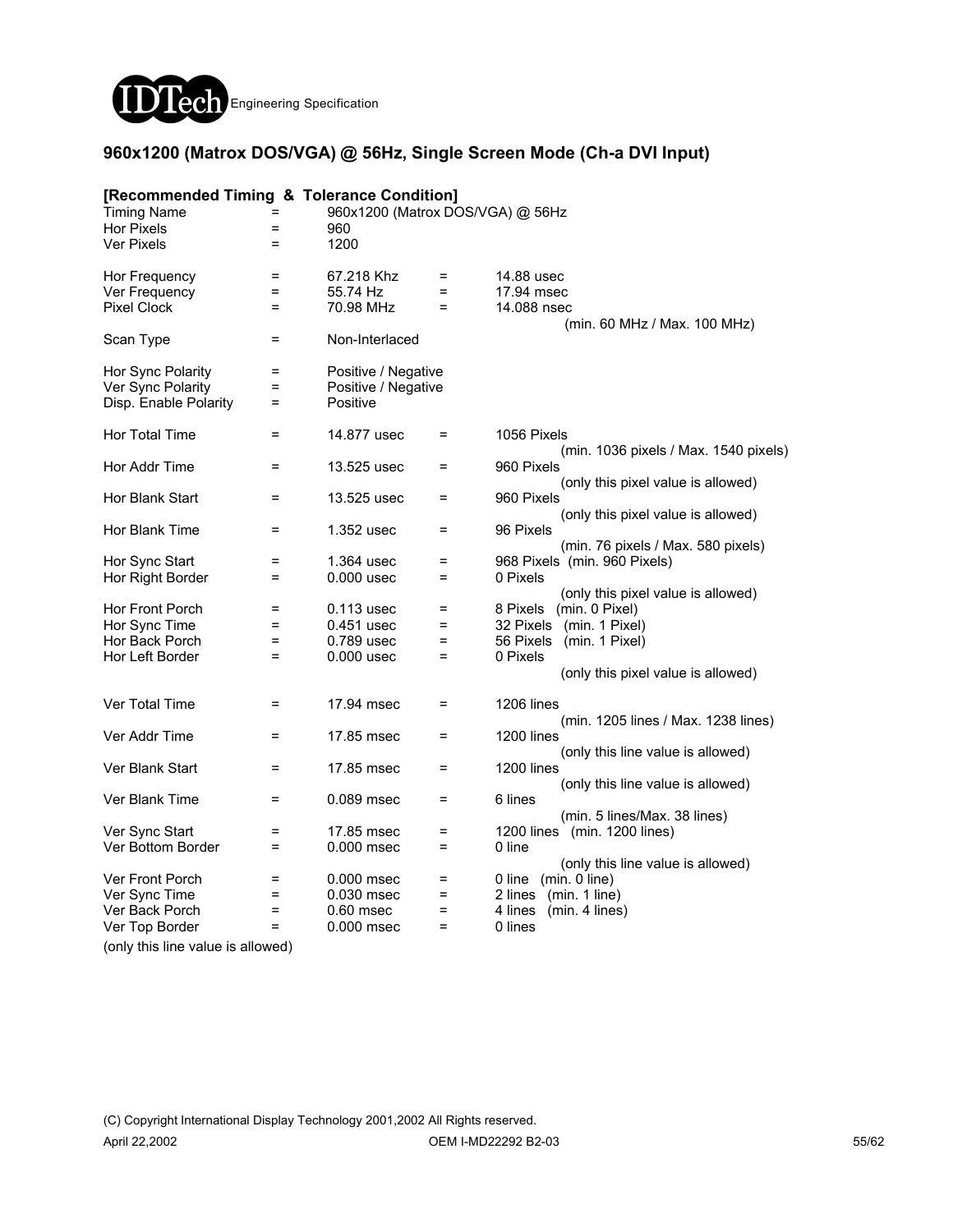

### **5.4 Input Powers**

### **5.4.1 Power Specifications**

DC input power specifications are as follows;

Single AC/DC adapter is required to supply DC power for the monitor. The DC output of each AC/DC adapter shall satisfy the following characteristics.

| <b>Power Requirements</b> |
|---------------------------|
|---------------------------|

| <b>SYMBOL</b> | <b>PARAMETER</b>                | Min  | <b>Typ</b> | <b>Max</b> | <b>UNITS</b> | <b>CONDITION</b> |
|---------------|---------------------------------|------|------------|------------|--------------|------------------|
| Vin           | +16V DC for monitor<br>assembly | 15.5 | 16         | 16.8       | V            |                  |
| lin           | <b>DCin Current</b>             |      |            | 10.5       | A            | $V$ in=16 $V$    |
| Pin           | <b>DCin Power</b>               |      |            | 160        | W            | $V$ in=16 $V$    |
| Vin rp        | Allowable Ripple<br>Voltage     |      |            | 100        | mVp-p        |                  |

**(Note)** AC/DC Adapter used for the monitor should be 160W AC Adapter(P/N : 07N2277).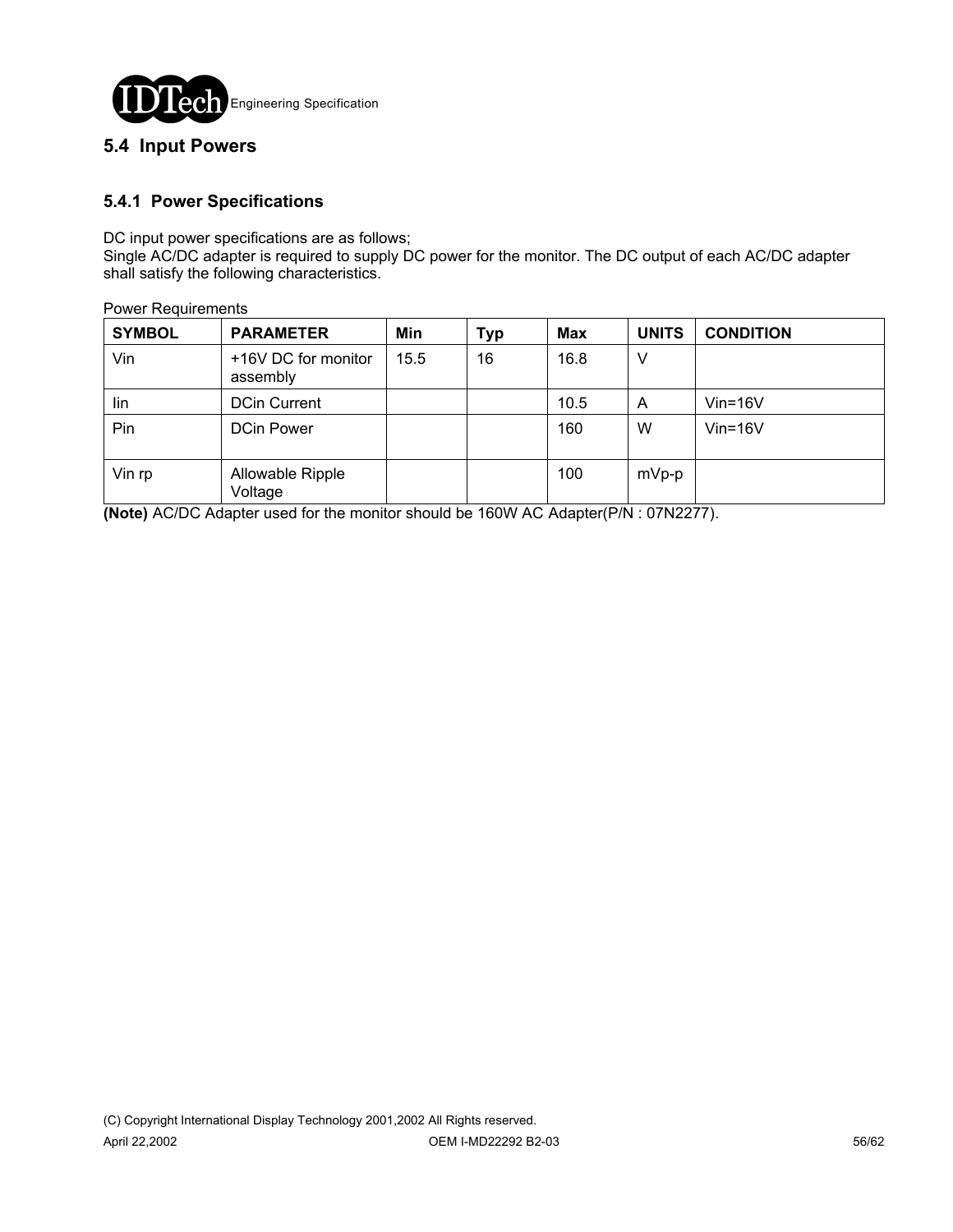

# **6.0 Front of Screen Performance**

### **6.1 General**

The monitor meet the specifications described in this section. The requirements are satisfied in any specified condition unless otherwise noted.

### **6.2 White Luminance**

- 1. All the measurements shall be made with the backlight on and after 60 minutes of the application of power and input signals.
- 2. All the pixels in the unselected state(white).
- 3. All the measurements shall be made in a dark room(at 25 +/- 3 deg.C) with a photometer that is perpendicular to the screen.

#### **6.2.1 White Luminance Specifications**

The white luminance of the display is specified as follows:

White Luminance

| Min | <b>Typ</b> | <b>Max</b> | unit              |
|-----|------------|------------|-------------------|
| 200 | 235        | -          | cd/m <sup>2</sup> |

Brightness Control Range

| Min         | Typ        | Max | unit |
|-------------|------------|-----|------|
| $ 20 - 100$ | $10 - 100$ | -   | %    |

Maximum White Luminance = 100%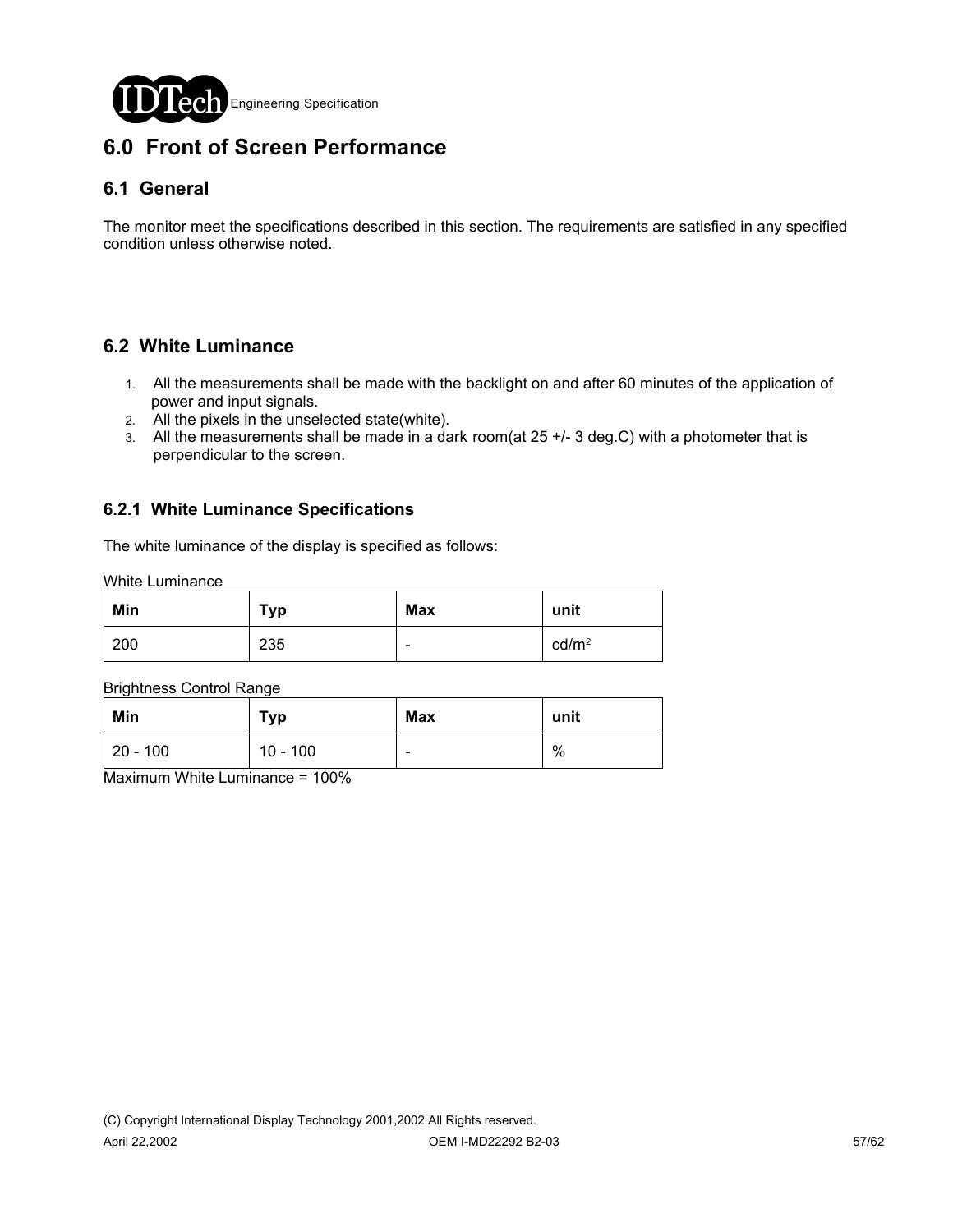

# **6.3.1 Chromaticity**

The color point of each color element which is defined as the C.I.E. 1931 x,y coordinate readings on each primary color through the center of the screen is given in the table shown below.

**Chromaticity** 

| Color       | х               | у               |
|-------------|-----------------|-----------------|
| Red         | $0.638 + 0.040$ | $0.340 + 0.030$ |
| Green       | $0.292 + 0.030$ | $0.611 + 0.030$ |
| <b>Blue</b> | $0.146 + 0.030$ | $0.085 + 0.040$ |

**Note:** Initial Value

#### **6.3.2 White Balance**

White balance defined as the C.I.E. 1931 x,y coordinate readings on maximum brightness through the center of the screen is given in the table shown below.

White Balance

|   | Value           |
|---|-----------------|
| X | $0.313 + 0.030$ |
|   | $0.329 + 0.030$ |

**Note:** Initial Value

### **6.4 Finger Pressure Distortion**

The pressure distortion is allowed only if any affects disappear in 10 seconds after the removal of pressure at the center of the screen by IEC test finger with a 100g load for 5 seconds at L255 state. It will be evaluated in visual inspection performed at a 500mm viewing distance and the following viewing cone in 500 lux ambient illumination.

**Vertical** +/-40 degree

**Horizontal** +/-40 degree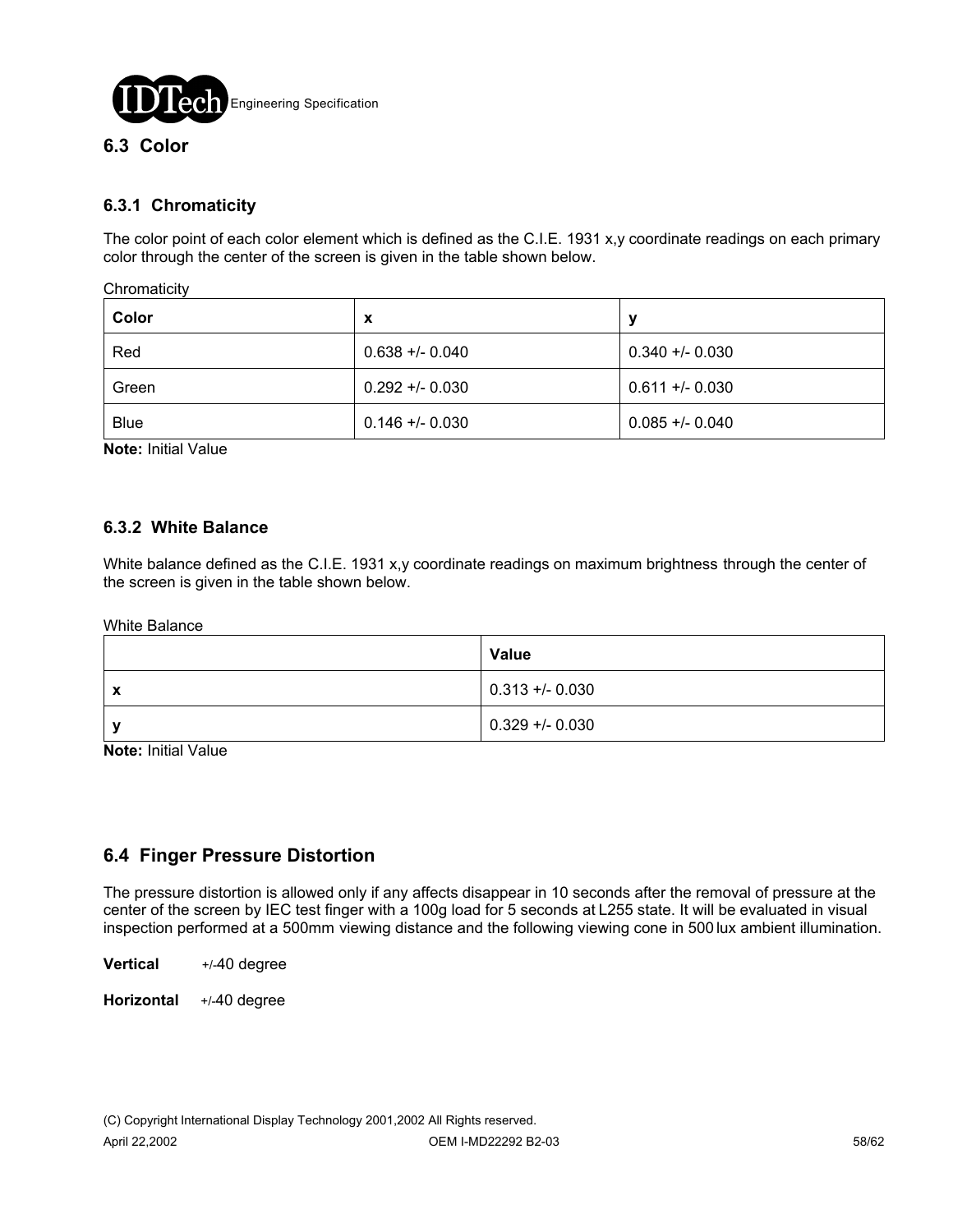

### **6.5 Gray Scale**

The monitor has a gray scale consisting of 256 addressable levels. The code points for these levels are numbered i=0,1,...,255. i=0 is the least luminous level, and i=255 is the most luminous level. The luminance is exponential to the gray level(i). The value of power(exponent) is approximately 2.2 for this model, as shown below.

| i (gray level)   | LP(i) Typical (%) |
|------------------|-------------------|
| L0               | 0.3               |
| L31              | 1.0               |
| L63              | 5.0               |
| L95              | 12.0              |
| L <sub>127</sub> | 22.0              |
| L <sub>159</sub> | 35.0              |
| L <sub>191</sub> | 53.0              |
| L223             | 75.0              |
| L255             | 100.0             |

Luminance vs Each Gray Level

### **6.6 Optical Response Time**

#### **6.6.1 Definition**

- 1. Optical response time "ON" is defined as the amount of the time from 10% luminance level to 90% luminance level for a group of pixels in changing the gray scale level from L0 to L255. And optical response time "OFF" is defined as the amount of the time from 90% luminance level to 10% luminance level for a group of pixels in changing the gray scale level from L255 to L0.
- 2. Optical response time shall be measured over an area on the screen that is larger than a single pixel.
- 3. Both the "ON" and "OFF" response time shall be measured between all Black and all White.
- 4. Both the ON and OFF response time shall be measured from the falling edge of the +DSPTMG signal for line 1200. Line 1200 is the center scan line of the test patterns.
- 5. All the measurements shall be made with the photometer positioned perpendicular to the screen.

#### **6.6.2 Characteristics**

Optical response time characteristics are as follows;

Optical Response Time

|                                 | environment        | value(typ.) | unit |
|---------------------------------|--------------------|-------------|------|
| Typical on or off response time | $25 \text{ deg.C}$ | 25          | msec |
| Maximum on or off response time | $25 \text{ deg.C}$ | 50          | msec |
| Maximum on or off response time | $0$ deg. $C$       | 100         | msec |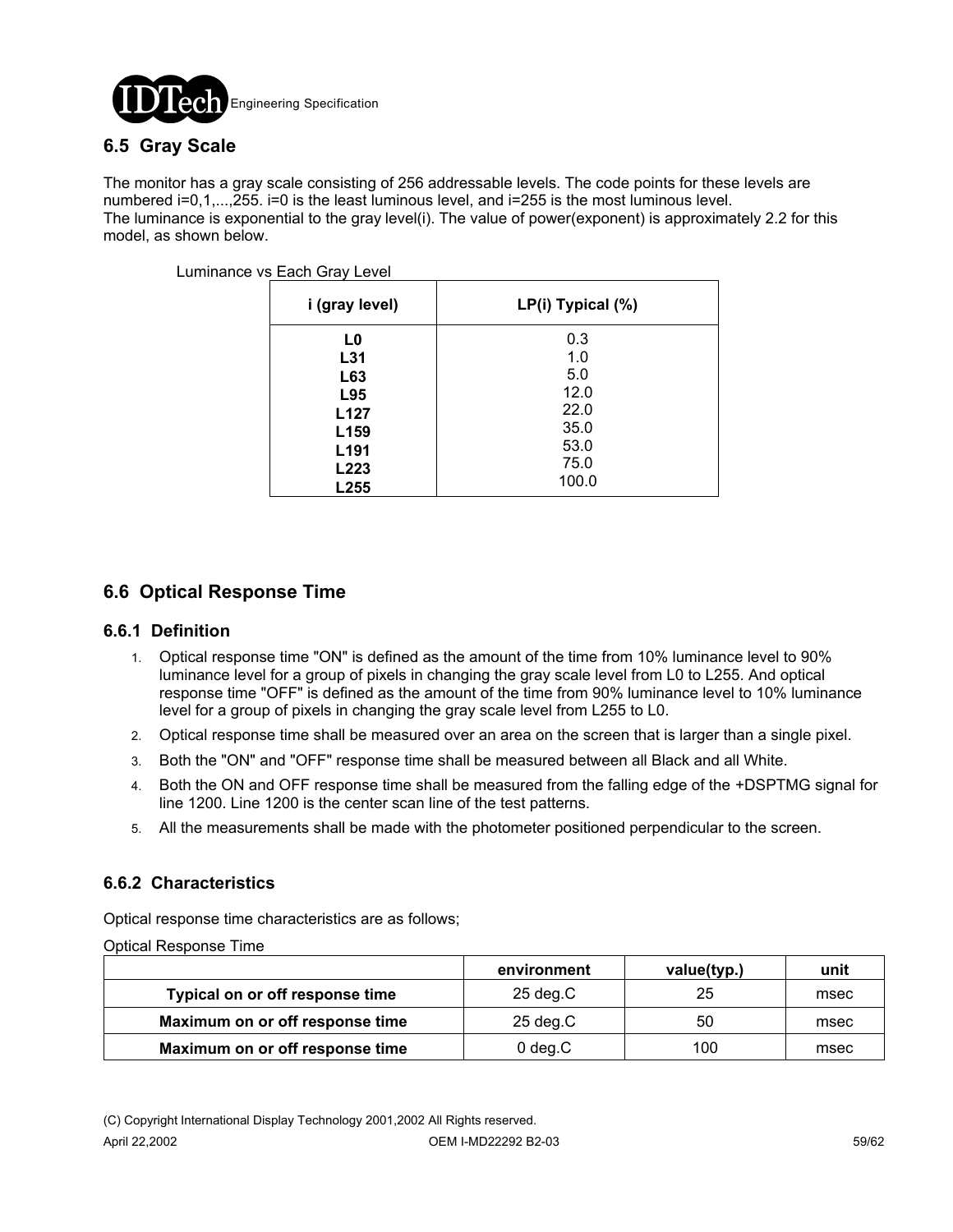

# **7.0 EMC Requirements**

The monitor shall satisfy the following electromagnetic compatibility performance,

and meet the requirement of N-B 2-0001-038 European Community Electromagnetic Compatibility Directive for CE marking.

• EN55022/24, EN61000-3, for CE Marking

### **7.1 EMI Performance**

The monitor shall meet the following EMI requirements;

- ! United States Federal Communications Commission (FCC) Rules and Regulation, Part 15 Subpart J for computing device "Class A Limits".
- VCCI Limit Class-A.
- . CISPR22 Class A.

### **7.2 Very/Extra Low Frequency Magnetic Field**

The monitor shall meet as follows;

| Frequency     | Maximum Value | unit(RMS) |
|---------------|---------------|-----------|
| 5Hz - 2kHz    | 200           |           |
| 2kHz - 400kHz | 25            | n l       |

### **7.3 Very/Extra Low Frequency Electric Field**

The monitor shall meet as follows;

| Frequency     | Maximum Value | unit(RMS) |
|---------------|---------------|-----------|
| 5Hz - 2kHz    | 10            | V/m       |
| 2kHz - 400kHz |               | V/m       |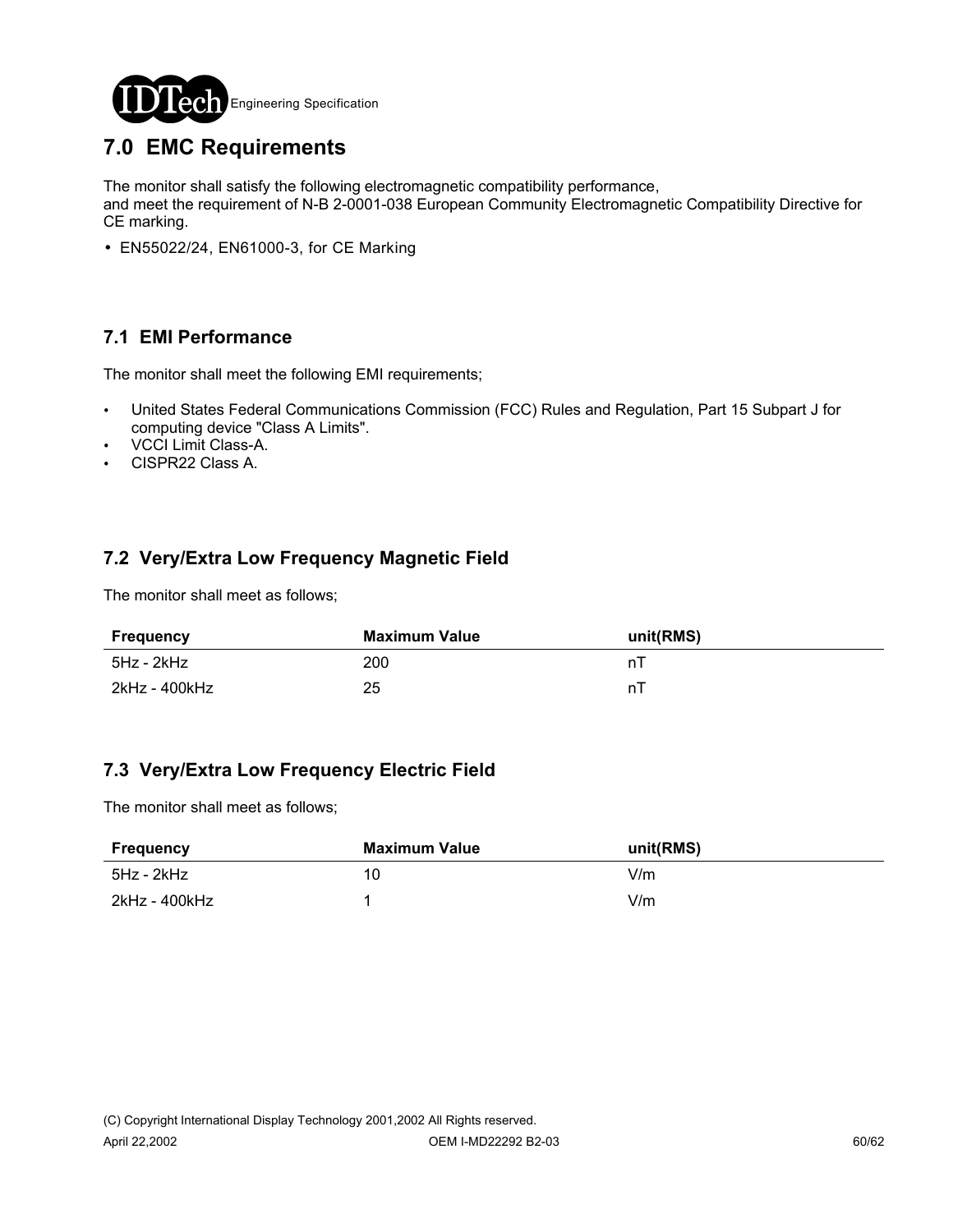

# **8.0 Environment**

The monitor shall meet the provision of this specification during operating condition or after storage or shipment condition specified below. Operation at 10% beyond the specified range will not cause physical damage to the unit.

### **8.1 Temperature and Humidity**

### **8.1.1 Operating Conditions**

The monitor shall operate error free under the following conditions;

**Temperature** 0 degree C to 35 degree C (Class B extended) **Relative Humidity** 8 % to 80% **Wet Bulb Temperature** 23.0 degree C (and No condensation)

### **8.1.2 Shipping Conditions**

The monitor shall operate error free after the following conditions;

**Temperature** -20 degree C to 60 degree C **Relative Humidity** 5 % to 95% **Wet Bulb Temperature** 39.0 degree C (and No condensation)

### **8.2 Atmospheric Pressure**

The monitor shall be capable of being operated without affecting its operations over the pressure range specified as below;

Atmospheric Pressure

|                  | <b>Pressure</b> | note                |
|------------------|-----------------|---------------------|
| Maximum Pressure | 104.0 kPa       | (Sea level)         |
| Minimum Pressure | 67.4 kPa        | $(3,048 \text{ m})$ |